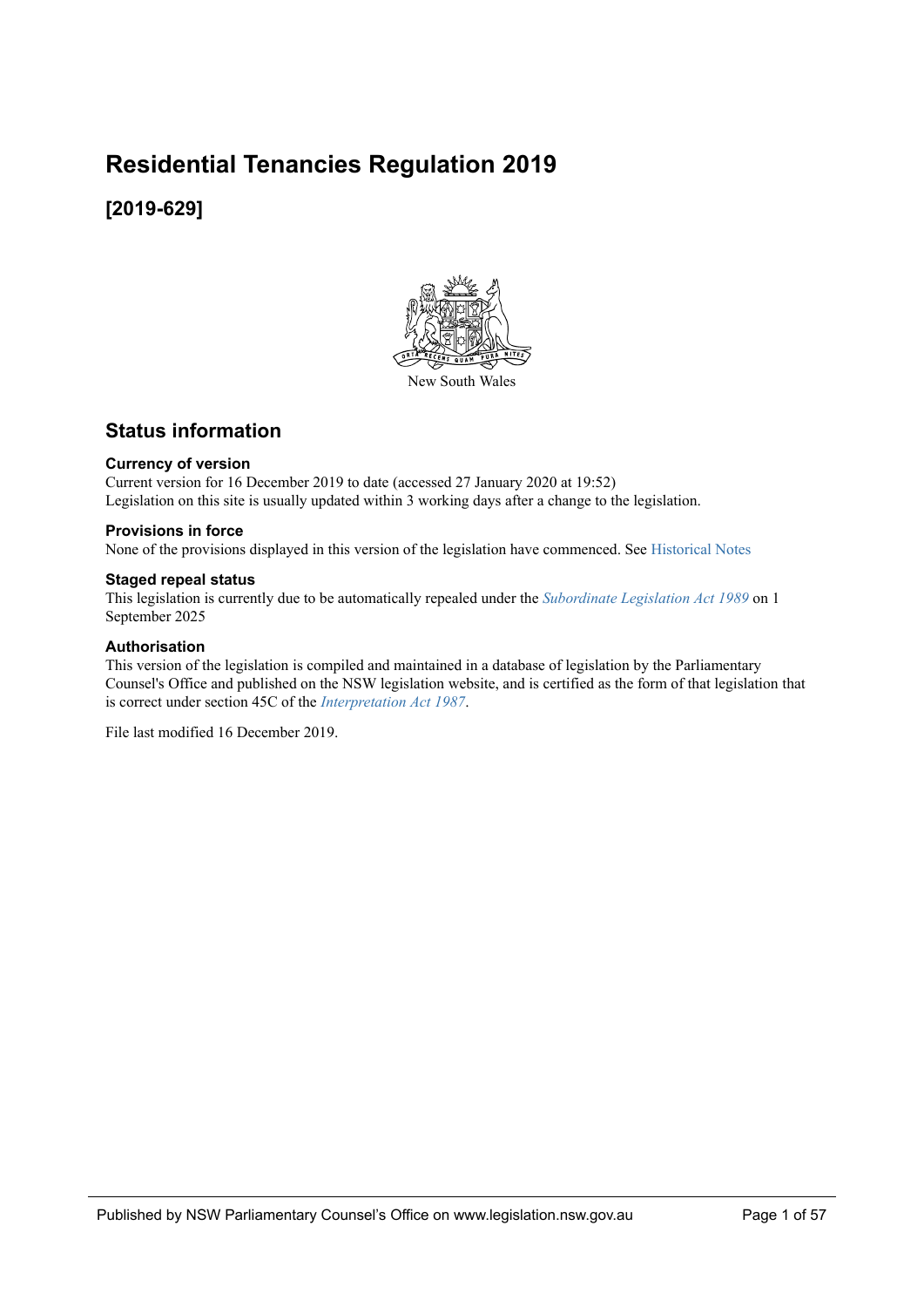# **Residential Tenancies Regulation 2019**

**[2019-629]**



New South Wales

## **Contents**

| 10 Water efficiency measures required for payment of usage charges by tenants—s 39(1)(b) of Act  8        |  |
|-----------------------------------------------------------------------------------------------------------|--|
|                                                                                                           |  |
|                                                                                                           |  |
|                                                                                                           |  |
|                                                                                                           |  |
|                                                                                                           |  |
|                                                                                                           |  |
|                                                                                                           |  |
|                                                                                                           |  |
|                                                                                                           |  |
|                                                                                                           |  |
|                                                                                                           |  |
|                                                                                                           |  |
| 23 Circumstances of domestic violence—declaration by competent person—ss 105B(3) and 105C(2)(d) of Act 14 |  |
|                                                                                                           |  |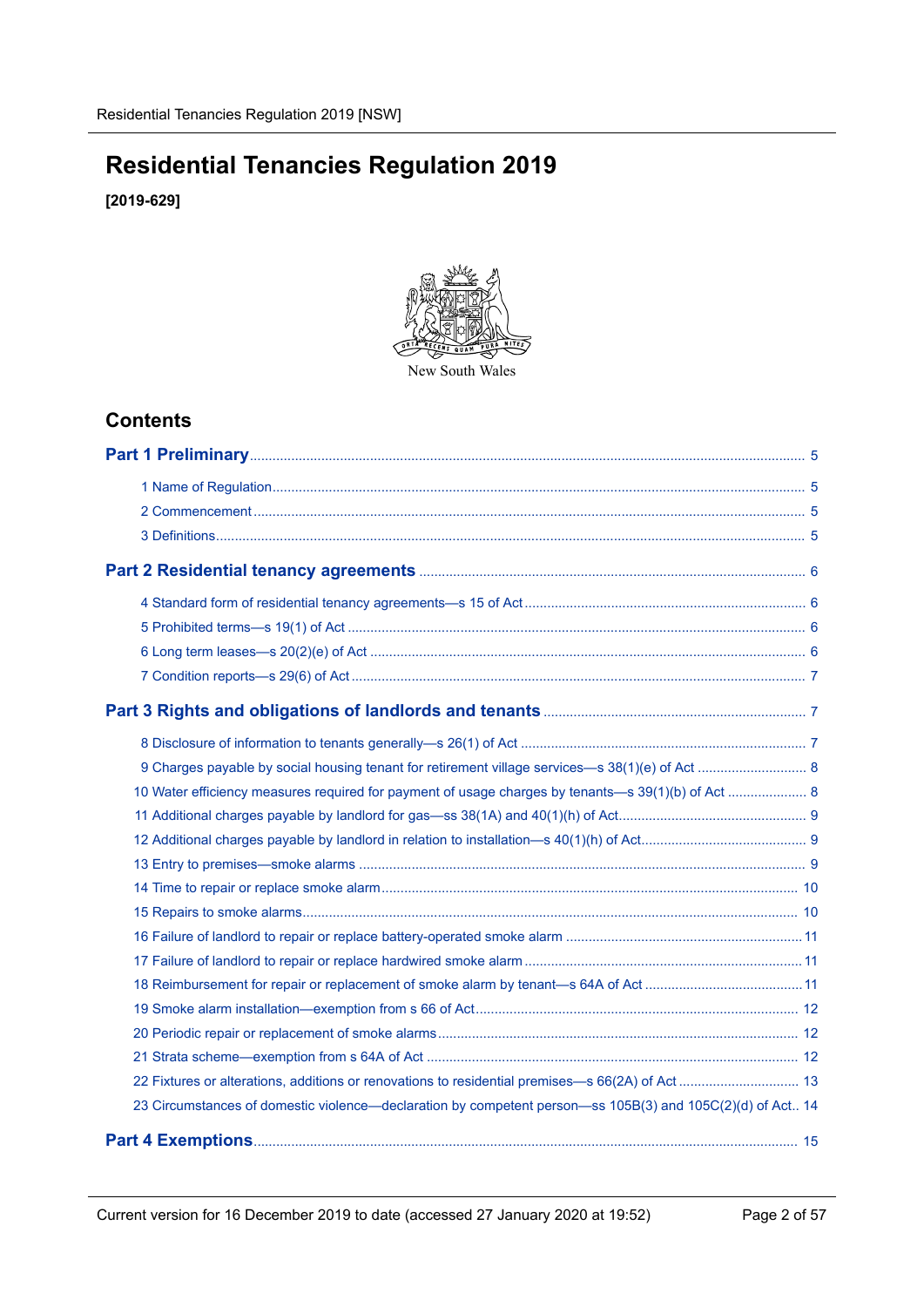| 35 Non-bottled gas charges payable by tenant in particular circumstances—ss 38(1)(e) and 40(1A) of Act  19             |    |
|------------------------------------------------------------------------------------------------------------------------|----|
| 36 Additional charges payable by tenant of social housing premises and separately metered gas—ss 38(1)(e) and 40(      |    |
|                                                                                                                        |    |
|                                                                                                                        |    |
|                                                                                                                        |    |
|                                                                                                                        |    |
| 39 Times for making applications to Tribunal—ss 44(2), 83(2)(a), 98(4), 115(3), 125(3), 134(3), 141(2), 175(3) and 19( |    |
|                                                                                                                        |    |
|                                                                                                                        |    |
|                                                                                                                        |    |
|                                                                                                                        |    |
|                                                                                                                        |    |
|                                                                                                                        | 22 |
|                                                                                                                        |    |
|                                                                                                                        |    |
|                                                                                                                        |    |
|                                                                                                                        |    |
|                                                                                                                        |    |
|                                                                                                                        |    |
|                                                                                                                        |    |
|                                                                                                                        |    |
|                                                                                                                        |    |
|                                                                                                                        |    |
|                                                                                                                        |    |
|                                                                                                                        |    |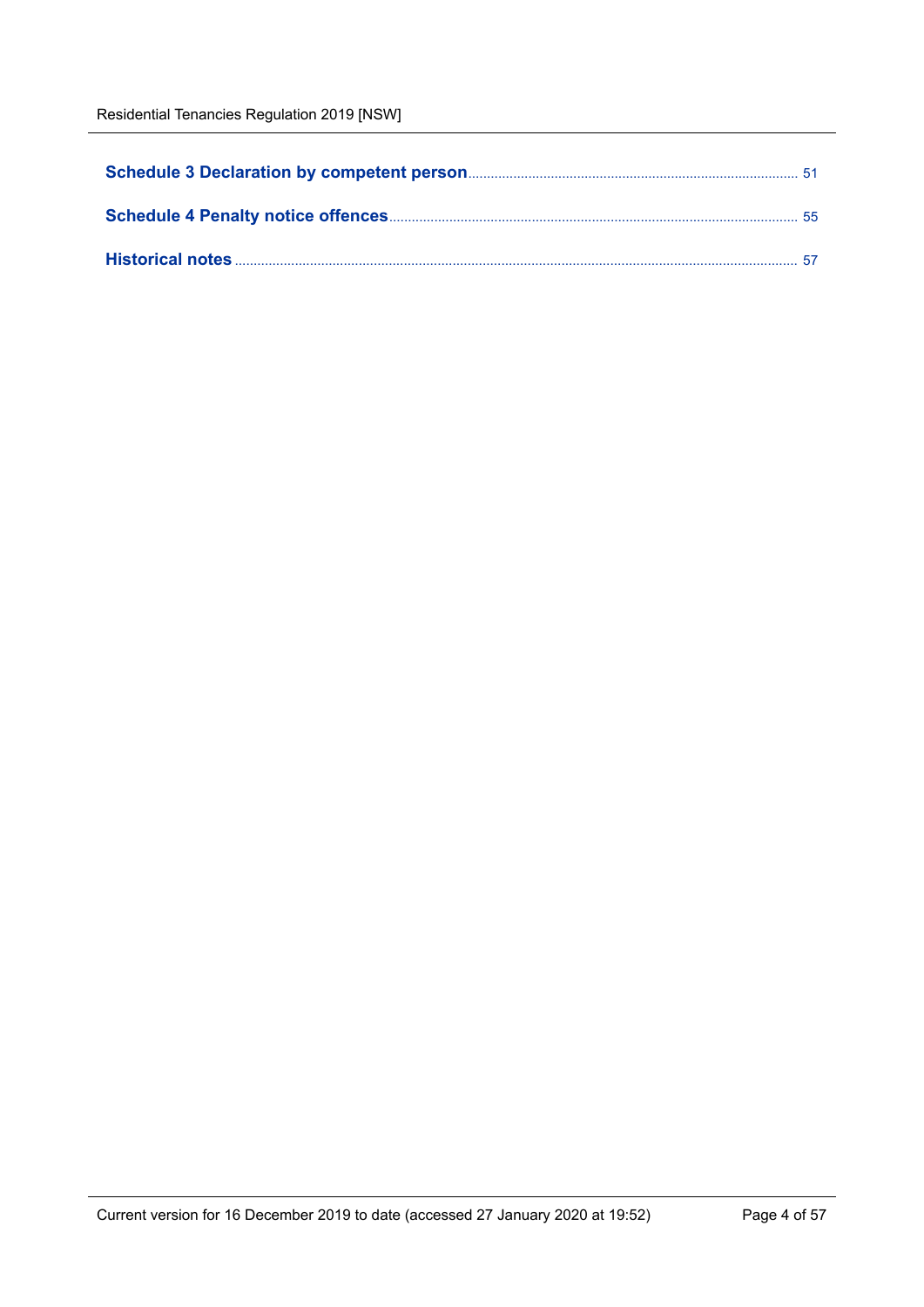# **Residential Tenancies Regulation 2019**



## <span id="page-4-0"></span>**Part 1 Preliminary**

### <span id="page-4-1"></span>**1 Name of Regulation**

This Regulation is the *Residential Tenancies Regulation 2019*.

### <span id="page-4-2"></span>**2 Commencement**

This Regulation commences on 23 March 2020 and is required to be published on the NSW legislation website.

### <span id="page-4-3"></span>**3 Definitions**

(1) In this Regulation—

*authorised electrician* means a person who is authorised under the *Home Building Act 1989* to do electrical wiring work.

*business day* means a day that is not—

- (a) a Saturday or Sunday, or
- (b) a public holiday, special holiday or bank holiday in the place in which a relevant act is to be done or may be done.

*council* has the same meaning as in the *Local Government Act 1993*.

*heritage item* means premises, or part of premises, that are—

- (a) listed on the State Heritage Register kept under the *Heritage Act 1977*, or
- (b) the subject of an interim heritage order or heritage agreement under that Act, or
- (c) identified as items of State or local environmental heritage under an environmental planning instrument, or
- (d) vested in, or controlled or managed by, the Historic Houses Trust of New South Wales.

*LFAI Register* means the register of residential premises that contain or have contained loosefill asbestos insulation that is required to be maintained under Division 1A of Part 8 of the *Home Building Act 1989*.

*public authority* means a public authority constituted by or under an Act, and includes—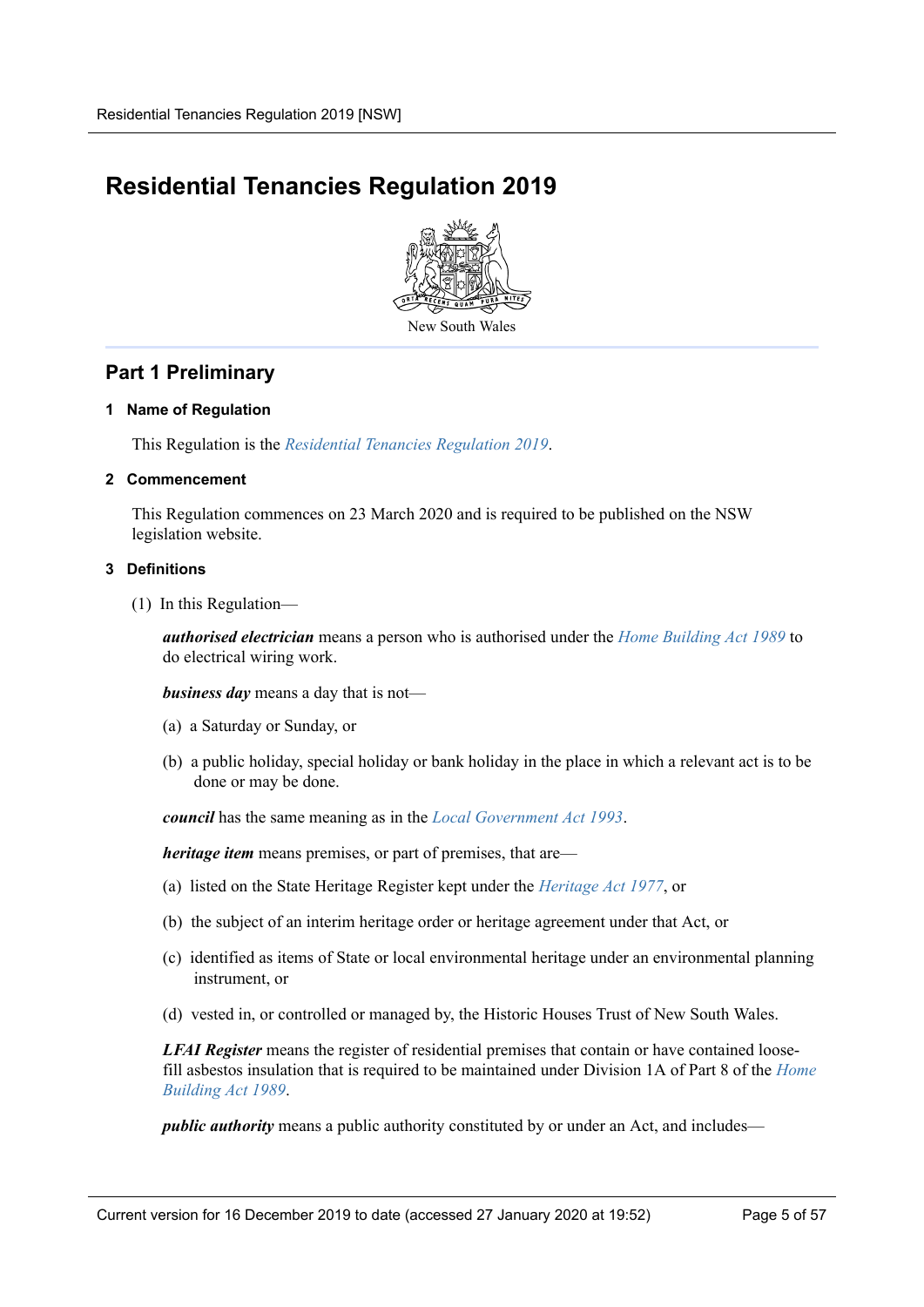- (a) a government department, and
- (b) a statutory body representing the Crown, and
- (c) a State owned corporation within the meaning of the *State Owned Corporations Act 1989* or a subsidiary (within the meaning of that Act),

but does not include a council.

*retirement village* has the same meaning as in the *Retirement Villages Act 1999*.

*strata scheme* has the same meaning as in the *Strata Schemes Management Act 2015*.

*the Act* means the *Residential Tenancies Act 2010*.

**Note.** The Act and the *Interpretation Act 1987* contain definitions and other provisions that affect the interpretation and application of this Regulation.

(2) Notes included in this Regulation (other than in Schedules 1, 2 and 3) do not form part of this Regulation.

## <span id="page-5-0"></span>**Part 2 Residential tenancy agreements**

### <span id="page-5-1"></span>**4 Standard form of residential tenancy agreements—s 15 of Act**

- (1) The standard form of residential tenancy agreement is the form set out in Schedule 1.
- (2) The standard form of residential tenancy agreement set out in Schedule 1, when used for a residential tenancy agreement having a fixed term of more than 3 years, must be annexed to the form approved by the Registrar-General for registration under the *Real Property Act 1900*.
- (3) When this Regulation is amended by altering, adding or substituting a standard form of residential tenancy agreement, the amendment does not (subject to the Act) apply to a residential tenancy agreement entered into before the commencement of the amendment.

**Note.** See clause 50 for clauses of the residential tenancy agreement set out in Schedule 1 that apply for the purposes of section 15(2)(d) of the Act.

### <span id="page-5-2"></span>**5 Prohibited terms—s 19(1) of Act**

For the purposes of section 19(1) of the Act, a residential tenancy agreement must not contain any of the following terms—

- (a) a term having the effect that the tenant must use the services of a specified person or business to carry out any of the tenant's obligations under the agreement,
- (b) if there is no restriction on the landlord to use a specific utility provider—a term which requires a tenant to use a specific utility provider.

### <span id="page-5-3"></span>**6 Long term leases—s 20(2)(e) of Act**

For the purposes of section 20(2)(e) of the Act, the terms under sections 54, 54A and 64A of the Act are prescribed.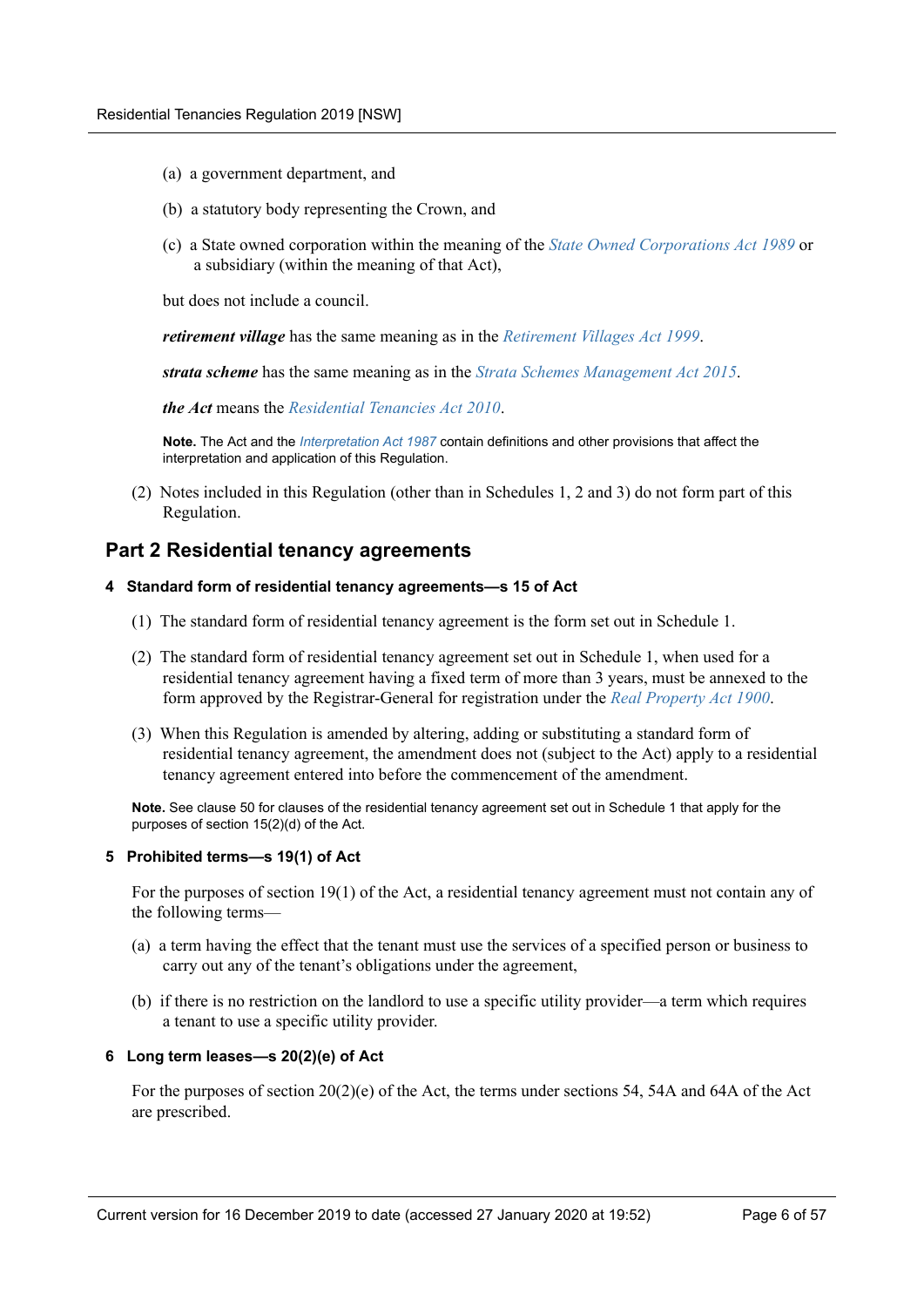### <span id="page-6-0"></span>**7 Condition reports—s 29(6) of Act**

A condition report is to be in the form set out in Schedule 2.

## <span id="page-6-1"></span>**Part 3 Rights and obligations of landlords and tenants**

### <span id="page-6-2"></span>**8 Disclosure of information to tenants generally—s 26(1) of Act**

- (1) For the purposes of section 26(1) of the Act, the following material facts are prescribed—
	- (a) the residential premises have been subject to flooding from a natural weather event or bush fire within the last 5 years,
	- (b) the residential premises are subject to significant health or safety risks that are not apparent to a reasonable person on inspection of the premises,

**Note.** Disclosure under this provision does not affect the legal obligations of the landlord with respect to the residential premises.

- (c) the residential premises are listed on the LFAI Register,
- (d) the residential premises have been the scene of a serious violent crime within the last 5 years,
- (e) the residential premises have been used for the purposes of the manufacture or cultivation of any prohibited drug or prohibited plant within the meaning of the *Drug Misuse and Trafficking Act 1985* within the last 2 years,
- (f) any council waste services that will be provided to the tenant on a different basis than is generally applicable to residential premises within the area of the council,
- (g) the tenant will not be able to obtain a residential parking permit in an area where only paid parking is provided because of the zoning of the land or another law applying to development on the land,
- (h) the existence of a driveway or walkway on the residential premises which other persons are legally entitled to share with the tenant,
- (i) if the premises comprise or include a lot in a strata scheme—scheduled rectification work or major repairs (including replacement of roofing, guttering or fences) to be carried out to common property during the fixed term of the residential tenancy agreement,
- (j) the residential premises are part of a building in relation to which—
	- (i) a notice of intention to issue a fire safety order, or a fire safety order, has been issued requiring rectification of the building regarding external combustible cladding, or
	- (ii) a notice of intention to issue a building product rectification order, or a building product rectification order, has been issued requiring rectification of the building regarding external combustible cladding,
	- (iii) a development application or complying development certificate application has been lodged for rectification of the building regarding external combustible cladding.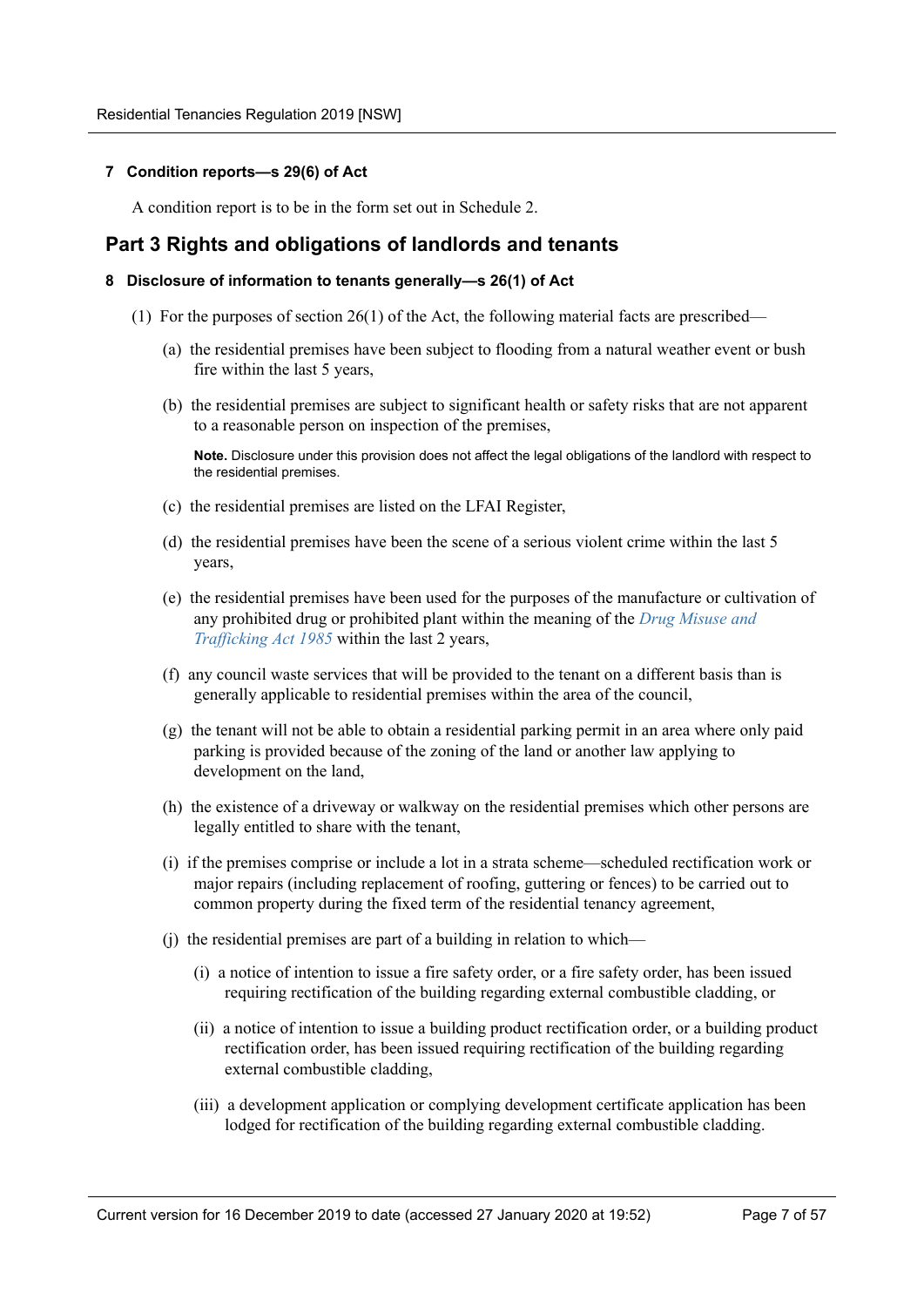(2) In this clause—

*building product rectification order* has the same meaning as in the *Building Products (Safety) Act 2017*.

*external combustible cladding* has the same meaning as in the *Environmental Planning and Assessment Regulation 2000*.

*fire safety order* has the same meaning as in the *Environmental Planning and Assessment Regulation 2000*.

*serious violent crime* includes murder, manslaughter, sexual assault or aggravated assault.

### <span id="page-7-0"></span>**9 Charges payable by social housing tenant for retirement village services—s 38(1)(e) of Act**

- (1) This clause applies to a tenant under a social housing tenancy agreement for residential premises that would be in a retirement village but for the fact that the landlord is—
	- (a) the Aboriginal Housing Office, or
	- (b) the New South Wales Land and Housing Corporation.
- (2) The tenant must pay to the landlord any charges for optional services that the tenant agrees are to be provided by or on behalf of the operator of a retirement village.
- (3) In this clause—

*operator*, of a retirement village, means an operator of a retirement village within the meaning of the *Retirement Villages Act 1999*.

*optional services* means services that would be optional services within the meaning of the *Retirement Villages Act 1999* if the services were provided by an operator of a retirement village under that Act.

### <span id="page-7-1"></span>**10 Water efficiency measures required for payment of usage charges by tenants—s 39(1)(b) of Act**

For the purposes of section 39(1)(b) of the Act, the following water efficiency measures are prescribed—

- (a) for shower heads—a maximum flow rate of 9 litres a minute,
- (b) on and from 23 March 2025, for toilets—a dual flush toilet that has a minimum 3 star rating in accordance with the WELS scheme within the meaning of the *Water Efficiency Labelling and Standards Act 2005* of the Commonwealth,
- (c) for internal cold water taps and single mixer taps for kitchen sinks or bathroom hand basins—a maximum flow rate of 9 litres a minute.
- (d) at the commencement of the residential tenancy agreement and whenever any other water efficiency measures are installed, repaired or upgraded, the premises are checked and any leaking taps or toilets on the premises are fixed.

**Note.** Taps and shower heads having a maximum flow rate of 9 litres a minute have a 3 star water efficiency rating.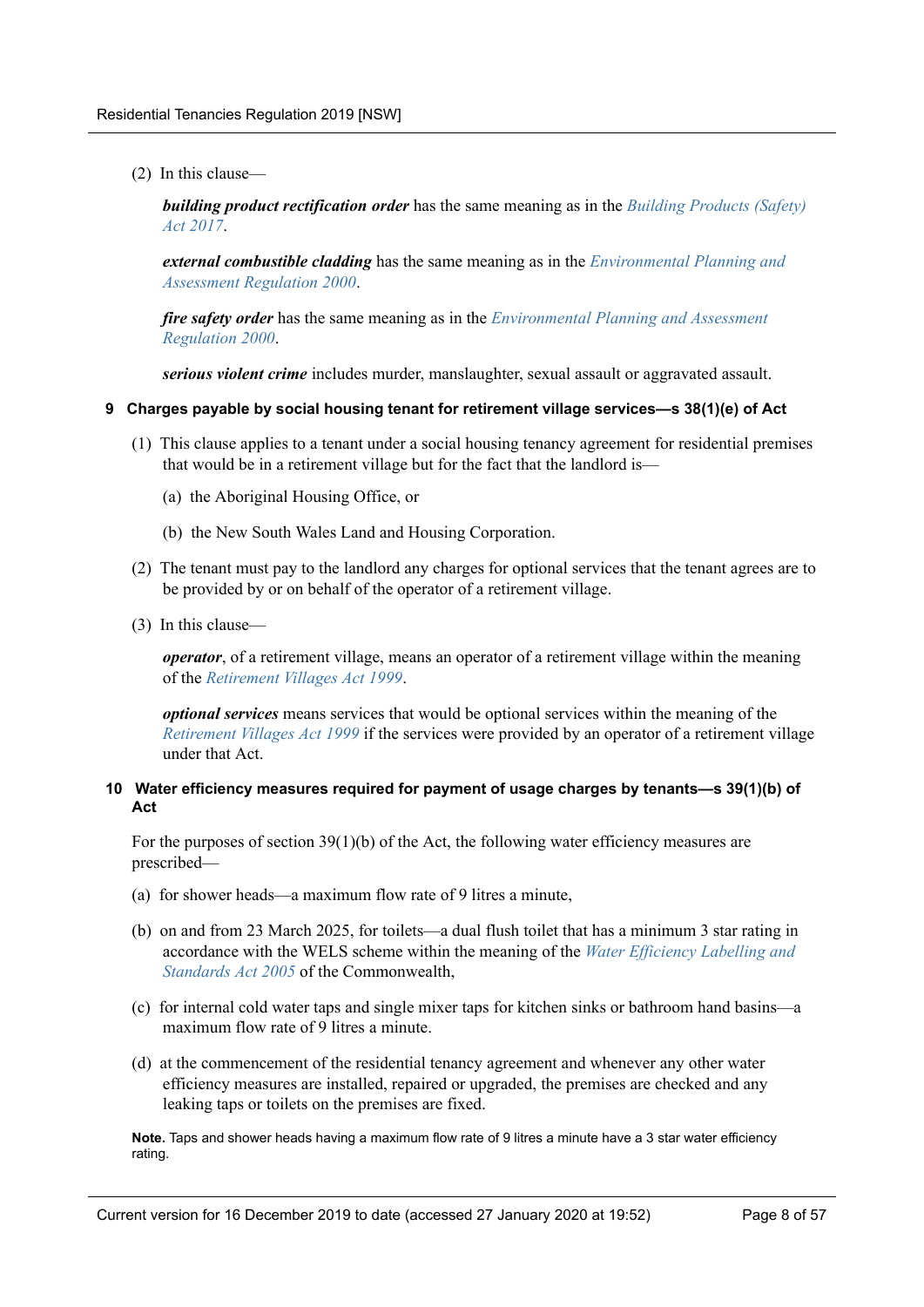### <span id="page-8-0"></span>**11 Additional charges payable by landlord for gas—ss 38(1A) and 40(1)(h) of Act**

- (1) For the purposes of section 38(1A) of the Act, a tenant is exempt from the operation of section 38(1)(a) of the Act, in relation to the payment of any service availability charge, however described, in relation to the supply of non-bottled gas if—
	- (a) the premises do not have any appliances, supplied by the landlord, for which gas is required, and
	- (b) the tenant does not use gas on the premises.
- (2) For the purposes of section  $40(1)(h)$  of the Act, a landlord must pay any service availability charge, however described, in relation to the supply of non-bottled gas if—
	- (a) the premises do not have any appliances, supplied by the landlord, for which gas is required, and
	- (b) the tenant does not use gas supplied to the premises on the premises, and
	- (c) the premises are separately metered.

### <span id="page-8-1"></span>**12 Additional charges payable by landlord in relation to installation—s 40(1)(h) of Act**

- (1) For the purposes of section 40(1)(h) of the Act, a landlord must pay the costs and charges for repair, maintenance or other work carried out on the residential premises which is required to facilitate the proper installation or replacement of an electricity meter, in working order, including an advanced meter.
- (2) Despite subclause (1), the landlord is only liable to pay the costs and charges if the meter installation is required by the retailer for one of the following reasons—
	- (a) the meter is faulty,
	- (b) testing indicates the meter needs to be replaced as the meter may become faulty,
	- (c) the meter has reached the end of its life.
- (3) In this clause—

*advanced meter* means a meter that is a type 4 metering installation referred to in Chapter 7 of the *National Electricity Rules*.

*repair, maintenance or other work* includes the following—

- (a) the removal of asbestos,
- (b) the installation of fuses,
- (c) changing meter boards or isolation switches.

### <span id="page-8-2"></span>**13 Entry to premises—smoke alarms**

For the purposes of section  $55(2)(c1)$  of the Act, the following notice is required to be given to the tenant—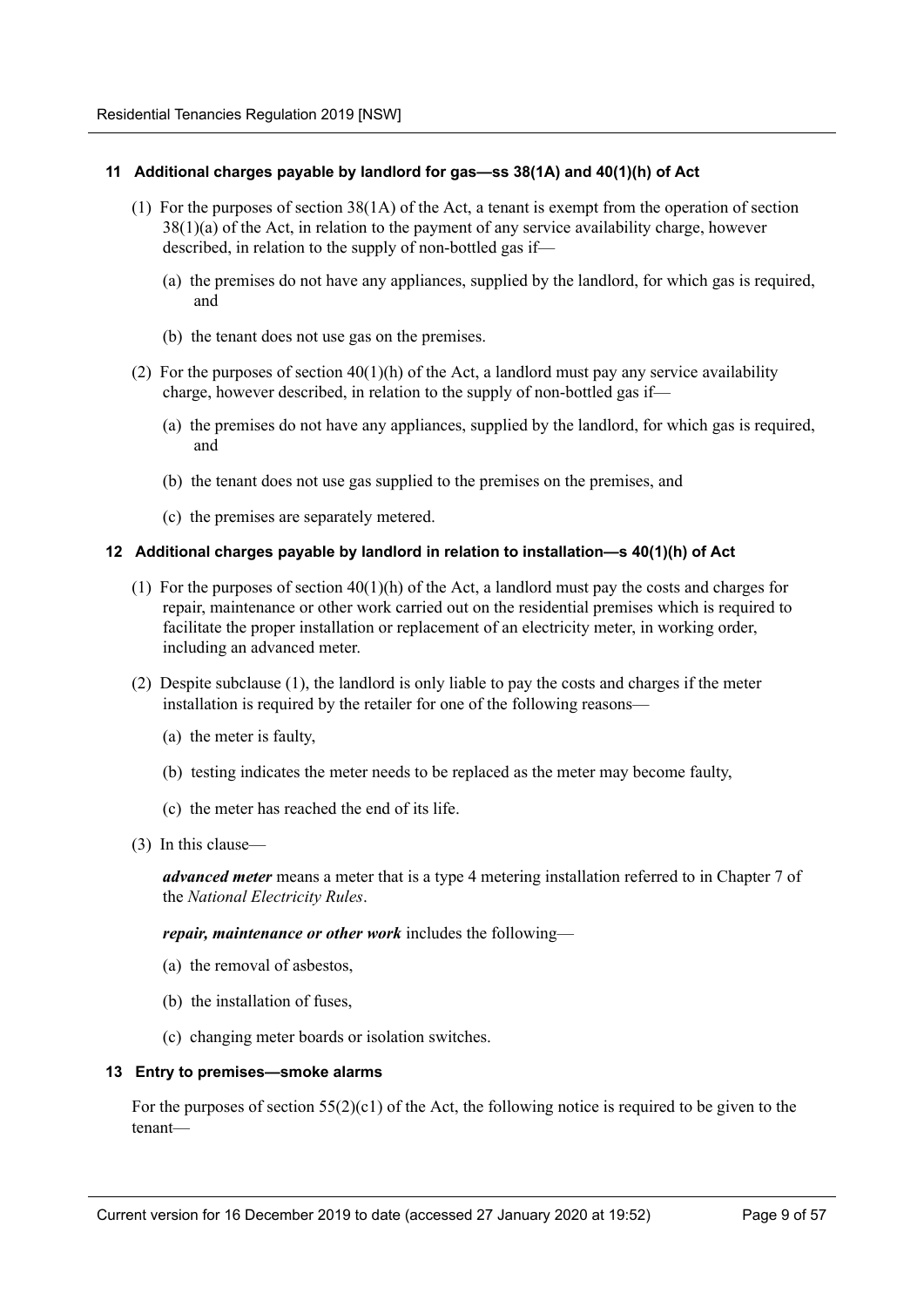- (a) if the entry is for the purposes of inspecting or assessing the need for repairs to, or replacement of, a smoke alarm—not less than 2 business days notice,
- (b) if the entry is for the purposes of carrying out repairs to, or replacement of, a smoke alarm—not less than 1 hour's notice.

### <span id="page-9-0"></span>**14 Time to repair or replace smoke alarm**

- (1) For the purposes of section  $64A(2)(c)$  of the Act, a landlord who becomes aware that a smoke alarm is not working must, within 2 business days—
	- (a) repair or replace the smoke alarm, or
	- (b) cause the smoke alarm to be repaired or replaced in accordance with clause 15.
- (2) Subclause (1) does not apply to a landlord if the tenant notifies the landlord that the tenant will carry out the repair in accordance with clause 15.

### <span id="page-9-1"></span>**15 Repairs to smoke alarms**

- (1) For the purposes of section 64A(2)(a) and (b) of the Act, the following circumstances are prescribed—
	- (a) the landlord, a person authorised by the landlord or a tenant may replace a removable battery in a battery-operated smoke alarm,
	- (b) the landlord or a person authorised by the landlord, other than the tenant, may replace a battery-operated smoke alarm,
	- (c) the landlord, a person authorised by the landlord or a tenant may replace a removable backup battery in a hardwired smoke alarm,
	- (d) the landlord must engage an authorised electrician to repair or replace a hardwired smoke alarm.
- (2) A tenant who replaces a removable battery under subclause (1)(a) or a removable back-up battery under subclause (1)(c) must—
	- (a) notify the landlord that the tenant will replace the battery, and
	- (b) replace the battery within 2 business days of the notification, and
	- (c) notify the landlord within 24 hours of replacing the battery in the smoke alarm.
- (3) If the landlord becomes aware that the tenant has not replaced the battery or is not otherwise notified that the tenant replaced the battery in the time specified in subclause (2)(b), the landlord must replace the battery in the smoke alarm within 2 business days of becoming aware of that fact.
- (4) This clause does not limit clauses 16 and 17.
- (5) A reference in this clause to a tenant does not include a tenant of a social housing tenancy agreement.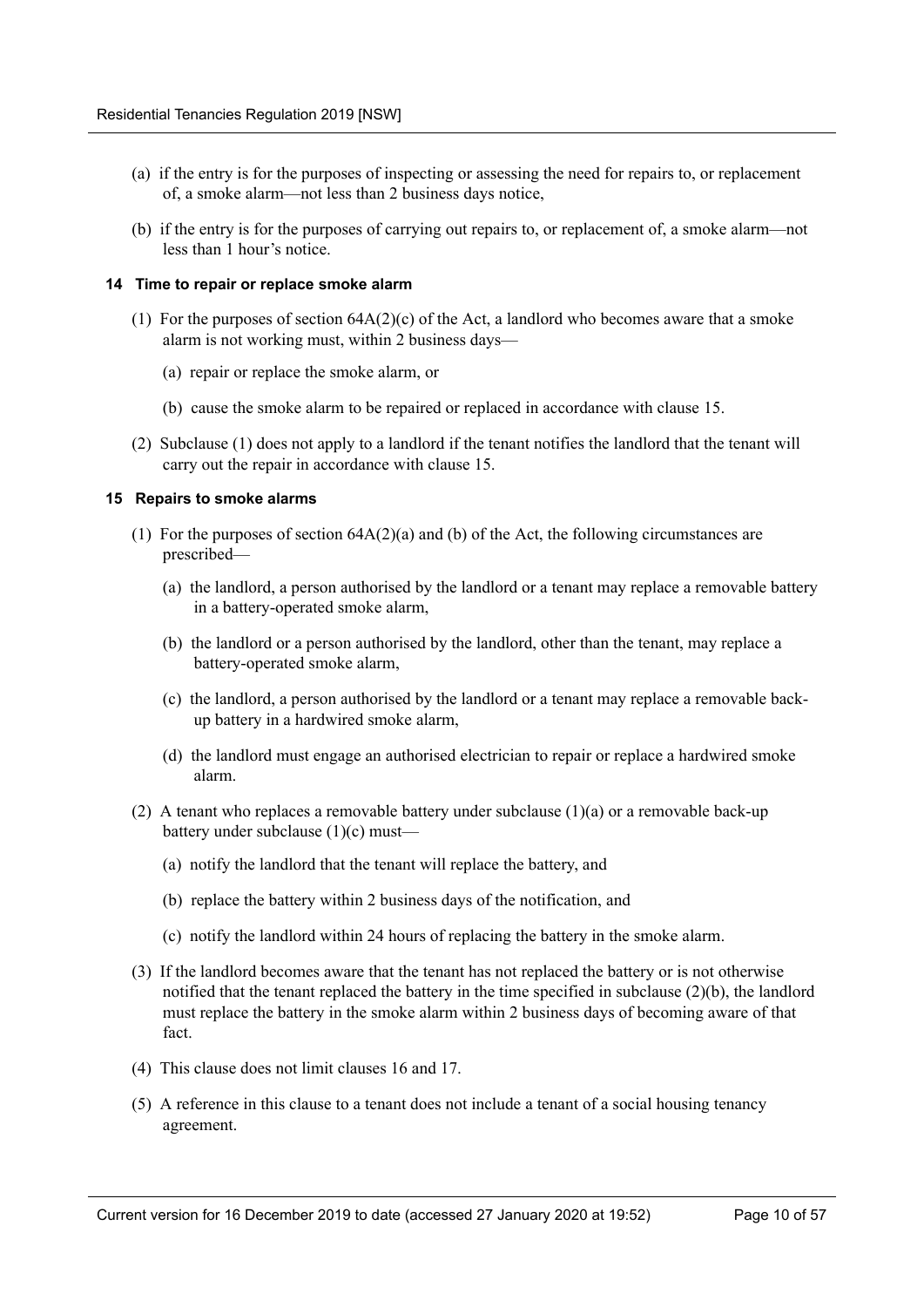### <span id="page-10-0"></span>**16 Failure of landlord to repair or replace battery-operated smoke alarm**

- (1) This clause applies if—
	- (a) a tenant has notified the landlord that a battery-operated smoke alarm is not working, and
	- (b) the landlord has failed to repair or replace the smoke alarm in the time specified in clause 14, and
	- (c) if the premises comprise or include a lot in a strata scheme—the tenant has not been notified that the owners corporation of the strata scheme is responsible for the repair and replacement of smoke alarms in the residential premises.
- (2) For the purposes of section 64A(2) of the Act, the tenant may—
	- (a) repair or replace the smoke alarm, or
	- (b) organise for a person to repair or replace the smoke alarm on the tenant's behalf.
- (3) The tenant must, by written notice, notify the landlord or the landlord's agent within 24 hours of the repair or replacement being carried out under this clause.
- (4) A reference in this clause to a tenant does not include a tenant of a social housing tenancy agreement.

### <span id="page-10-1"></span>**17 Failure of landlord to repair or replace hardwired smoke alarm**

- (1) This clause applies if—
	- (a) a tenant has notified the landlord that a hardwired smoke alarm is not working, and
	- (b) the landlord has failed to repair or replace the smoke alarm in the time specified in clause 14, and
	- (c) the residential premises the subject of the agreement do not comprise or include a lot in a strata scheme.
- (2) For the purposes of section 64A(2) of the Act, the tenant may repair or replace the smoke alarm, but only by engaging an authorised electrician to carry out the work.
- (3) For the purposes of section 64A(2) of the Act, the tenant may replace a removable back-up battery in the smoke alarm or organise for a person to replace a removable back-up battery in the smoke alarm.
- (4) The tenant must, by written notice, notify the landlord or the landlord's agent within 24 hours of the repair or replacement being carried out under this clause.
- (5) A reference in this clause to a tenant does not include a tenant of a social housing tenancy agreement.

### <span id="page-10-2"></span>**18 Reimbursement for repair or replacement of smoke alarm by tenant—s 64A of Act**

(1) For the purposes of section 64A(3) of the Act, a tenant who carries out a repair to, or replacement of, a smoke alarm in accordance with clause 15, 16 or 17 is entitled to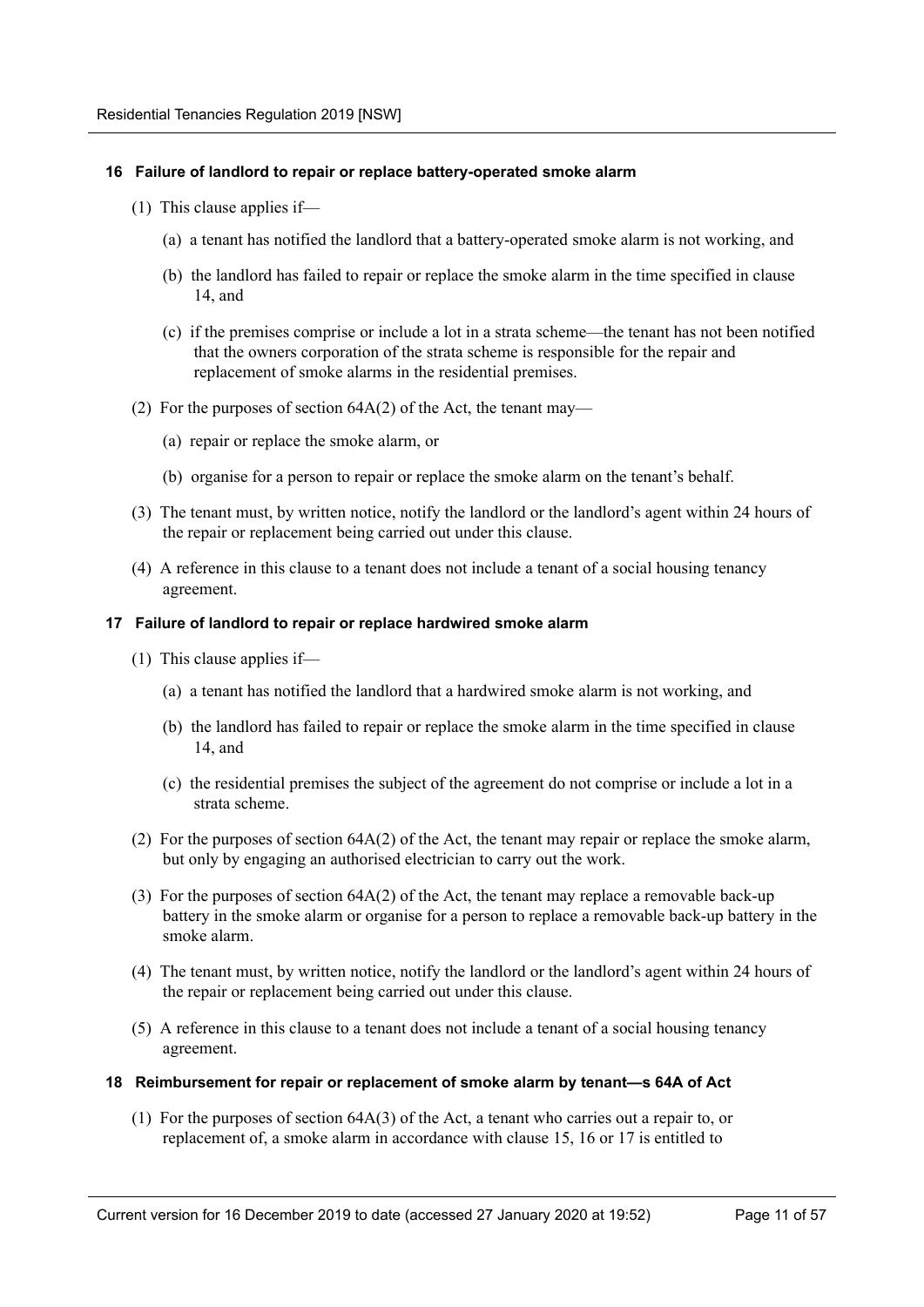reimbursement from the landlord within 7 days after the tenant has given the landlord written notice.

- (2) The written notice specified under subclause (1) must—
	- (a) set out details of the repair or replacement the tenant has carried out and the cost of the repair or replacement, and
	- (b) be accompanied by receipts or invoices, or copies of receipts or invoices, for the repair or replacement paid for by the tenant, and
	- (c) be given to the landlord or the landlord's agent as soon as practicable after the repair or replacement was carried out.

### <span id="page-11-0"></span>**19 Smoke alarm installation—exemption from s 66 of Act**

For the purposes of section 12 of the Act, a tenant who replaces a smoke alarm in accordance with clause 15, 16 or 17 is exempt from the operation of section 66 of the Act if the smoke alarm is installed in accordance with the manufacturer's instructions.

### <span id="page-11-1"></span>**20 Periodic repair or replacement of smoke alarms**

For the purposes of section  $64A(2)(a)$  and (c) of the Act, a landlord must do the following—

- (a) replace a smoke alarm with a new smoke alarm—
	- (i) within 10 years from the date the smoke alarm was manufactured, or
	- (ii) if an earlier time is specified by the manufacturer of the smoke alarm—in the time specified by the manufacturer,

**Note.** The information specified in paragraph (a) may be found on the base of the smoke alarm or specified in the manufacturer's instructions for the smoke alarm.

- (b) install or replace a battery, other than a non-removable battery, in a smoke alarm with a battery specified or recommended by the manufacturer of the smoke alarm—
	- (i) for a removable lithium battery—in the period specified by the manufacturer of the smoke alarm in the instructions supplied with the smoke alarm, in relation to replacing a lithium battery, or
	- (ii) otherwise—annually.

### <span id="page-11-2"></span>**21 Strata scheme—exemption from s 64A of Act**

For the purposes of section 12 of the Act, section 64A of the Act does not apply to a residential tenancy agreement if—

- (a) the agreement relates to residential premises that comprise or include a lot in a strata scheme, and
- (b) the smoke alarms for the residential premises are—
	- (i) hardwired smoke alarms, or
	- (ii) battery-operated smoke alarms and the owners corporation is responsible for the repair and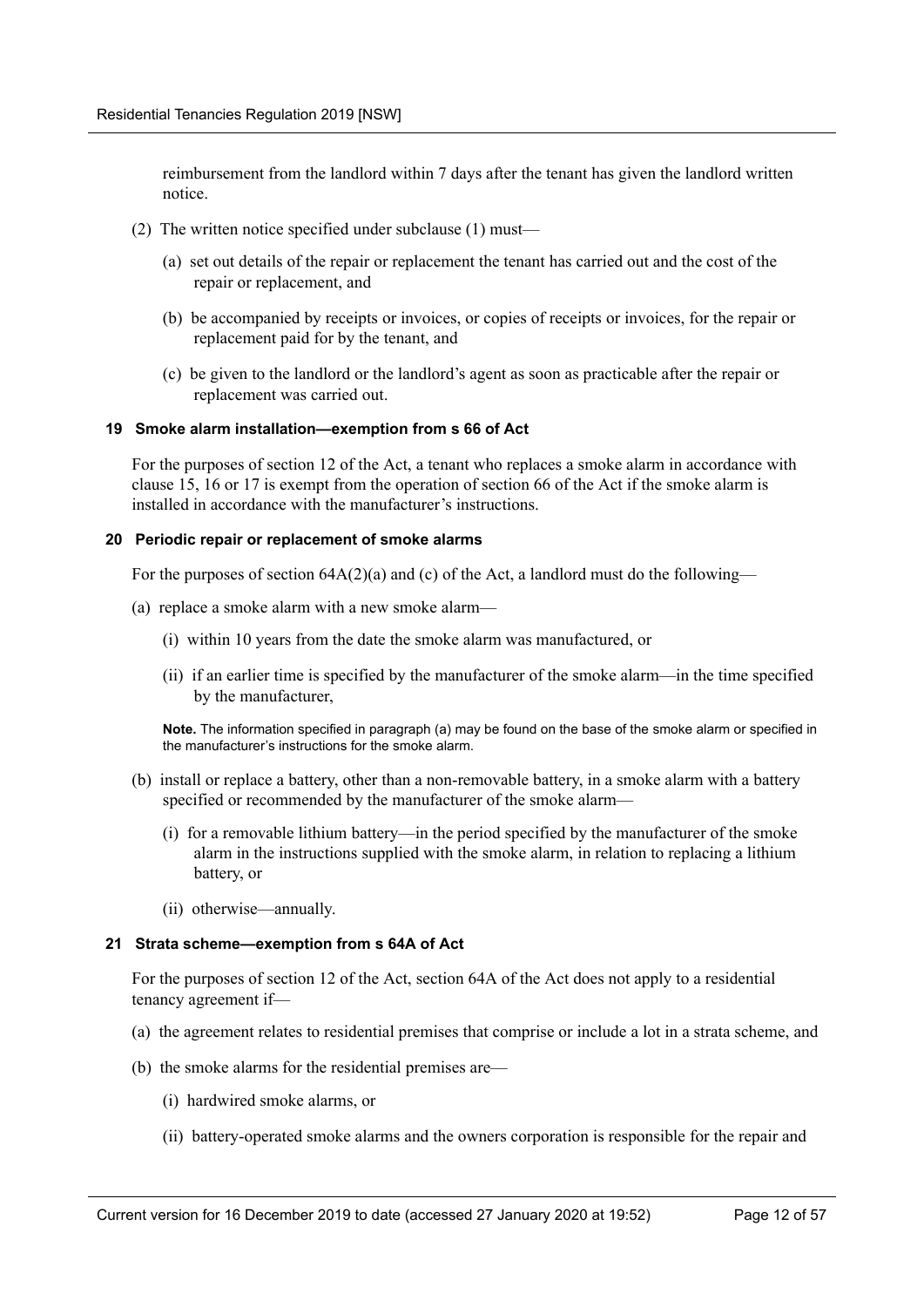replacement of the smoke alarms, and

(c) the landlord has advised the tenant, in writing, that the owners corporation of the strata scheme is responsible for the repair and replacement of smoke alarms situated in the residential premises, and

**Note.** The Standard Form Agreement provides for a way the landlord may advise the tenant for the purposes of paragraph (c).

- (d) the landlord has notified the owners corporation, within 24 hours of becoming aware that a repair or replacement is needed, and
- (e) the landlord has taken reasonable steps to ensure the repair or replacement of the smoke alarm is carried out.

### <span id="page-12-0"></span>**22 Fixtures or alterations, additions or renovations to residential premises—s 66(2A) of Act**

- (1) For the purposes of section  $66(2A)(a)$  of the Act, the following are kinds of fixtures or alterations, additions or renovations of a minor nature in relation to which it would be unreasonable for a landlord to withhold consent—
	- (a) securing furniture to a wall of premises, other than a tiled wall, if it is necessary for the safe use of the furniture,
	- (b) fitting a childproof latch to an exterior gate of a single dwelling,
	- (c) inserting fly screens on windows,
	- (d) installing or replacing an internal window covering,
	- (e) installing cleats or cord guides to secure blind or curtain cords,
	- (f) installing child safety gates inside the premises,
	- (g) installing window safety devices for child safety,
	- (h) installing hand-held shower heads or lever-style taps for the purpose of assisting elderly or disabled people,
	- (i) installing or replacing hooks, nails or screws for hanging paintings, picture frames and other similar items,
	- (j) installing a carriage service for connecting a phone line or accessing the internet and any facility or customer equipment associated with the provision of the service,
	- (k) planting vegetables, flowers, herbs or shrubs if—
		- (i) existing vegetation or plants do not need to be removed, and
		- (ii) for shrubs—the shrubs will not grow to more than 2 metres in height,
	- (l) installing, on the residential premises to which the residential tenancy agreement relates, a wireless removable outdoor security camera,

**Note.** The *Surveillance Devices Act 2007* regulates the installation, use and maintenance of surveillance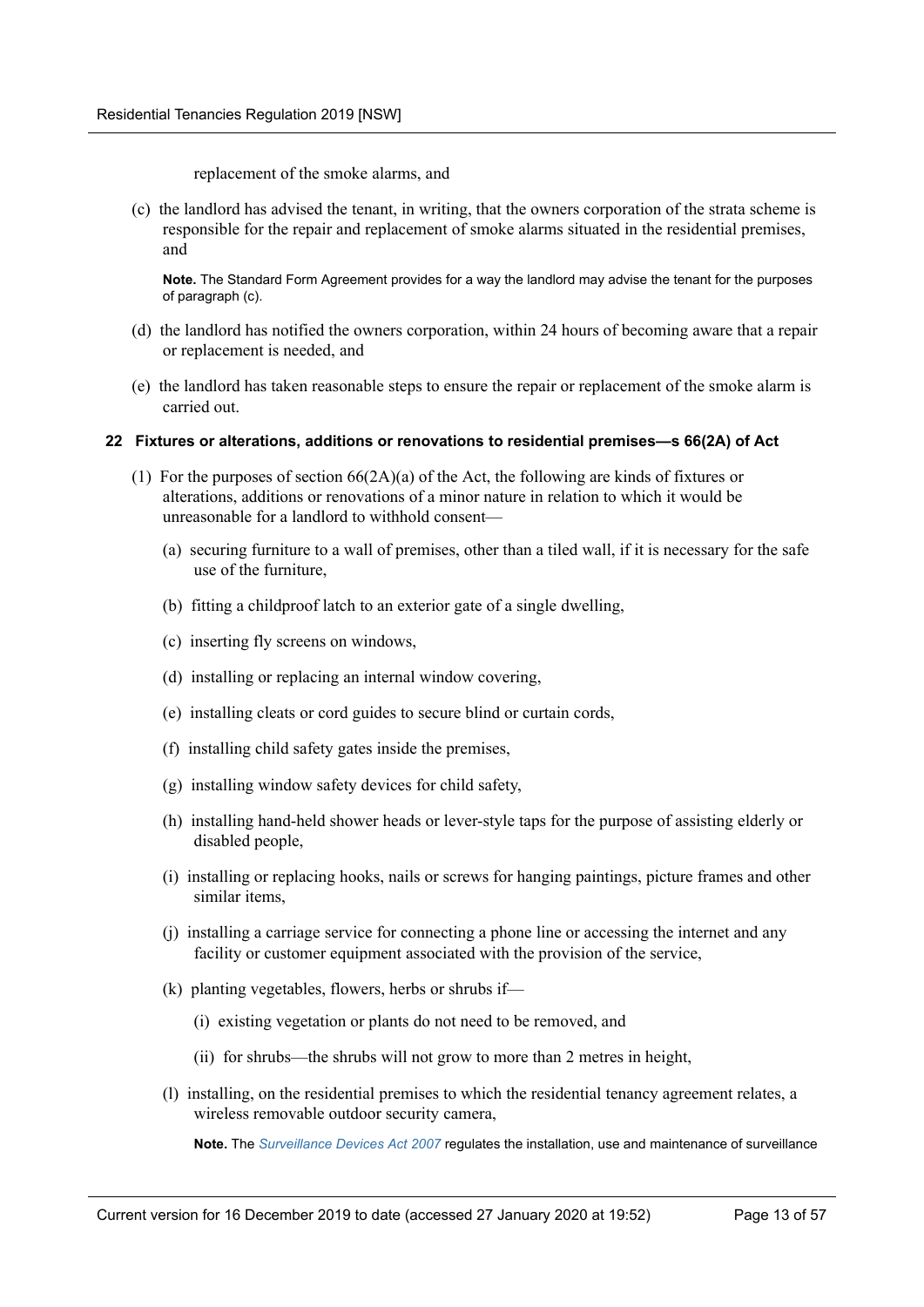devices.

- (m) applying shatter-resistant film to windows or glass doors,
- (n) making a modification that does not penetrate a surface, or permanently modify a surface, fixture or the structure of the premises.
- (2) For the purposes of section 66(2A)(b) of the Act, a fixture, or alteration, addition or renovation specified in subclause  $(1)(h)$  or  $(i)$  may be conditional on the fixture only being installed, or the alteration, addition or renovation only being carried out, by a person appropriately qualified to install a fixture, or carry out alterations, additions or renovations, of that kind.
- (3) However, this clause does not apply—
	- (a) to premises under a residential tenancy agreement that comprise or include a lot in a strata scheme if the fixtures or alterations, additions or renovations—
		- (i) affect common property, other than a prescribed fixture, or alteration, addition or renovation that is cosmetic work (within the meaning of section 109(2) of the *Strata Schemes Management Act 2015*), or
		- (ii) would contravene the by-laws made for the strata scheme, or
	- (b) to premises under a residential tenancy agreement that comprise or include a site in a residential community within the meaning of the *Residential (Land Lease) Communities Act 2013* if the fixtures or alterations, additions or renovations—
		- (i) affect a common area, or
		- (ii) would contravene the community rules made for the community, or
	- (c) to premises listed on the LFAI Register, or
	- (d) to premises that are a heritage item.
- (4) Subclause  $(1)(g)$  does not apply in relation to premises under a residential tenancy agreement that comprise or include a lot in a strata scheme.
- (5) Subclause (1)(l) does not apply in relation to social housing premises.
- (6) In this clause—

*common area* has the same meaning as in the *Residential (Land Lease) Communities Act 2013*.

*community rules* has the same meaning as in the *Residential (Land Lease) Communities Act 2013*.

*furniture* includes bookcases, drawers, wardrobes, sideboards and televisions.

*window covering* includes curtains and removable blinds.

### <span id="page-13-0"></span>**23 Circumstances of domestic violence—declaration by competent person—ss 105B(3) and 105C(2)(d) of Act**

For the purposes of sections  $105B(3)$  and  $105C(2)(d)$  of the Act, a declaration by a competent person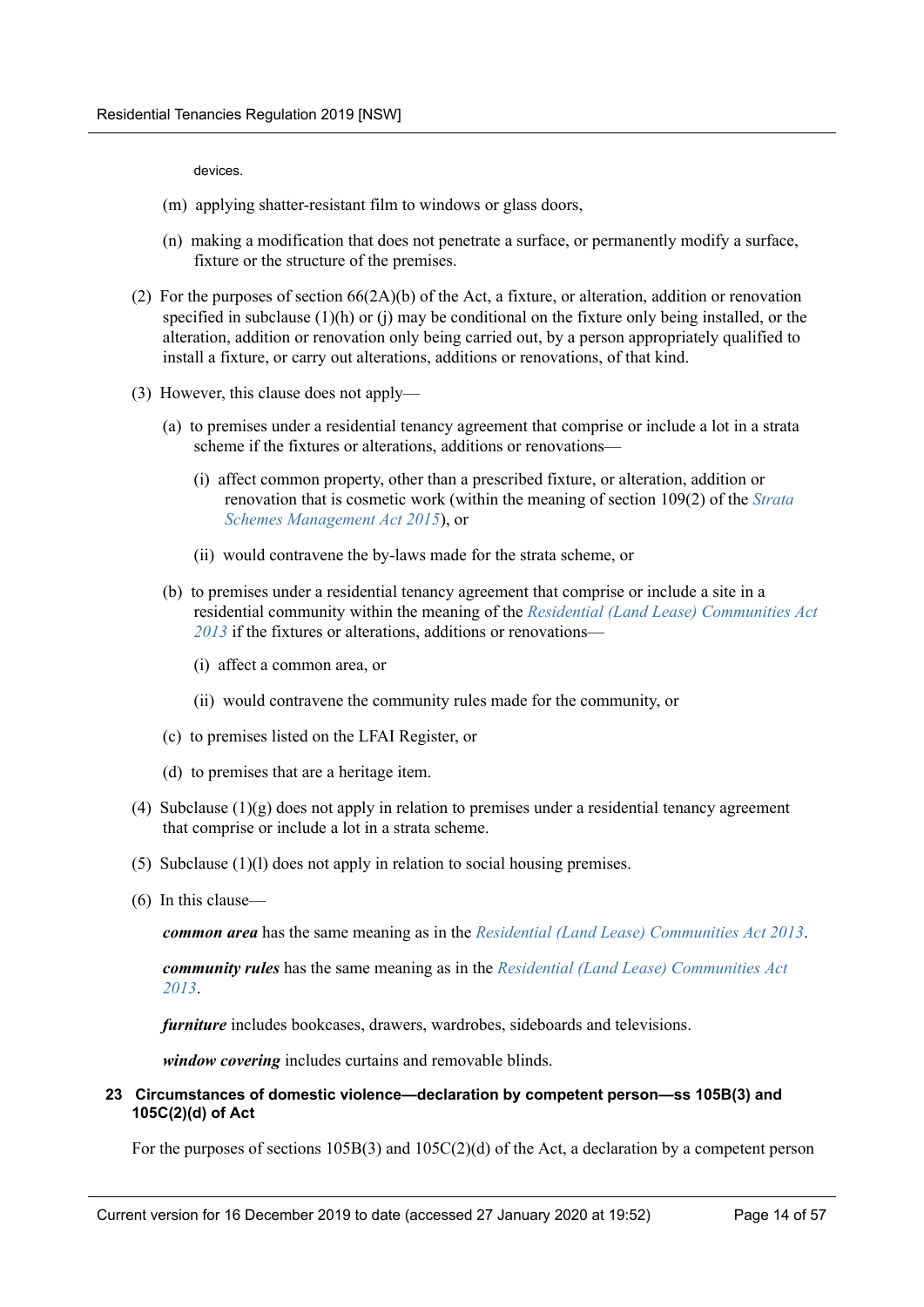is to be in the form and contain the matters set out in Schedule 3.

## <span id="page-14-0"></span>**Part 4 Exemptions**

<span id="page-14-1"></span>**24 New South Wales Land and Housing Corporation and Aboriginal Housing Office not required to use online rental bond service**

The New South Wales Land and Housing Corporation and the Aboriginal Housing Office are exempt from the operation of section 159(1A) of the Act.

### <span id="page-14-2"></span>**25 Refuge or crisis accommodation**

- (1) A residential tenancy agreement under which a person resides in refuge or crisis accommodation provided by a prescribed authority is exempt from the operation of the Act.
- (2) A residential tenancy agreement under which a person resides in a moveable dwelling that is in a caravan park is exempt from the operation of the Act if—
	- (a) the dwelling is owned by the owner or operator of the caravan park, and
	- (b) the person is residing in the caravan park as a result of a written referral made to the owner or operator by a prescribed authority, and
	- (c) the referral specifies that accommodation in the caravan park is required as temporary refuge or temporary crisis accommodation, and
	- (d) the referral has not expired.
- (3) For the purposes of subclause (2), a referral expires at the end of 30 days (or, if extended, 60 days) after the day on which the person started to reside, as a result of the referral, in the caravan park.
- (4) A referral may be extended by written request, made by the prescribed authority to the owner or operator of the caravan park, for the owner or operator to continue providing accommodation in the caravan park to the person.
- (5) Despite subclauses (1) and (2), an exemption under this clause does not apply if the parties to the agreement agree in writing that the agreement is not to be exempt.
- (6) In this clause—

*caravan park* means land on which caravans (or caravans and other moveable dwellings) are installed or placed and includes a manufactured home estate within the meaning of the *Local Government Act 1993*.

*moveable dwelling* has the same meaning as in the *Local Government Act 1993* but does not include a tent.

*operator*, of a caravan park, means a person who manages, controls or otherwise operates the caravan park, whether or not the person is the owner of the caravan park.

### *prescribed authority* means—

(a) a public authority, or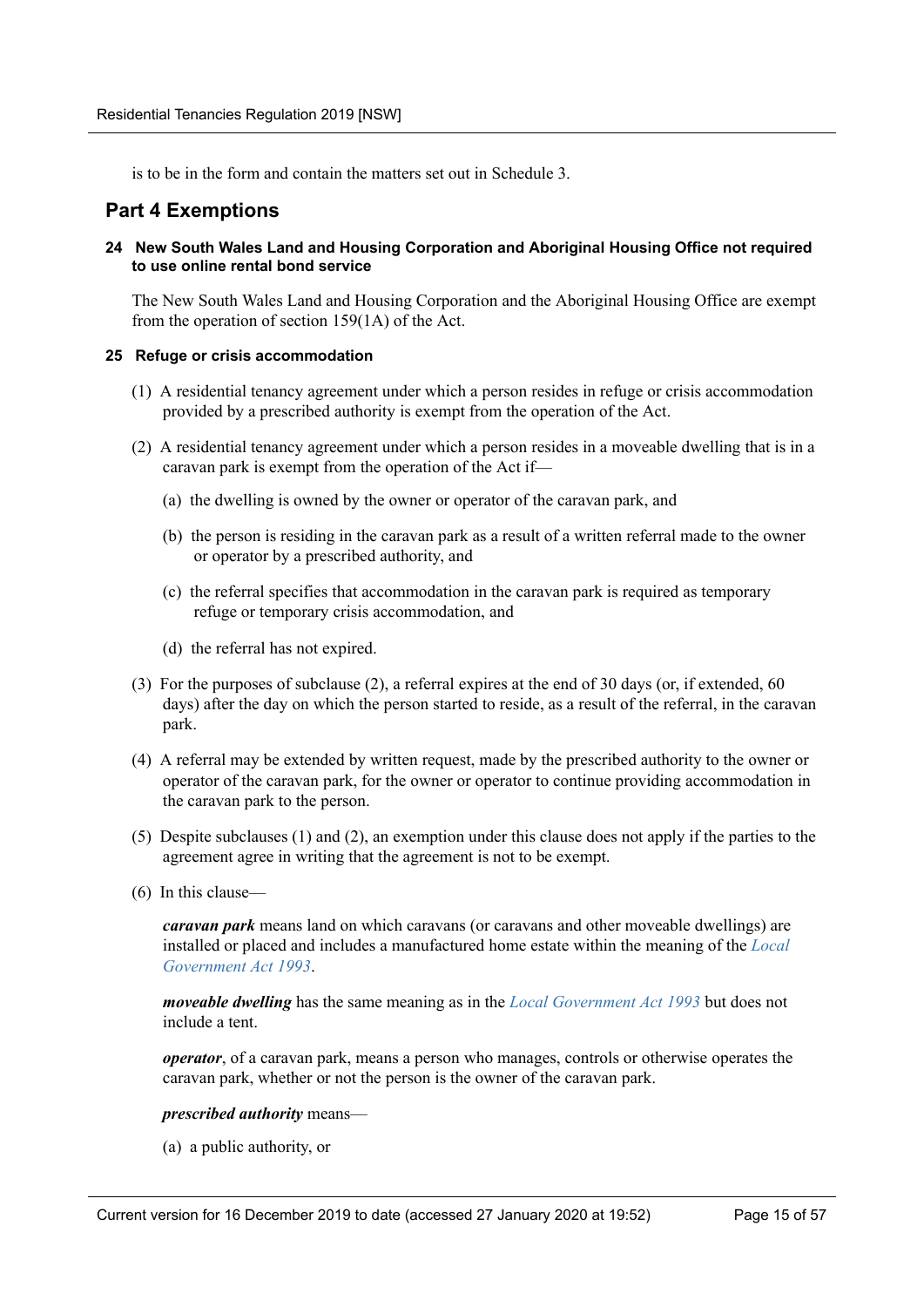- (b) a council, or
- (c) another body or organisation that is wholly or partly funded by the Commonwealth or the State, or
- (d) an agency of the Commonwealth or the State.

### <span id="page-15-0"></span>**26 Disability accommodation**

- (1) A residential tenancy agreement is exempt from the operation of the Act if—
	- (a) the premises to which the agreement relates are not used or intended to be used as a residence by the tenant under the agreement, and
	- (b) the tenant under the agreement allows or is intending to allow a person with a disability, other than a family member of the tenant, to use the premises as disability accommodation under an agreement or other arrangement with the person (the *disability accommodation arrangement*), and
	- (c) for residential tenancy agreements entered into on or after 2 August 2019 (being the day the *Residential Tenancies Amendment (Exemption) Regulation 2019* commenced)—the agreement is in writing and states that this clause is intended to apply in respect of the premises.
- (2) To avoid doubt, this clause does not operate to exempt the disability accommodation arrangement from the operation of the Act or any other Act or law otherwise applicable to it.
- (3) This clause extends to residential tenancy agreements entered into before 2 August 2019 (the commencement of the *Residential Tenancies Amendment (Exemption) Regulation 2019*).
- (4) In this clause—

*disability* has the same meaning as in the *Disability Inclusion Act 2014*.

*disability accommodation* means accommodation that is designed for a person with a disability who is receiving disability assistance, and includes (but is not limited to) specialist disability accommodation within the meaning of the *National Disability Insurance Scheme (Specialist Disability Accommodation Conditions) Rule 2018* of the Commonwealth.

*disability assistance* means any one or more of the following forms of assistance provided to a person with a disability by another person or body (whether permanently or not)—

- (a) assistance to help the person undertake his or her day-to-day activities,
- (b) assistance to increase the person's independence,
- (c) assistance to facilitate the person's social and economic inclusion in the community.

### <span id="page-15-1"></span>**27 Equity purchase agreements**

- (1) A residential tenancy agreement that is entered into by a tenant with a person or persons and that forms part of an equity purchase agreement is exempt from the operation of the Act.
- (2) In this clause—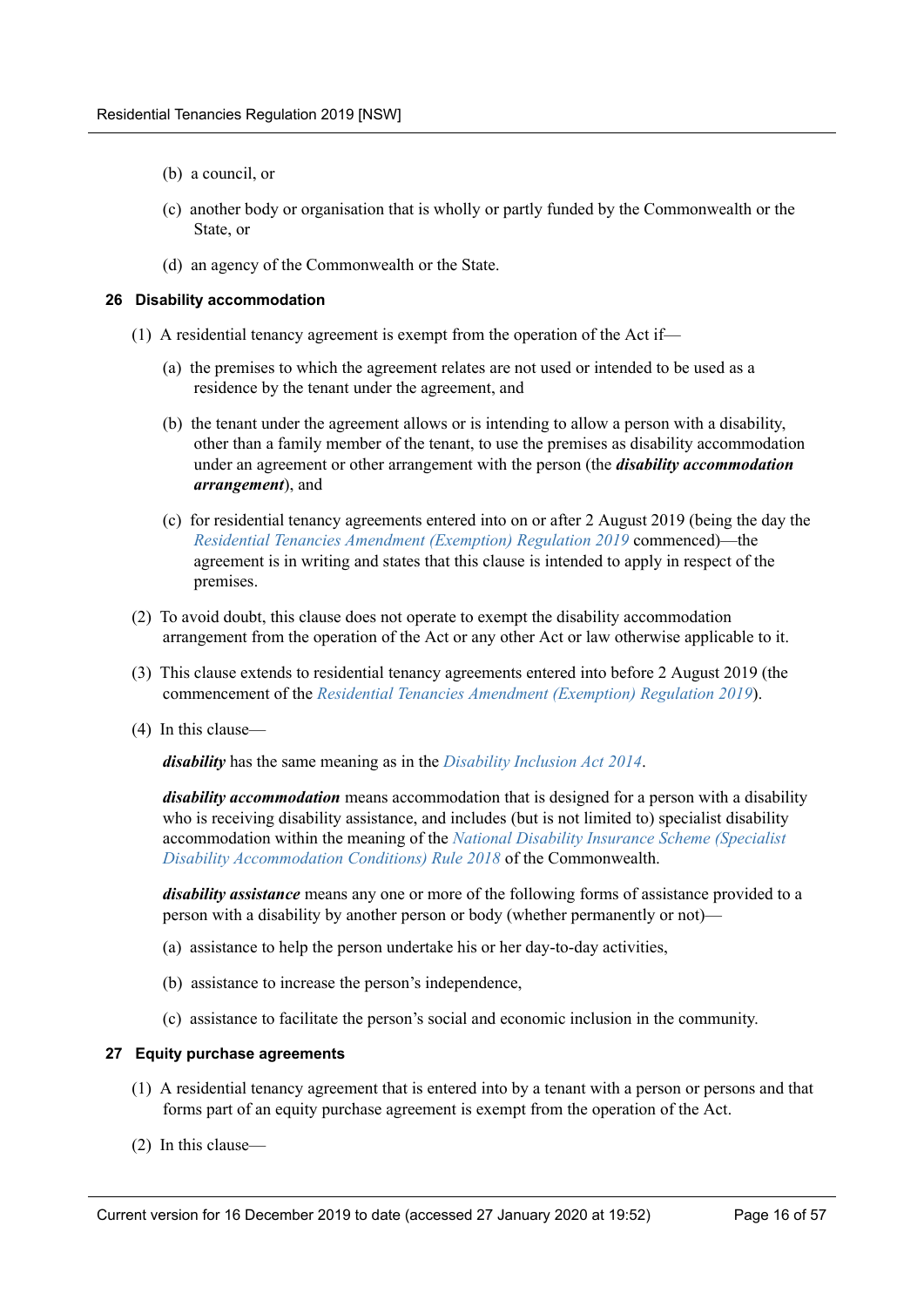*equity purchase agreement* means a series of agreements that include a residential tenancy agreement and provide for—

- (a) the initial purchase by the tenant, as a tenant in common, of not less than 20% of the owner's interest in the residential premises, and
- (b) the further purchase by the tenant, from time to time, of a greater percentage of the owner's interest in the premises.

### <span id="page-16-0"></span>**28 Heritage properties**

- (1) Residential premises that comprise, or are part of, a heritage item are exempt from the operation of the Act if the landlord is the Crown, a public authority or a council (other than the New South Wales Land and Housing Corporation or the Aboriginal Housing Office).
- (2) This clause does not apply if the parties to the residential tenancy agreement agree in writing that the residential premises are not to be exempt from the operation of the Act.

### <span id="page-16-1"></span>**29 St Patrick's Estate, Manly**

- (1) A residential tenancy agreement in respect of St Patrick's Estate land is exempt from the operation of the Act if—
	- (a) the agreement is in writing, and
	- (b) the agreement states that this clause applies to the agreement, and
	- (c) one of the following applies—
		- (i) the agreement is for a term of 17 years or more (excluding any period for which the agreement could be renewed by the exercise of an option) but less than 99 years,
		- (ii) the agreement extends the term of an agreement exempt under paragraph (a) (the *first agreement*), so that the term of the agreement ends less than 99 years after the beginning of the term of the first agreement,
		- (iii) the agreement renews the first agreement for a further term for not less than 17 years (excluding any period for which the agreement could be renewed by the exercise of an option) and that ends less than 99 years from the beginning of the term of the first agreement.
- (2) The exemption of a residential tenancy agreement from the operation of the Act under this clause does not—
	- (a) affect any other residential tenancy agreement (a *sublease*) effecting a demise of—
		- (i) the tenant's interest under the exempt agreement, or
		- (ii) any interest derived from that interest, or
	- (b) affect the rights or obligations under the Act, as landlord and tenant under the sublease, of the parties to the sublease.
- (3) In this clause—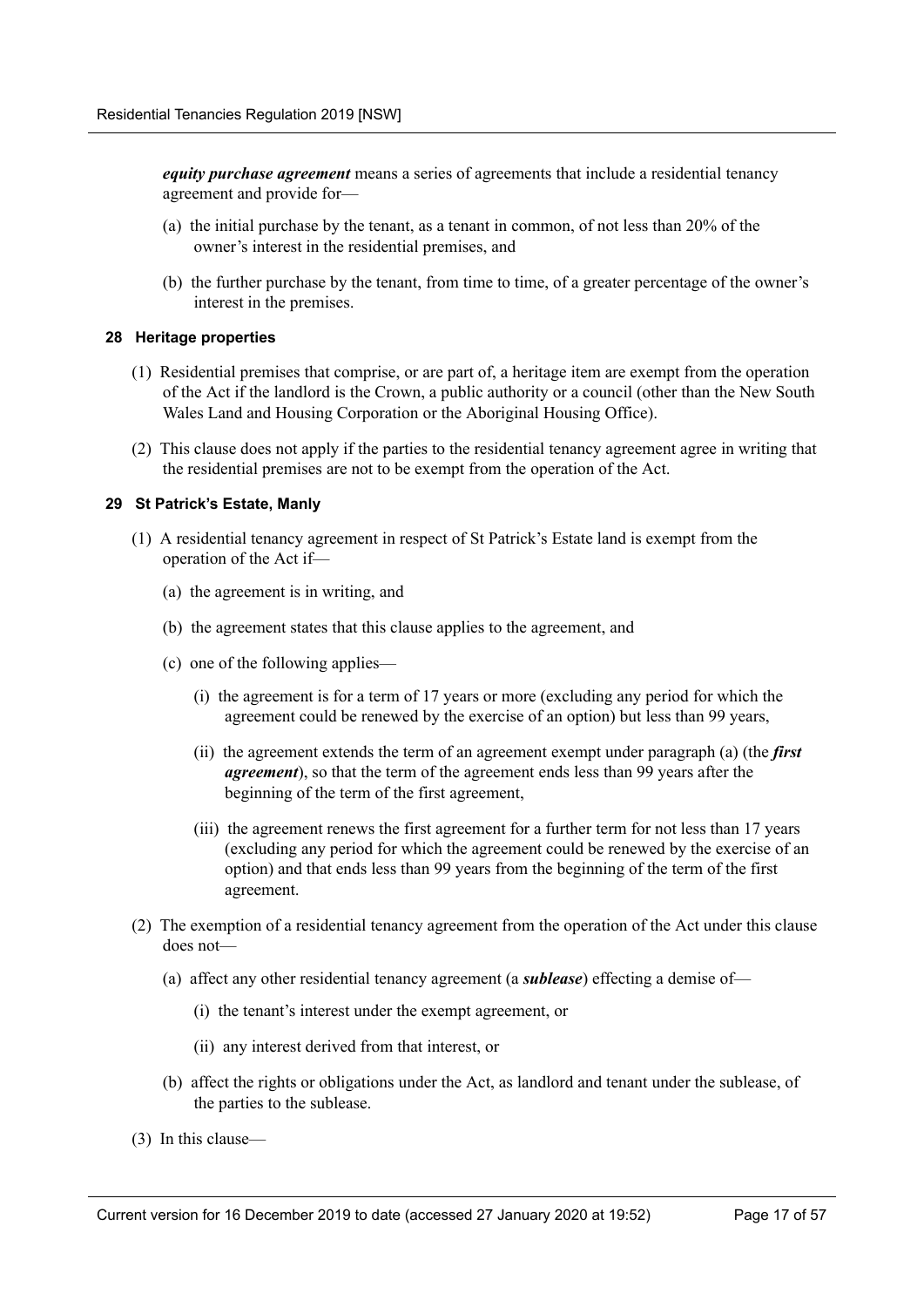*St Patrick's Estate land* means the land, held by the Trustees of the Roman Catholic Church for the Archdiocese of Sydney, identified in clauses 23B(5) and 23BA(4) and (5) of the repealed *Residential Tenancies (Residential Premises) Regulation 1995*.

### <span id="page-17-0"></span>**30 Life estate**

- (1) Residential premises that are subject to a life estate are exempt from the operation of the Act.
- (2) This clause does not apply to residential premises occupied by a sub-tenant.

### <span id="page-17-1"></span>**31 Residential colleges and halls of residence in educational institutions**

- (1) Residential premises used, or intended for use, principally as a residential college or hall of residence for students of an educational institution are exempt from the operation of the Act if the premises are—
	- (a) located within the institution, or
	- (b) owned by the institution, or
	- (c) provided for that use by a person or body that provides the premises under a written agreement with the institution to provide accommodation to students of the institution.
- (2) Despite subclause (1), a part of residential premises referred to in subclause (1) is not exempt from the operation of the Act if—
	- (a) the landlord and the tenant agree in writing that the part of the residential premises is to be subject to the Act, or
	- (b) allocations for the part of the residential premises have been applied for, or provided, under the *National Rental Affordability Scheme Act 2008* of the Commonwealth, unless the application is withdrawn or is unsuccessful.
- (3) In this clause—

### *educational institution* means premises used for education, that are—

- (a) a school, or
- (b) a tertiary institution that provides formal education and is constituted by or under an Act.

### <span id="page-17-2"></span>**32 Condition reports from preceding agreement may be used again**

A landlord and a tenant are exempt from the operation of section  $29(1)$ –(3) of the Act if–

- (a) the landlord and the tenant enter into a new residential tenancy agreement for residential premises already occupied by the tenant under a previous residential tenancy agreement, and
- (b) the landlord and the tenant agree that a previous condition report for the residential premises is to apply for the purposes of the tenancy created by the new residential tenancy agreement.

### <span id="page-17-3"></span>**33 Exemption for particular landlords from landlord's information statement**

A landlord who is a social housing provider is exempt from the operation of section 31A of the Act.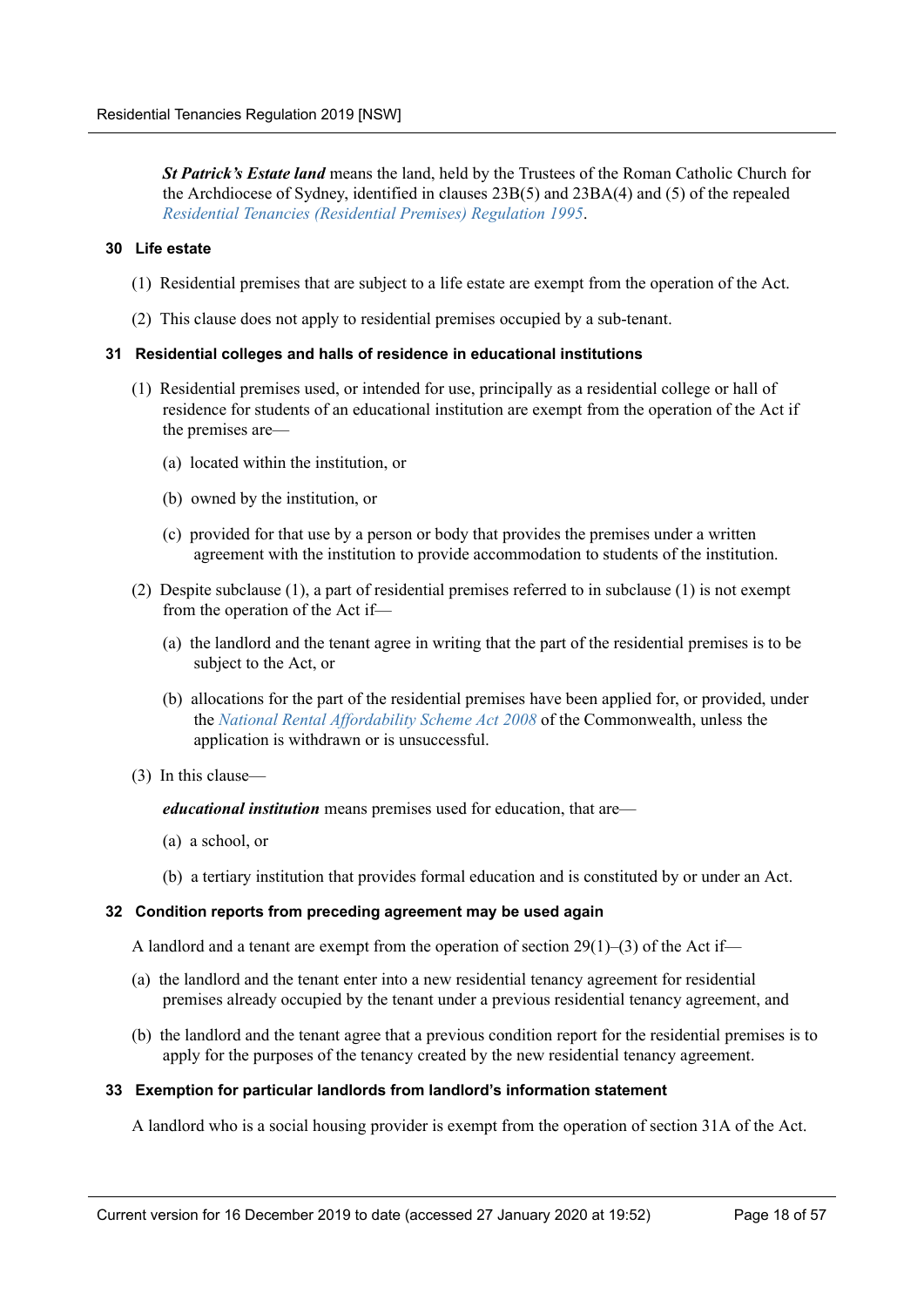### <span id="page-18-0"></span>**34 Electricity supply charges payable by tenant—ss 38(1)(e) and 40(1A) of Act**

- (1) For the purposes of section 40(1A) of the Act, a landlord is exempt from the operation of section 40(1)(c) of the Act, in relation to the payment of charges for the supply of electricity to the tenant at the residential premises that are not separately metered if the premises have a meter that—
	- (a) measures the supply of electricity that satisfies paragraphs (a)–(d) of the definition of *separately metered*, and
	- (b) does not have an NMI assigned for the purpose of paragraph (e) of the definition of *separately metered* because it is located in an embedded network, and
	- (c) the meter is not required to have an NMI assigned.
- (2) For the purposes of section 38(1)(e) of the Act, a tenant must pay any charges for the supply of electricity to the tenant at the residential premises that are not separately metered if the circumstances specified in subclause (1)(a)–(c) apply to the premises.

**Note.** Embedded electricity networks are common in high density apartment buildings, strata schemes, residential land lease communities and residential villages.

(3) In this clause—

*NMI* has the same meaning as in the *National Energy Retail Law (NSW)*.

### <span id="page-18-1"></span>**35 Non-bottled gas charges payable by tenant in particular circumstances—ss 38(1)(e) and 40(1A) of Act**

- (1) For the purposes of section  $40(1)$  of the Act, a landlord is exempt from the operation of section 40(1)(c) of the Act, in relation to the payment of charges for the supply of gas (except bottled gas) to the tenant at the residential premises that are not separately metered if the premises have a meter that—
	- (a) measures the supply of gas that satisfies paragraphs (a)–(d) of the definition of *separately metered*, and
	- (b) does not have an MIRN or a delivery point identifier assigned for the purpose of paragraph (f) of the definition of *separately metered* because it is located in an embedded network.
- (2) For the purposes of section 38(1)(e) of the Act, a tenant must pay any charges for the supply of gas (except bottled gas) to the tenant at the residential premises that are not separately metered if the circumstances specified in subclause (1)(a) and (b) apply to the premises.

**Note.** Embedded gas networks are common in high density apartment buildings, strata schemes, residential land lease communities and residential villages.

(3) In this clause—

*delivery point identifier* has the same meaning as in the *National Energy Retail Law (NSW)*.

*MIRN* has the same meaning as in the *National Energy Retail Law (NSW)*.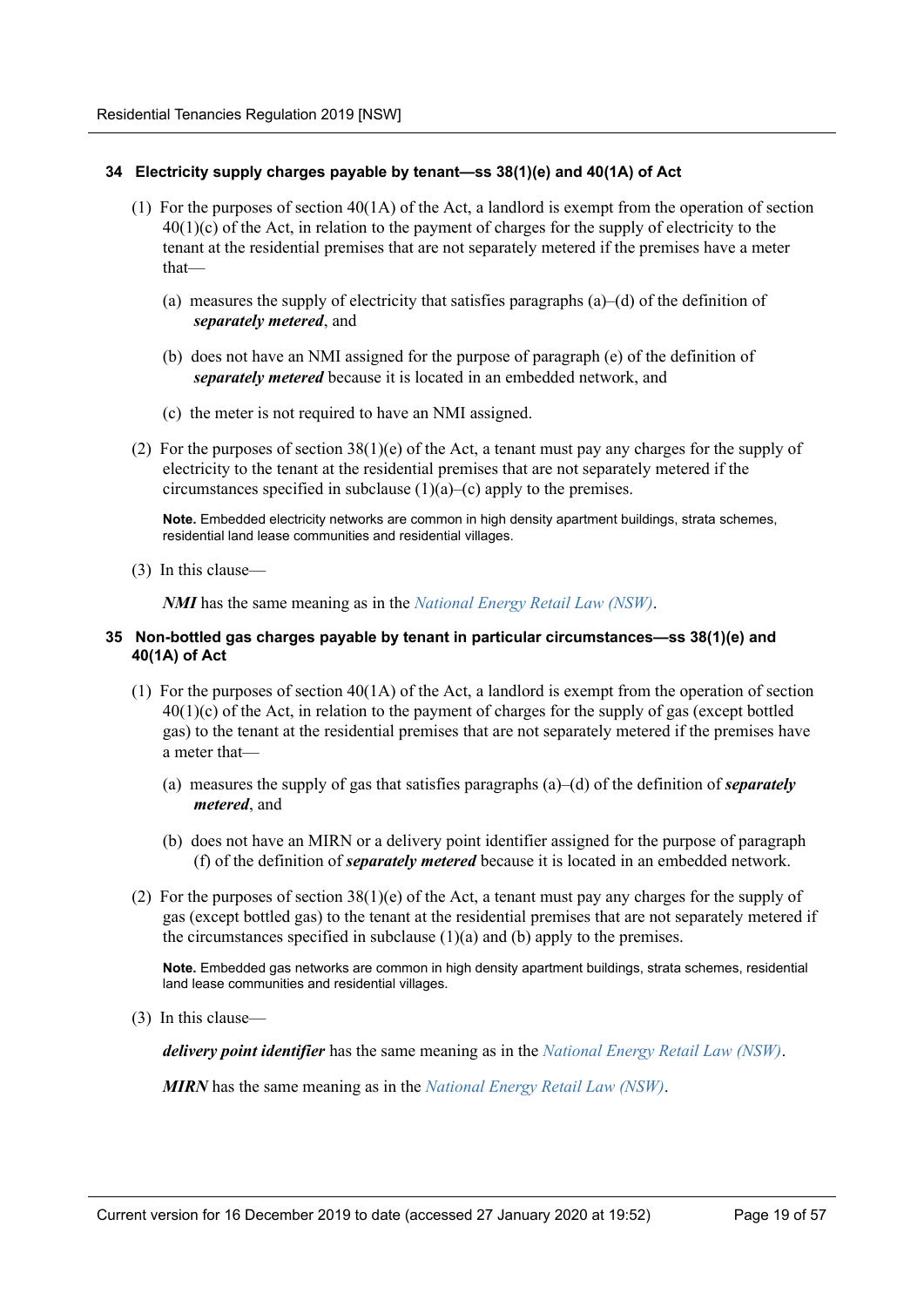### <span id="page-19-0"></span>**36 Additional charges payable by tenant of social housing premises and separately metered gas—ss 38(1)(e) and 40(1A) of Act**

- (1) For the purposes of section  $40(1\text{A})$  of the Act, a landlord of social housing premises is exempt from the operation of section  $40(1)(c)$  of the Act, in relation to the payment of charges for the supply of gas at social housing premises if—
	- (a) the social housing premises use hot water, heated by gas, from a centralised system shared by more than one social housing premises, and
	- (b) the premises are situated within the building that is supplied with hot water from the centralised hot water system, and
	- (c) the premises have an individual hot water meter that records the amount of hot water provided to the premises from the centralised hot water system, and
	- (d) the charge payable for the premises is calculated using the individual hot water meter readings and the common factor calculated in accordance with the Retail Market **Procedures**
- (2) For the purposes of section  $38(1)(e)$  of the Act, a tenant of social housing premises must pay any charges for the supply of gas to the tenant at the social housing premises that are not separately metered if the circumstances specified in subclause  $(1)(a)$ – $(d)$  apply to the premises.
- (3) In this clause—

*Retail Market Procedures* has the same meaning as in the *National Gas (NSW) Law*.

### <span id="page-19-1"></span>**37 Social housing tenancy agreements and rectification orders**

A landlord and a tenant of social housing premises are exempt from the operation of Division 5A of Part 3 of the Act.

### <span id="page-19-2"></span>**38 Database operators and users of particular tenancy database**

- (1) This clause applies to a relevant database operator or a relevant landlord, using a residential tenancy database kept by the Department of Communities and Justice.
- (2) A relevant database operator is exempt from sections 213(3), 215, 216(2) and (3) and 218 of the Act.
- (3) A relevant landlord or a relevant landlord's agent is exempt from sections 211–216 of the Act.
- (4) In this clause—

*relevant database operator* means a database operator within the meaning of section 209 of the Act who is—

- (a) the Secretary of the Department of Communities and Justice, or
- (b) the New South Wales Land and Housing Corporation, or
- (c) the Aboriginal Housing Office.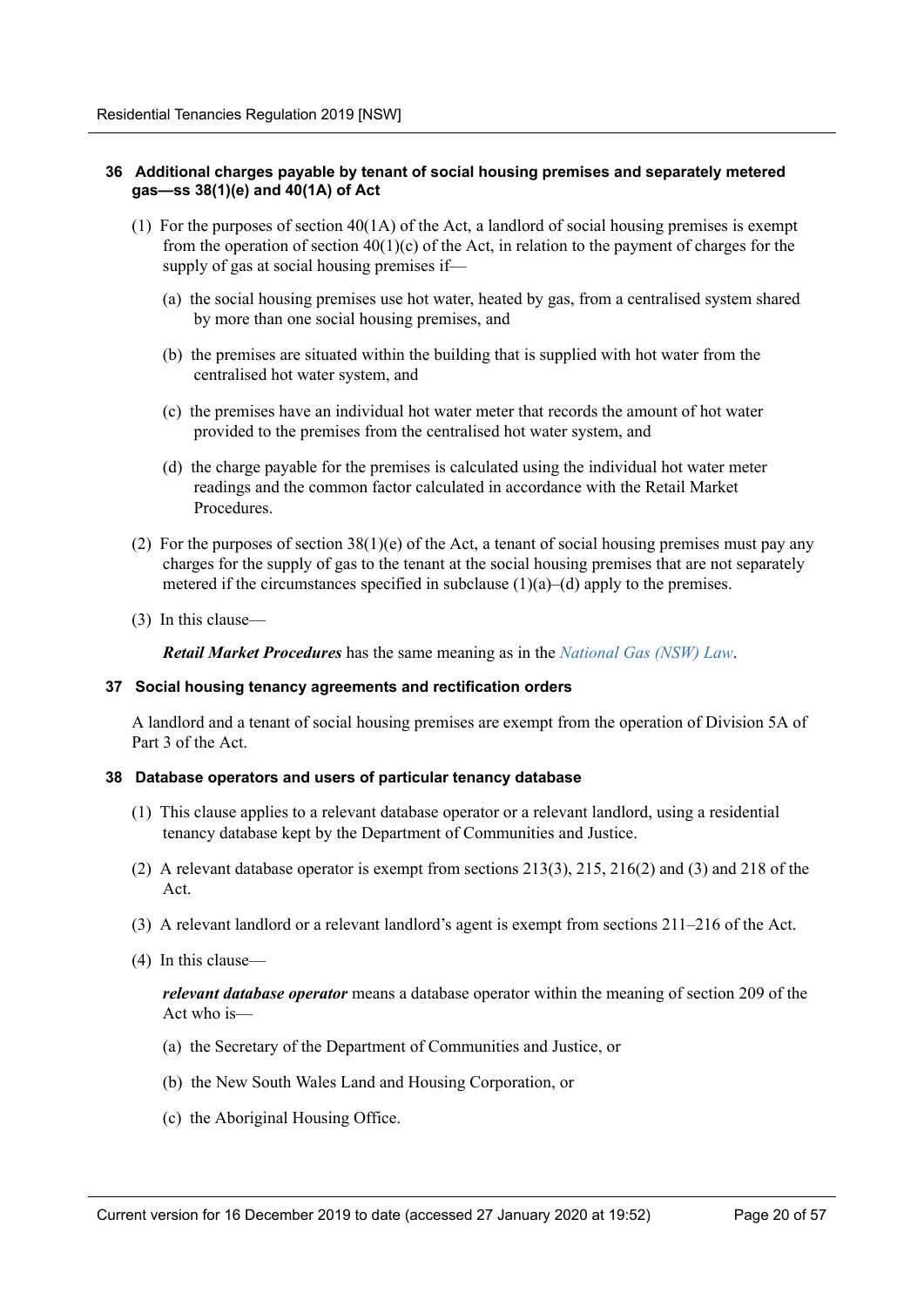*relevant landlord* means any of the following landlords—

- (a) the New South Wales Land and Housing Corporation,
- (b) the Aboriginal Housing Office,
- (c) a registered community housing provider within the meaning of the *Community Housing Providers National Law (NSW)* who is approved by the Secretary of the Department of Communities and Justice to use the residential tenancy database kept by that Department.

## <span id="page-20-0"></span>**Part 5 Enforcement**

- <span id="page-20-1"></span>**39 Times for making applications to Tribunal—ss 44(2), 83(2)(a), 98(4), 115(3), 125(3), 134(3), 141(2), 175(3) and 190(1) of Act**
	- (1) For the purposes of section 44(2) of the Act, the prescribed period is within 30 days after the notice of the increase is given.
	- (2) For the purposes of section 83(2)(a) of the Act, the prescribed period is within 30 days after the termination date specified in the relevant termination notice.
	- (3) For the purposes of section 98(4) of the Act, the prescribed period is within 7 days after the termination notice is given.
	- (4) For the purposes of section 115(3) of the Act, the prescribed period is—
		- (a) if the termination notice was given under section 85 of the Act—within 30 days after the termination notice is given, or
		- (b) otherwise—within 14 days after the termination notice is given.
	- (5) For the purposes of section 125(3) of the Act, the prescribed period is within 30 days after the applicant was given notice of proceedings for the recovery of possession of residential premises.
	- (6) For the purposes of section 134(3) of the Act, the prescribed period is—
		- (a) for the purposes of section  $134(1)(a)$  of the Act—within 30 days after the applicant becomes aware that goods have been disposed of otherwise than in accordance with the Act, or
		- (b) for the purposes of section  $134(1)(b)$  of the Act—within 30 days after the applicant becomes aware that goods have been damaged, or
		- (c) for the purposes of section  $134(1)(c)$  of the Act—within 3 months after the applicant becomes aware that the goods are in the possession of the landlord or landlord's agent, or
		- (d) for the purposes of section  $134(1)(d)$  of the Act—within 6 months after the residential tenancy agreement is terminated.
	- (7) For the purposes of section 141(2) of the Act, the prescribed period is within 30 days after the cancellation of the rent rebate takes effect.
	- (8) For the purposes of section 175(3) of the Act, the prescribed period is within 6 months after the rental bond is paid out.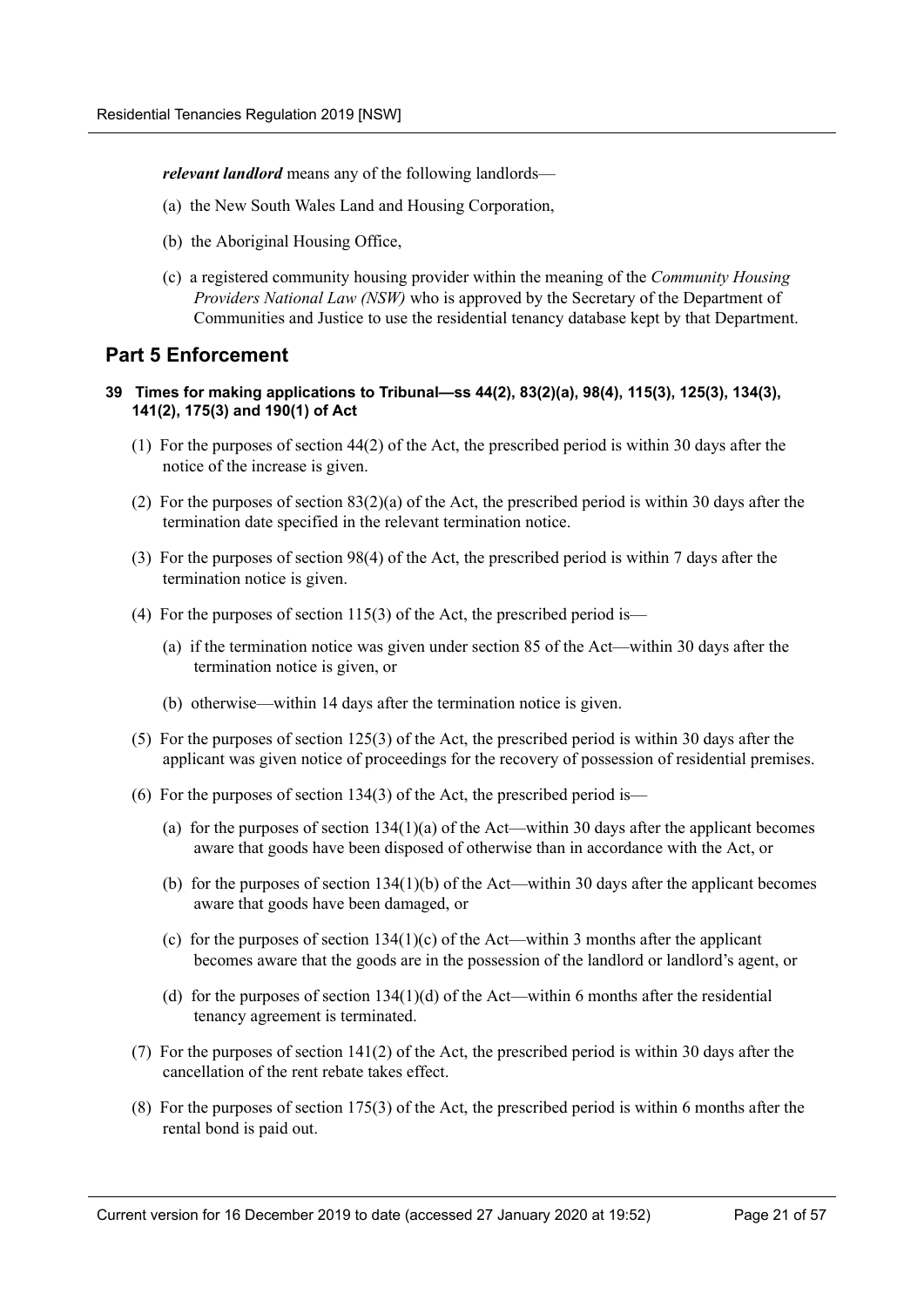(9) For the purposes of section 190(1) of the Act, the prescribed period is within 3 months after the applicant becomes aware of the breach.

### <span id="page-21-0"></span>**40 Monetary limit of jurisdiction of Tribunal—s 187(4)(a) of Act**

For the purposes of section 187(4)(a) of the Act, the amount prescribed is—

- (a) if the order is with respect to a rental bond—\$30,000, or
- (b) otherwise—\$15,000.

## <span id="page-21-1"></span>**Part 6 Miscellaneous**

### <span id="page-21-2"></span>**41 Interest payable on rental bonds—s 173 of Act**

- (1) The Secretary is to pay interest on an amount of rental bond paid.
- (2) The rate of interest payable on a rental bond paid is the rate payable by the Commonwealth Bank of Australia on an Everyday Access Account balance of \$1,000 as at the last day of the month the interest is being calculated.
- (3) The interest is to be compounded on 30 June and 31 December each year.

## <span id="page-21-3"></span>**Part 7 Repeal, savings and transitional provisions**

## <span id="page-21-4"></span>**Division 1 Repeal**

### <span id="page-21-5"></span>**42 Repeal**

The *Residential Tenancies Regulation 2010* is repealed.

## <span id="page-21-6"></span>**Division 2 Savings and transitional provisions**

### <span id="page-21-7"></span>**43 Definition**

In this Division, *existing residential tenancy agreement* means a residential tenancy agreement in force immediately before the commencement of this Regulation.

### <span id="page-21-8"></span>**44 Savings**

Any act, matter or thing that, immediately before the repeal of the *Residential Tenancies Regulation 2010*, had effect under that Regulation continues to have effect under this Regulation.

**Note.** Section 30 of the *Interpretation Act 1987* also provides that the repeal of a regulation does not affect the operation of any savings or transitional provision contained in the regulation.

### <span id="page-21-9"></span>**45 Long term lease mandatory terms apply to existing agreements**

- (1) Clause 6 extends to a long term lease entered into before the commencement of this Regulation.
- (2) In this clause—

*long term lease* means a fixed term agreement for a fixed term of 20 years or more.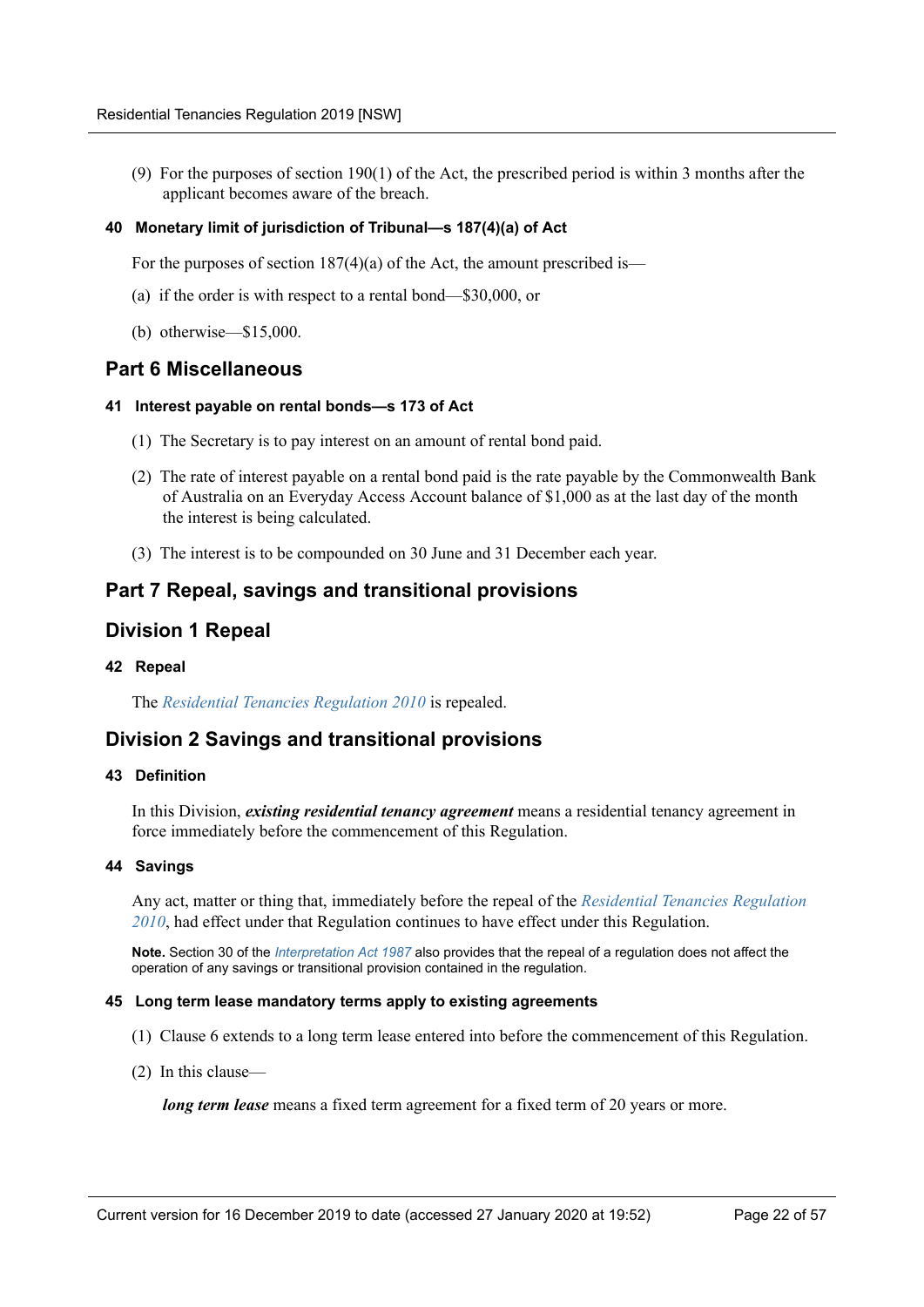### <span id="page-22-0"></span>**46 Water efficiency measures**

Clause 10 extends to an existing residential tenancy agreement.

### <span id="page-22-1"></span>**47 Construction of existing agreements**

Clauses 13–22 extend to an existing residential tenancy agreement.

### <span id="page-22-2"></span>**48 Exemptions extended to existing agreements**

Clauses 34 and 35 extend to a landlord and tenant of an existing residential tenancy agreement.

### <span id="page-22-3"></span>**49 Extension of exemption to existing social housing tenancy agreements**

- (1) Clauses 36 and 37 extend to a landlord and tenant of an existing social housing tenancy agreement.
- (2) In this clause—

*existing social housing tenancy agreement* means a social housing tenancy agreement in force immediately before the commencement of this Regulation.

### <span id="page-22-4"></span>**50 Extension of particular terms of standard form of residential tenancy agreement**

- (1) For the purposes of section 15(2)(d) of the Act, the following terms of the standard form of the residential tenancy agreement set out in Schedule 1 (the *Agreement*) extend to existing residential tenancy agreements from the commencement of this Regulation—
	- (a) clause 4.7 of the Agreement,
	- (b) clause 5 of the Agreement,
	- (c) clause 6 of the Agreement,
	- (d) clause 12.4 of the Agreement,
	- (e) clause 17.4 of the Agreement,
	- (f) clause 19.7 of the Agreement,
	- (g) clause 24.10 of the Agreement,
	- (h) clauses 28 and 29 of the Agreement,
	- (i) clauses 30 and 31 of the Agreement,
	- (j) clauses 42–44 of the Agreement,
	- (k) clause 48 of the Agreement.
- (2) For the purposes of section 15(2)(d) of the Act, from 23 March 2025 (being the date that is 5 years after the commencement of this Regulation), clause 12.4.2 of the Agreement extends to all existing residential tenancy agreements at that date.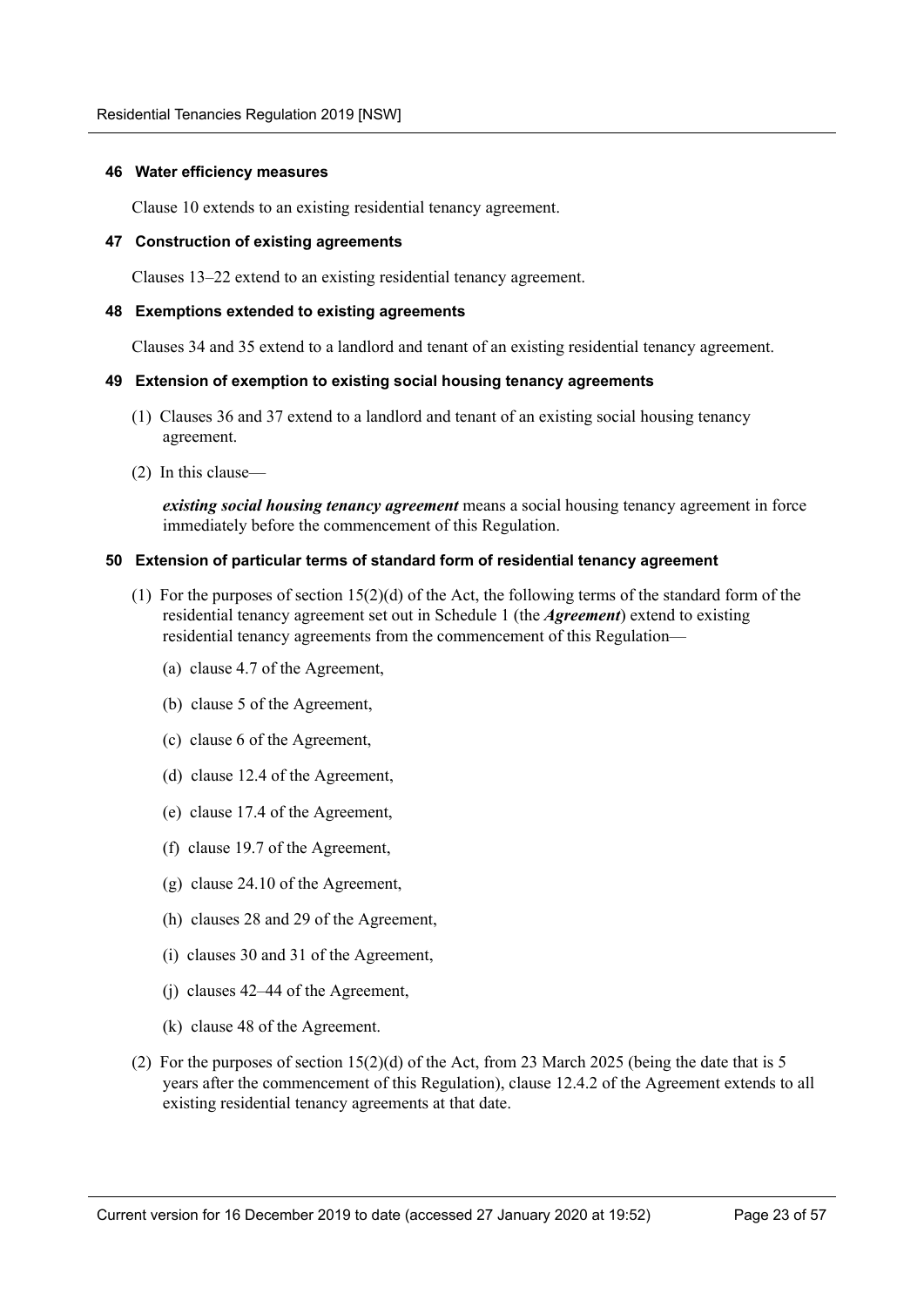## <span id="page-23-0"></span>**Schedule 1 Standard Form Agreement**

(Clause 4(1))

### **Standard form residential tenancy agreement**

### **Important information**

Please read this before completing the residential tenancy agreement (the *Agreement*).

- 1 This form is your written record of your tenancy agreement. This is a binding contract under the *Residential Tenancies Act 2010*, so please read all terms **and** conditions carefully.
- 2 If you need advice or information on your rights and responsibilities, please call NSW Fair Trading on 13 32 30 or visit www.fairtrading.nsw.gov.au before signing the Agreement.
- 3 If you require extra space to list additional items and terms, attach a separate sheet. All attachments should be signed and dated by both the landlord or the landlord's agent and the tenant to show that both parties have read and agree to the attachments.
- 4 The landlord or the landlord's agent must give the tenant a copy of the signed Agreement and any attachments, two copies or one electronic copy of the completed condition report and a copy of NSW Fair Trading's Tenant Information Statement publication.

### **This agreement is made on at Between**

### **Landlord**

[*Insert name and telephone number or other contact details of landlord(s)*]

#### **Note.**

These details must be provided for landlord(s), whether or not there is a landlord's agent.

[*Insert business address or residential address of landlord(s)*]

### **Note.**

These details must be provided for landlord(s) if there is no landlord's agent.

[*Insert corporation name and business address of landlord(s) if landlord(s) is a corporation*]

### **Tenant**

[*Insert name of tenant(s) and contact details*]

### **Landlord's agent details**

[*Insert name of landlord's agent (if any) and contact details*]

### **Tenant's agent details**

[*Insert name of tenant's agent (if any) and contact details*]

### **Term of agreement**

The term of this agreement is—

- $\Box$  6 months
- $\Box$  12 months
- □ 2 years
- □ 3 years
- □ 5 years
- □ Other (please specify)—
- □ Periodic (no end date)

starting on / /20 and ending on / /20 [*Cross out if not applicable*]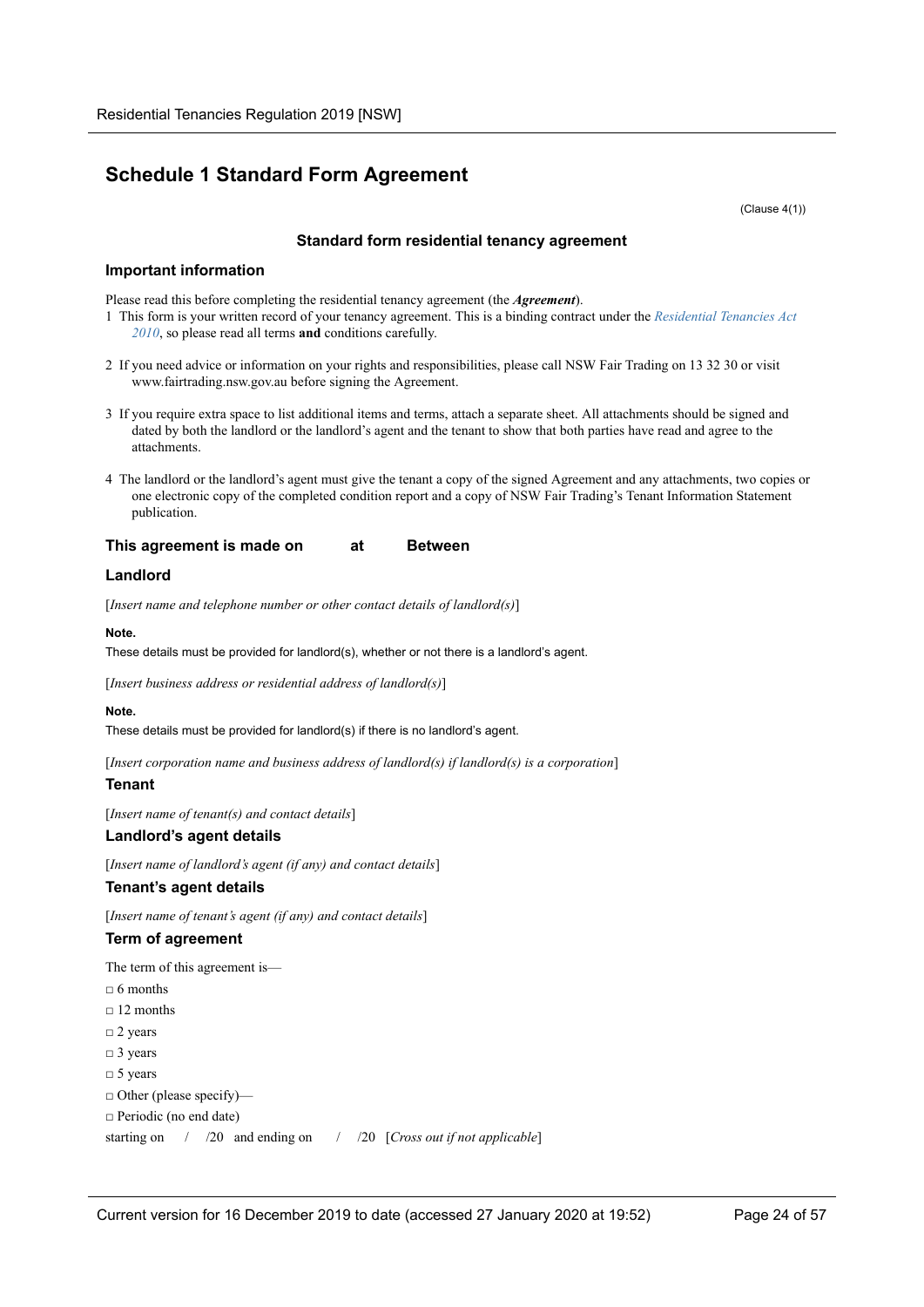#### **Note.**

For a residential tenancy agreement having a fixed term of more than 3 years, the agreement must be annexed to the form approved by the Registrar-General for registration under the *Real Property Act 1900*.

### **Residential premises**

The residential premises are [*Insert address*].

The residential premises include—

[*Include any inclusions, for example, a parking space or furniture provided. Attach additional pages if necessary*.]

### **Rent**

The rent is  $\frac{1}{20}$  per payable in advance starting on  $\frac{1}{20}$ .

#### **Note.**

Under section 33 of the *Residential Tenancies Act 2010*, a landlord, or landlord's agent, must not require a tenant to pay more than 2 weeks rent in advance under this Agreement.

The method by which the rent must be paid— (a) to at by cash or Electronic Funds Transfer (EFT), or

(b) into the following account  $\alpha$ , or any other account nominated by the landlord— BSB number—

account number—

account name—

payment reference:  $\qquad \qquad$ , or

(c) as follows—

#### **Note.**

The landlord or landlord's agent must permit the tenant to pay the rent by at least one means for which the tenant does not incur a cost (other than bank fees or other account fees usually payable for the tenant's transactions) (see clause 4.1) and that is reasonably available to the tenant.

### **Rental bond**

[*Cross out if there is not going to be a bond*]

A rental bond of \$ must be paid by the tenant on signing this agreement. The amount of the rental bond must not be more than 4 weeks rent.

The tenant provided the rental bond amount to—

- □ the landlord or another person, or
- □ the landlord's agent, or

□ NSW Fair Trading through Rental Bonds Online.

#### **Note.**

All rental bonds must be lodged with NSW Fair Trading. If the bond is paid to the landlord or another person, it must be deposited within 10 working days after it is paid using the Fair Trading approved form. If the bond is paid to the landlord's agent, it must be deposited within 10 working days after the end of the month in which it is paid.

### **IMPORTANT INFORMATION**

### **Maximum number of occupants**

No more than persons may ordinarily live in the premises at any one time.

### **Urgent repairs**

Nominated tradespeople for urgent repairs— Electrical repairs: Telephone—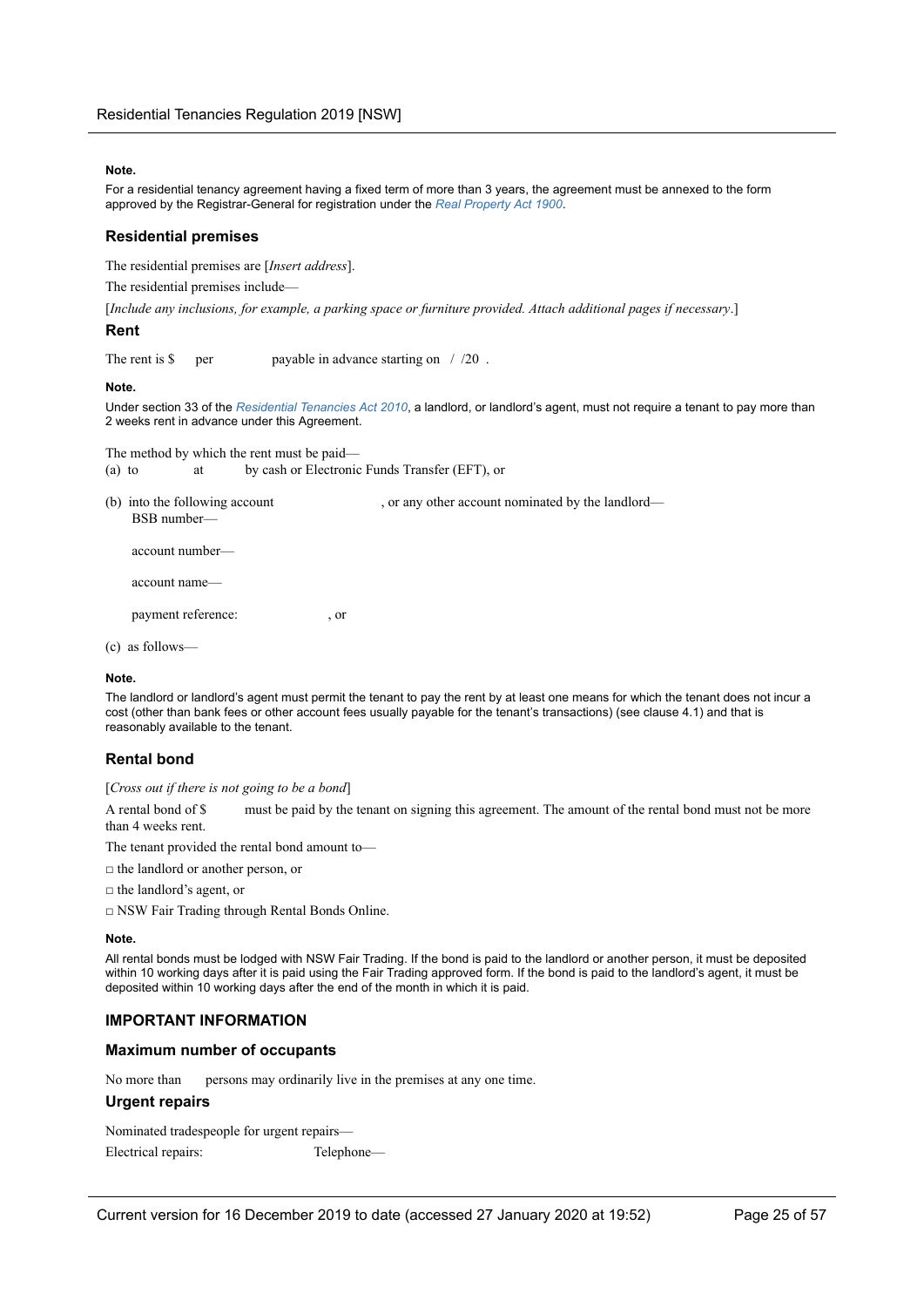| Plumbing repairs: | <b>Telephor</b> |
|-------------------|-----------------|
| Other repairs:    | Telephone-      |

Telephone—

### **Water usage**

Will the tenant be required to pay separately for water usage?

 $\Box$  Yes  $\Box$  No

If yes, see clauses 12 and 13.

### **Utilities**

Is electricity supplied to the premises from an embedded network?

□ Yes □ No

Is gas supplied to the premises from an embedded network?

□ Yes □ No

For more information on consumer rights if electricity or gas is supplied from an embedded network contact NSW Fair Trading.

### **Smoke alarms**

Indicate whether the smoke alarms installed in the residential premises are hardwired or battery operated—

 $\Box$  Hardwired smoke alarm

□ Battery operated smoke alarm

If the smoke alarms are battery operated, are the batteries in the smoke alarms of a kind the tenant can replace?

□ Yes □ No

If yes, specify the type of battery that needs to be used if the battery in the smoke alarm needs to be replaced—

If the smoke alarms are hardwired, are the back-up batteries in the smoke alarms of a kind the tenant can replace?

 $\Box$  Yes  $\Box$  No

If yes, specify the type of back-up battery that needs to be used if the back-up battery in the smoke alarm needs to be replaced— If the *Strata Schemes Management Act 2015* applies to the residential premises, is the owners corporation of the strata scheme responsible for the repair and replacement of smoke alarms in the residential premises?

 $\Box$  Yes  $\Box$  No

### **Strata by-laws**

Are there any strata or community scheme by-laws applicable to the residential premises?

 $\Box$  Yes  $\Box$  No

If yes, see clauses 38 and 39.

### **Giving notices and other documents electronically [***optional***]**

### [*Cross out if not applicable*]

Indicate below for each person whether the person provides express consent to any notice and any other document under section 223 of the *Residential Tenancies Act 2010* being given or served on them by email. The *Electronic Transactions Act 2000* applies to notices and other documents you send or receive electronically.

[*You should only consent to electronic service if you check your emails regularly. If there is more than one tenant on the agreement, all tenants should agree on a single email address for electronic service. This will help ensure co-tenants receive notices and other documents at the same time.*]

### **Landlord**

Does the landlord give express consent to the electronic service of notices and documents?

□ Yes □ No

If yes, see clause 50.

[*Specify email address to be used for the purpose of serving notices and documents.*]

### **Tenant**

Does the tenant give express consent to the electronic service of notices and documents?  $\Box$  Yes  $\Box$  No If yes, see clause 50.

[*Specify email address to be used for the purpose of serving notices and documents.*]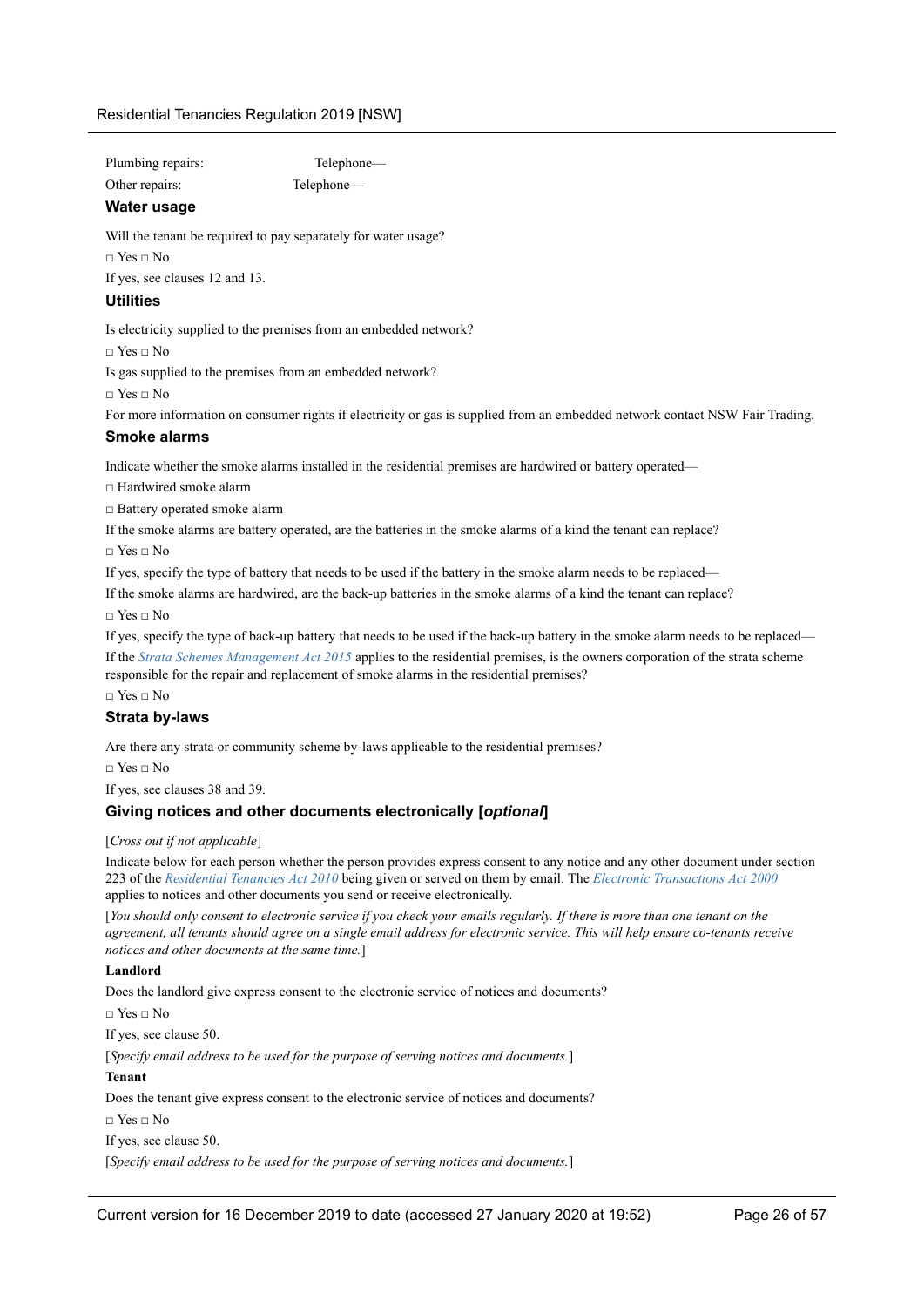### **Condition report**

A condition report relating to the condition of the premises must be completed by or on behalf of the landlord before or when this agreement is given to the tenant for signing.

### **Tenancy laws**

The *Residential Tenancies Act 2010* and the *Residential Tenancies Regulation 2019* apply to this agreement. Both the landlord and the tenant must comply with these laws.

### **RIGHT TO OCCUPY THE PREMISES**

**1. The landlord agrees** that the tenant has the right to occupy the residential premises during the tenancy. The residential premises include the additional things (if any) noted under "**Residential premises**".

### **COPY OF AGREEMENT**

- **2. The landlord agrees** to give the tenant—
	- **2.1** a copy of this agreement before or when the tenant gives the signed copy of the agreement to the landlord or landlord's agent, and
	- **2.2** a copy of this agreement signed by both the landlord and the tenant as soon as is reasonably practicable.

### **RENT**

#### **3. The tenant agrees**—

- **3.1** to pay rent on time, and
- **3.2** to reimburse the landlord for the cost of replacing rent deposit books or rent cards lost by the tenant, and
- **3.3** to reimburse the landlord for the amount of any fees paid by the landlord to a bank or other authorised deposit-taking institution as a result of funds of the tenant not being available for rent payment on the due date.

#### **4. The landlord agrees**—

- **4.1** to provide the tenant with at least one means to pay rent for which the tenant does not incur a cost (other than bank fees or other account fees usually payable for the tenant's transactions) and that is reasonably available to the tenant, and
- **4.2** not to require the tenant to pay more than 2 weeks rent in advance or to pay rent for a period of the tenancy before the end of the previous period for which rent has been paid, and
- **4.3** not to require the tenant to pay rent by a cheque or other negotiable instrument that is post-dated, and
- **4.4** to accept payment of unpaid rent after the landlord has given a termination notice on the ground of failure to pay rent if the tenant has not vacated the residential premises, and
- **4.5** not to use rent paid by the tenant for the purpose of any amount payable by the tenant other than rent, and
- **4.6** to give a rent receipt to the tenant if rent is paid in person (other than by cheque), and
- **4.7** to make a rent receipt available for collection by the tenant or to post it to the residential premises or to send it by email to an email address specified in this agreement by the tenant for the service of documents of that kind if rent is paid by cheque, and
- **4.8** to keep a record of rent paid under this agreement and to provide a written statement showing the rent record for a specified period within 7 days of a request by the tenant (unless the landlord has previously provided a statement for the same period).

### **Note.**

The landlord and the tenant may, by agreement, change the manner in which rent is payable under this agreement.

### **RENT INCREASES**

**5. The landlord and the tenant agree** that the rent cannot be increased after the end of the fixed term (if any) of this agreement or under this agreement if the agreement is for a fixed term of 2 years or more, unless the landlord gives not less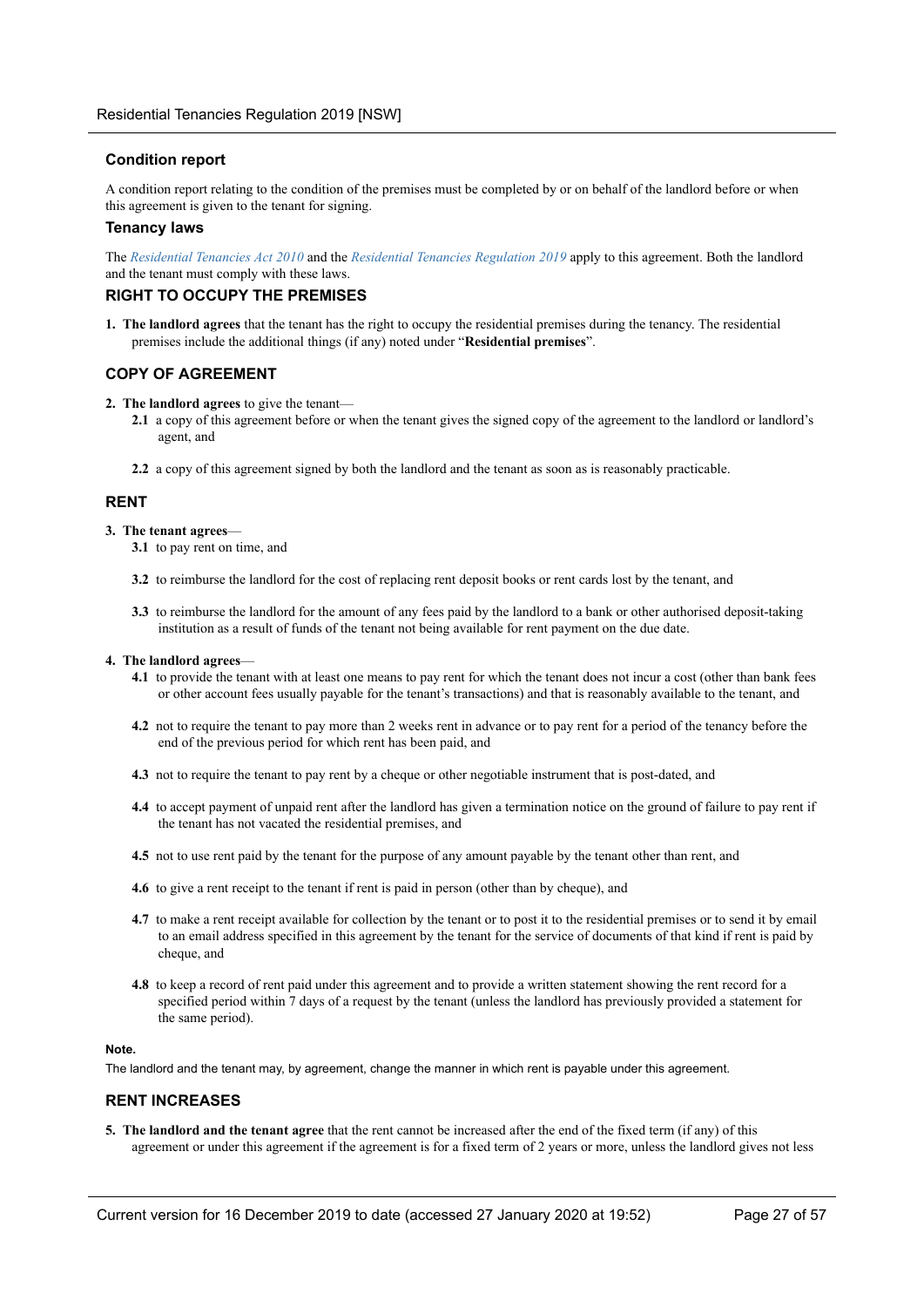than 60 days written notice of the increase to the tenant. The notice must specify the increased rent and the day from which it is payable.

#### **Note.**

Section 42 of the *Residential Tenancies Act 2010* sets out the circumstances in which rent may be increased during the fixed term of a residential tenancy agreement. An additional term for this purpose may be included in the agreement.

**6. The landlord and the tenant agree** that the rent may not be increased after the end of the fixed term (if any) of this agreement more than once in any 12-month period.

#### **7. The landlord and the tenant agree**—

- **7.1** that the increased rent is payable from the day specified in the notice, and
- **7.2** that the landlord may cancel or reduce the rent increase by a later notice that takes effect on the same day as the original notice, and
- **7.3** that increased rent under this agreement is not payable unless the rent is increased in accordance with this agreement and the *Residential Tenancies Act 2010* or by the Civil and Administrative Tribunal.

### **RENT REDUCTIONS**

- **8. The landlord and the tenant agree** that the rent abates if the residential premises— **8.1** are destroyed, or become wholly or partly uninhabitable, otherwise than as a result of a breach of this agreement, or
	- **8.2** cease to be lawfully usable as a residence, or
	- **8.3** are compulsorily appropriated or acquired by an authority.
- **9.** The landlord and the tenant may, at any time during this agreement, agree to reduce the rent payable.

### **PAYMENT OF COUNCIL RATES, LAND TAX, WATER AND OTHER CHARGES**

- **10. The landlord agrees** to pay—
	- **10.1** rates, taxes or charges payable under any Act (other than charges payable by the tenant under this agreement), and
	- **10.2** the installation costs and charges for initial connection to the residential premises of an electricity, water, gas, bottled gas or oil supply service, and
	- **10.3** all charges for the supply of electricity, non-bottled gas or oil to the tenant at the residential premises that are not separately metered, and

#### **Note 1.**

Clause 10.3 does not apply to premises located in an embedded network in certain circumstances in accordance with clauses 34 and 35 of the *Residential Tenancies Regulation 2019*.

#### **Note 2.**

Clause 10.3 does not apply to social housing tenancy agreements in certain circumstances, in accordance with clause 36 of the *Residential Tenancies Regulation 2019*.

- **10.4** the costs and charges for the supply or hire of gas bottles for the supply of bottled gas at the commencement of the tenancy, and
- **10.5** all charges (other than water usage charges) in connection with a water supply service to separately metered residential premises, and
- **10.6** all charges in connection with a water supply service to residential premises that are not separately metered, and
- **10.7** all charges for the supply of sewerage services (other than for pump out septic services) or the supply or use of drainage services to the residential premises, and
- **10.8** all service availability charges, however described, for the supply of non-bottled gas to the residential premises if the premises are separately metered but do not have any appliances, supplied by the landlord, for which gas is required and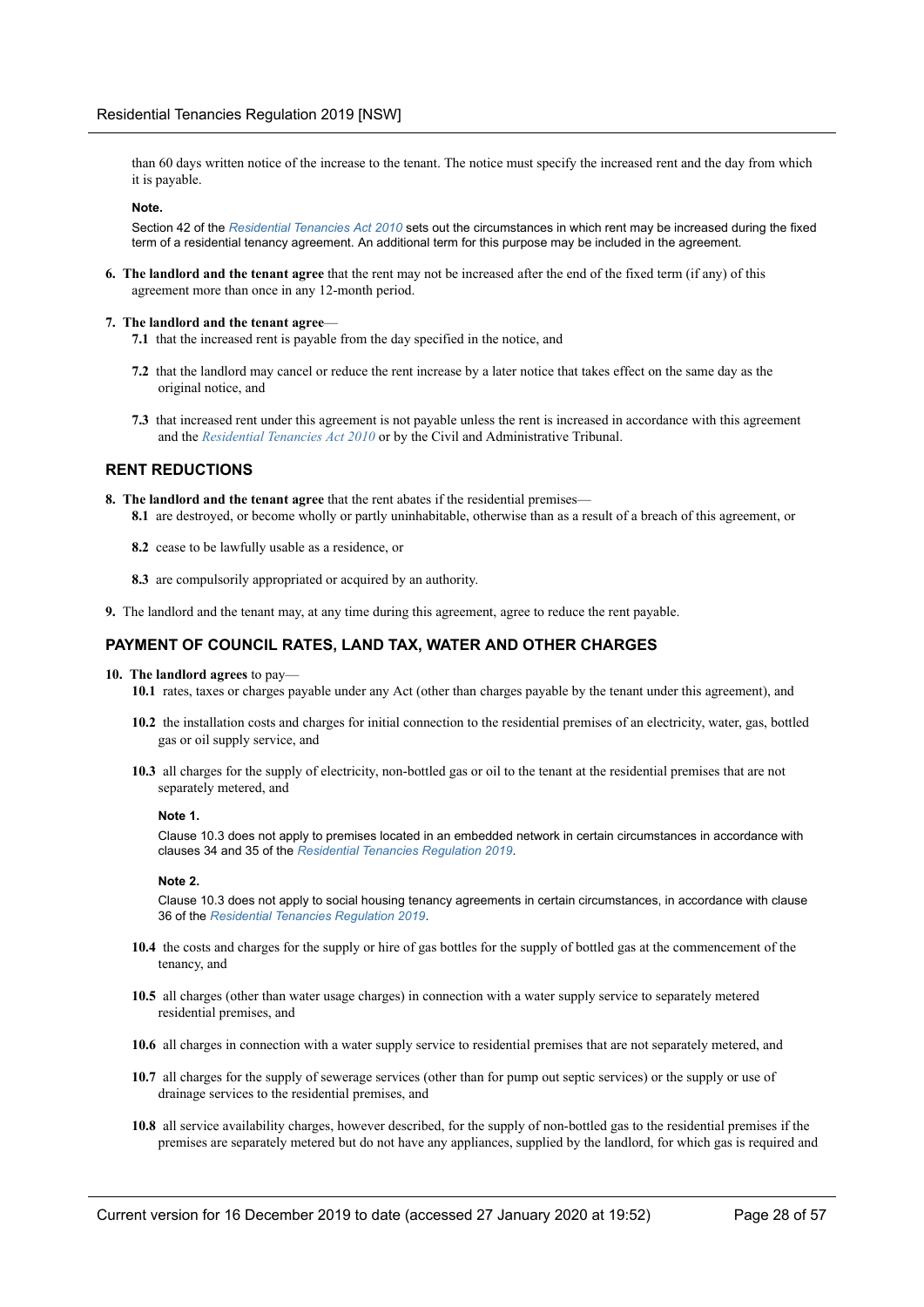the tenant does not use gas supplied to the premises, and

- **10.9** the costs and charges for repair, maintenance or other work carried out on the residential premises which is required to facilitate the proper installation or replacement of an electricity meter, in working order, including an advanced meter, if the meter installation is required by the retailer to replace an existing meter because the meter is faulty, testing indicates the meter may become faulty or the meter has reached the end of its life.
- **11. The tenant agrees** to pay—
	- **11.1** all charges for the supply of electricity or oil to the tenant at the residential premises if the premises are separately metered, and
	- **11.2** all charges for the supply of non-bottled gas to the tenant at the residential premises if the premises are separately metered, unless the premises do not have any appliances supplied by the landlord for which gas is required and the tenant does not use gas supplied to the premises, and

#### **Note.**

Charges for the supply of gas in certain circumstances may also be payable by a tenant under a social housing agreement in accordance with clause 36 of the *Residential Tenancies Regulation 2019*.

- **11.3** all charges for the supply of bottled gas to the tenant at the residential premises except for the costs and charges for the supply or hire of gas bottles at the start of the tenancy, and
- **11.4** all charges for pumping out a septic system used for the residential premises, and
- **11.5** any excess garbage charges relating to the tenant's use of the residential premises, and
- **11.6** water usage charges, if the landlord has installed water efficiency measures referred to in clause 10 of the *Residential Tenancies Regulation 2019* and the residential premises— **11.6.1** are separately metered, or
	- **11.6.2** are not connected to a water supply service and water is delivered by vehicle.

#### **Note.**

#### *Separately metered* is defined in the *Residential Tenancies Act 2010*.

- **12. The landlord agrees** that the tenant is not required to pay water usage charges unless— **12.1** the landlord gives the tenant a copy of the part of the water supply authority's bill setting out the charges, or other evidence of the cost of water used by the tenant, and
	- **12.2** the landlord gives the tenant at least 21 days to pay the charges, and
	- **12.3** the landlord requests payment of the charges by the tenant not later than 3 months after the issue of the bill for the charges by the water supply authority, and
	- **12.4** the residential premises have the following water efficiency measures—
		- **12.4.1** all internal cold water taps and single mixer taps for kitchen sinks or bathroom hand basins on the premises have a maximum flow rate of 9 litres a minute,
		- **12.4.2** on and from 23 March 2025, all toilets are dual flush toilets that have a minimum 3 star rating in accordance with the WELS scheme,
		- **12.4.3** all showerheads have a maximum flow rate of 9 litres a minute,
		- **12.4.4** at the commencement of the residential tenancy agreement and whenever any other water efficiency measures are installed, repaired or upgraded, the premises are checked and any leaking taps or toilets on the premises have been fixed.
- **13. The landlord agrees** to give the tenant the benefit of, or an amount equivalent to, any rebate received by the landlord for water usage charges payable or paid by the tenant.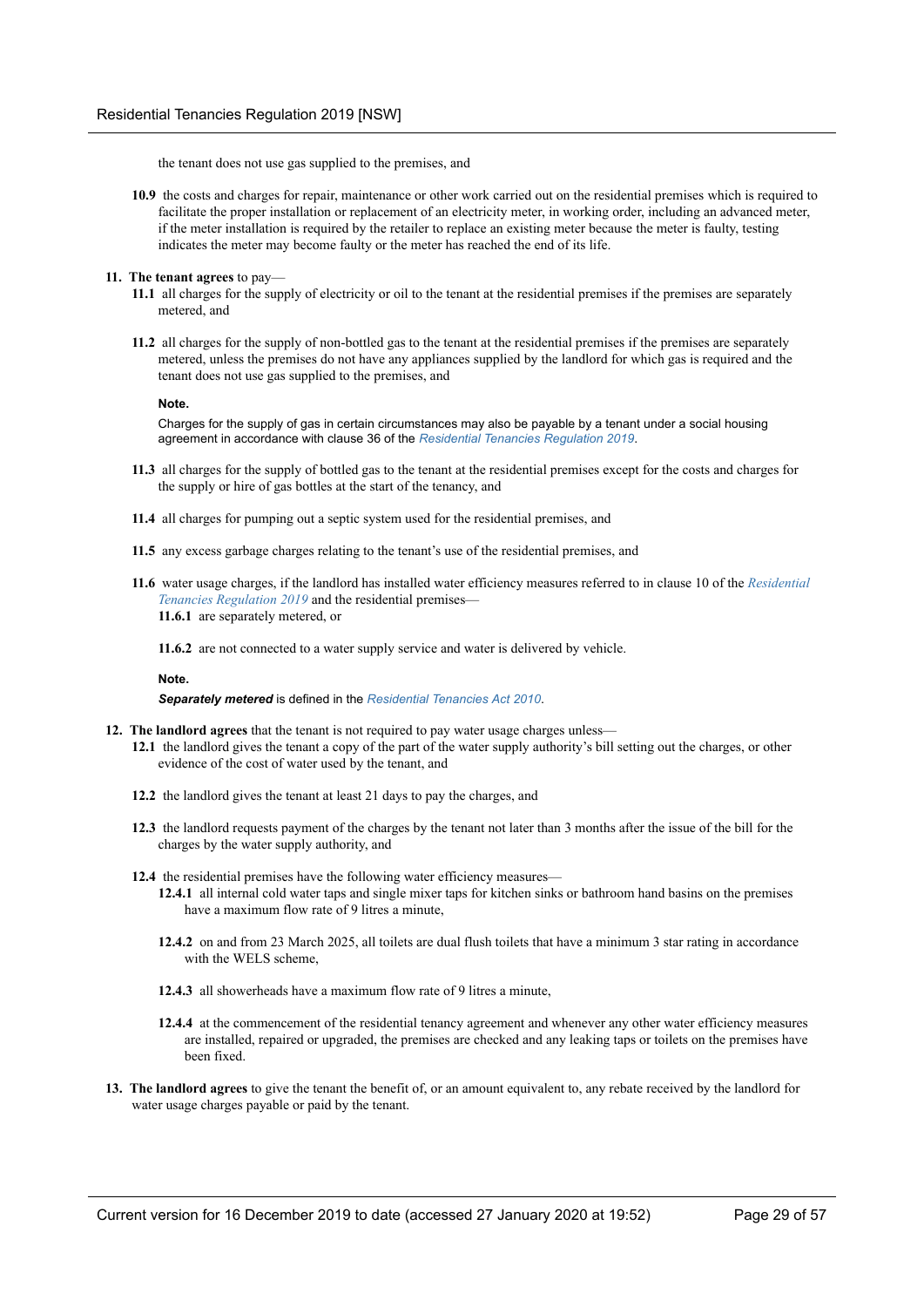### **POSSESSION OF THE PREMISES**

#### **14. The landlord agrees**—

**14.1** to make sure the residential premises are vacant so the tenant can move in on the date agreed, and

**14.2** to take all reasonable steps to ensure that, at the time of signing this agreement, there is no legal reason why the premises cannot be used as a residence for the term of this agreement.

### **TENANT'S RIGHT TO QUIET ENJOYMENT**

#### **15. The landlord agrees**—

- **15.1** that the tenant will have quiet enjoyment of the residential premises without interruption by the landlord or any person claiming by, through or under the landlord or having superior title to that of the landlord (such as a head landlord), and
- **15.2** that the landlord or the landlord's agent will not interfere with, or cause or permit any interference with, the reasonable peace, comfort or privacy of the tenant in using the residential premises, and
- **15.3** that the landlord or the landlord's agent will take all reasonable steps to ensure that the landlord's other neighbouring tenants do not interfere with the reasonable peace, comfort or privacy of the tenant in using the residential premises.

### **USE OF THE PREMISES BY TENANT**

#### **16. The tenant agrees**—

- **16.1** not to use the residential premises, or cause or permit the premises to be used, for any illegal purpose, and
- **16.2** not to cause or permit a nuisance, and
- **16.3** not to interfere, or cause or permit interference, with the reasonable peace, comfort or privacy of neighbours, and
- **16.4** not to intentionally or negligently cause or permit any damage to the residential premises, and
- **16.5** not to cause or permit more people to reside in the residential premises than is permitted by this agreement.

#### **17. The tenant agrees**—

- **17.1** to keep the residential premises reasonably clean, and
- **17.2** to notify the landlord as soon as practicable of any damage to the residential premises, and
- **17.3** that the tenant is responsible to the landlord for any act or omission by a person who is lawfully on the residential premises if the person is only permitted on the premises with the tenant's consent and the act or omission would be in breach of this agreement if done or omitted by the tenant, and
- **17.4** that it is the tenant's responsibility to replace light globes on the residential premises.
- **18. The tenant agrees**, when this agreement ends and before giving vacant possession of the premises to the landlord— **18.1** to remove all the tenant's goods from the residential premises, and
	- **18.2** to leave the residential premises as nearly as possible in the same condition, fair wear and tear excepted, as at the commencement of the tenancy, and
	- **18.3** to leave the residential premises reasonably clean, having regard to their condition at the commencement of the tenancy, and
	- **18.4** to remove or arrange for the removal of all rubbish from the residential premises in a way that is lawful and in accordance with council requirements, and
	- **18.5** to make sure that all light fittings on the premises have working globes, and
	- **18.6** to return to the landlord all keys, and other opening devices or similar devices, provided by the landlord.

### **Note.**

Under section 54 of the *Residential Tenancies Act 2010*, the vicarious liability of a tenant for damage to residential premises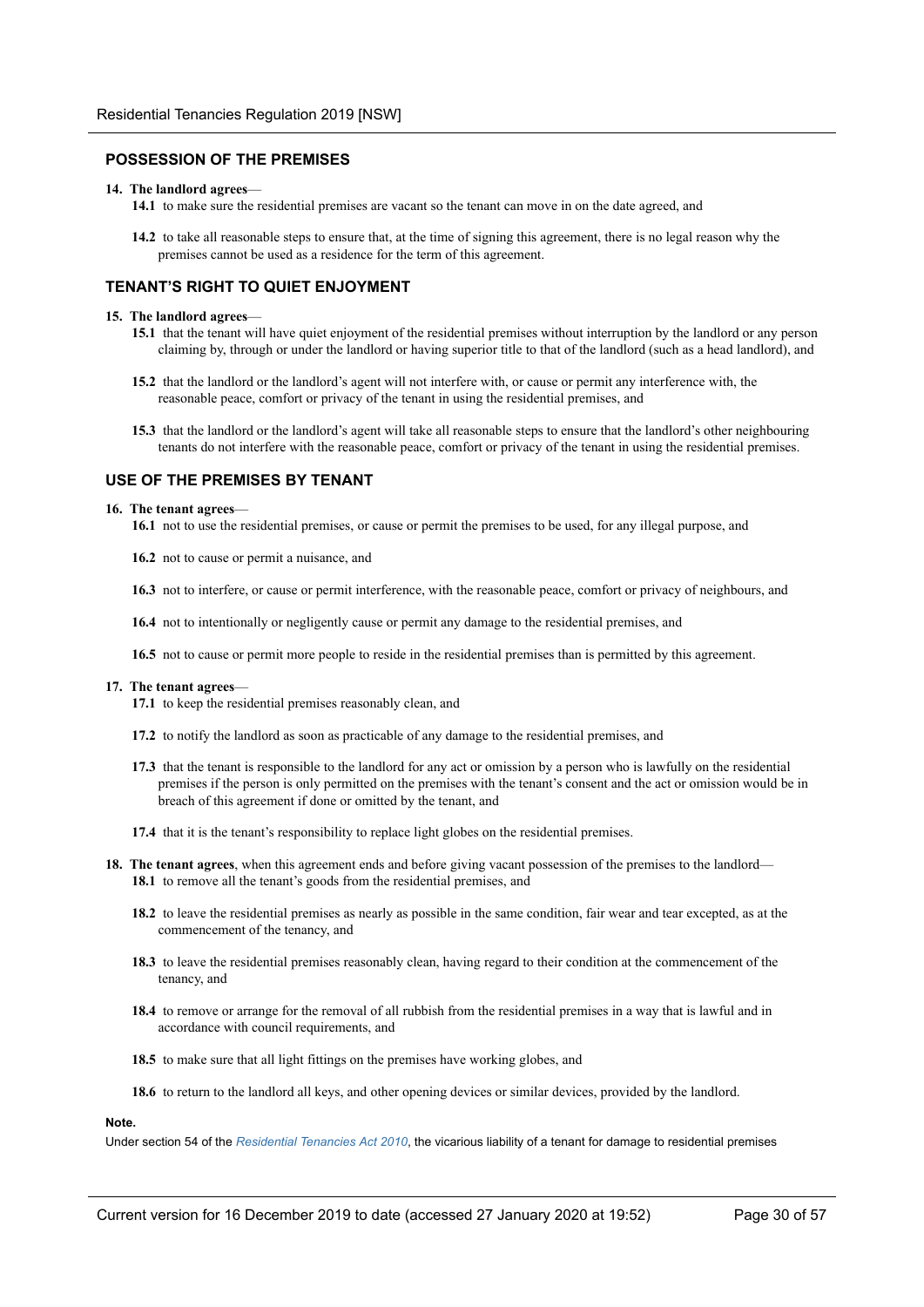caused by another person is not imposed on a tenant who is the victim of a domestic violence offence, or a co-tenant who is not a relevant domestic violence offender, if the damage occurred during the commission of a domestic violence offence (within the meaning of that Act).

### **LANDLORD'S GENERAL OBLIGATIONS FOR RESIDENTIAL PREMISES**

#### **19. The landlord agrees**—

**19.1** to make sure that the residential premises are reasonably clean and fit to live in, and

#### **Note 1.**

Section 52 of the *Residential Tenancies Act 2010* specifies the minimum requirements that must be met for residential premises to be fit to live in. These include that the residential premises— (a) are structurally sound, and

- (b) have adequate natural light or artificial lighting in each room of the premises other than a room that is intended to be used only for the purposes of storage or a garage, and
- (c) have adequate ventilation, and
- (d) are supplied with electricity or gas and have an adequate number of electricity outlet sockets or gas outlet sockets for the supply of lighting and heating to, and use of appliances in, the premises, and
- (e) have adequate plumbing and drainage, and
- (f) are connected to a water supply service or infrastructure that supplies water (including, but not limited to, a water bore or water tank) that is able to supply to the premises hot and cold water for drinking and ablution and cleaning activities, and
- (g) contain bathroom facilities, including toilet and washing facilities, that allow privacy for the user.

#### **Note 2.**

Premises are structurally sound only if the floors, ceilings, walls, supporting structures (including foundations), doors, windows, roof, stairs, balconies, balustrades and railings— (a) are in a reasonable state of repair, and

- (b) with respect to the floors, ceilings, walls and supporting structures—are not subject to significant dampness, and
- (c) with respect to the roof, ceilings and windows—do not allow water penetration into the premises, and
- (d) are not liable to collapse because they are rotted or otherwise defective.
- **19.2** to make sure that all light fittings on the residential premises have working light globes on the commencement of the tenancy, and
- **19.3** to keep the residential premises in a reasonable state of repair, considering the age of, the rent paid for and the prospective life of the premises, and
- **19.4** not to interfere with the supply of gas, electricity, water, telecommunications or other services to the residential premises (unless the interference is necessary to avoid danger to any person or enable maintenance or repairs to be carried out), and
- **19.5** not to hinder a tradesperson's entry to the residential premises when the tradesperson is carrying out maintenance or repairs necessary to avoid health or safety risks to any person, or to avoid a risk that the supply of gas, electricity, water, telecommunications or other services to the residential premises may be disconnected, and
- **19.6** to comply with all statutory obligations relating to the health or safety of the residential premises, and
- **19.7** that a tenant who is the victim of a domestic violence offence or a co-tenant who is under the same agreement as the victim of the domestic violence offence but is not a relevant domestic violence offender is not responsible to the landlord for any act or omission by a co-tenant that is a breach of this agreement if the act or omission constitutes or resulted in damage to the premises and occurred during the commission of a domestic violence offence.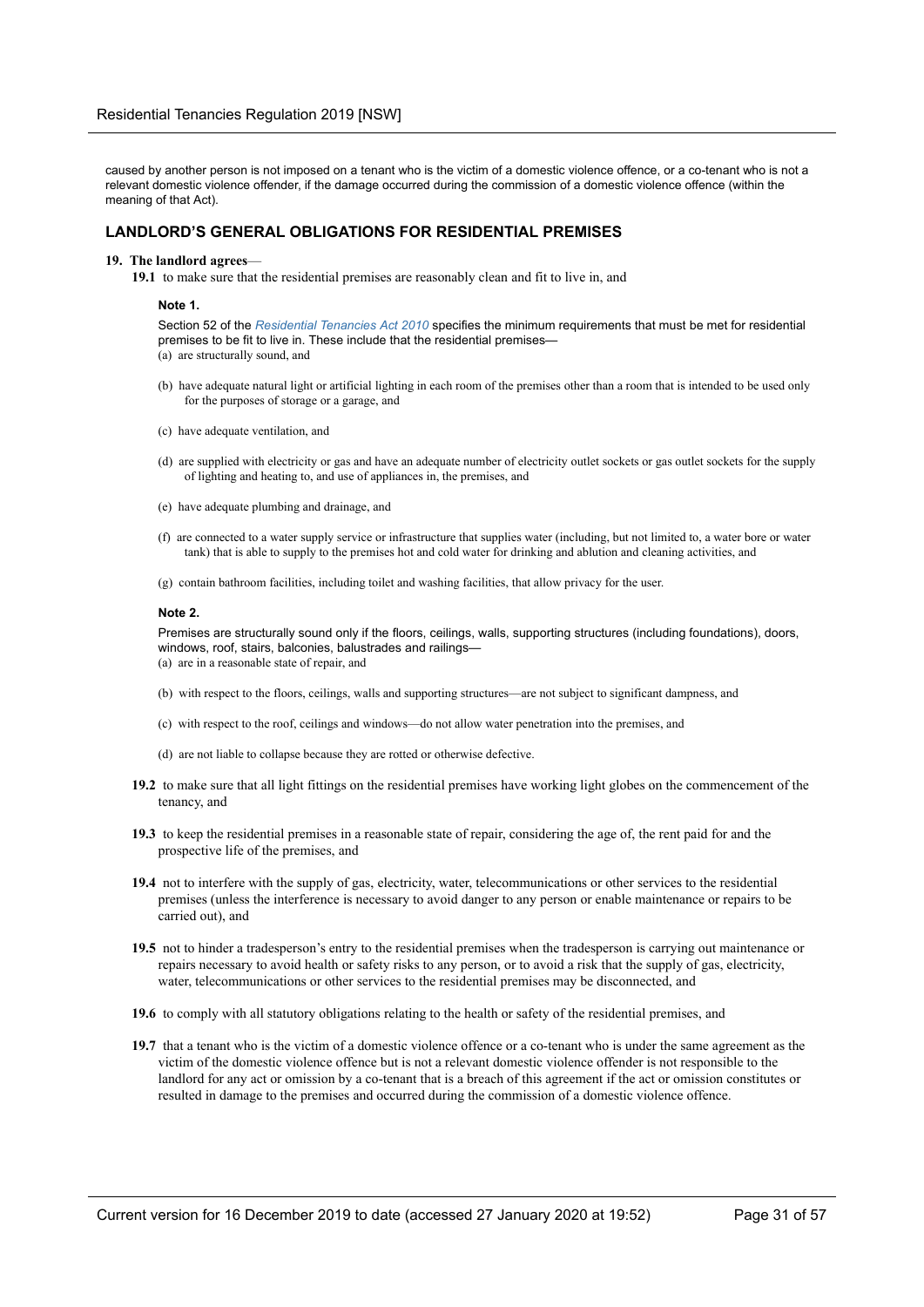### **URGENT REPAIRS**

- **20. The landlord agrees** to pay the tenant, within 14 days after receiving written notice from the tenant, any reasonable costs (not exceeding \$1,000) that the tenant has incurred for making urgent repairs to the residential premises (of the type set out below) so long as—
	- **20.1** the damage was not caused as a result of a breach of this agreement by the tenant, and
	- **20.2** the tenant gives or makes a reasonable attempt to give the landlord notice of the damage, and
	- **20.3** the tenant gives the landlord a reasonable opportunity to make the repairs, and
	- **20.4** the tenant makes a reasonable attempt to have any appropriate tradesperson named in this agreement make the repairs, and
	- **20.5** the repairs are carried out, where appropriate, by licensed or properly qualified persons, and
	- **20.6** the tenant, as soon as possible, gives or tries to give the landlord written details of the repairs, including the cost and the receipts for anything the tenant pays for.

#### **Note.**

The type of repairs that are *urgent repairs* are defined in the *Residential Tenancies Act 2010* and are defined as follows— (a) a burst water service,

- (b) an appliance, fitting or fixture that uses water or is used to supply water that is broken or not functioning properly, so that a substantial amount of water is being wasted,
- (c) a blocked or broken lavatory system,
- (d) a serious roof leak,
- (e) a gas leak,
- (f) a dangerous electrical fault,
- (g) flooding or serious flood damage,
- (h) serious storm or fire damage,
- (i) a failure or breakdown of the gas, electricity or water supply to the premises,
- (j) a failure or breakdown of any essential service on the residential premises for hot water, cooking, heating, cooling or laundering,
- (k) any fault or damage that causes the premises to be unsafe or insecure.

### **SALE OF THE PREMISES**

- **21. The landlord agrees**
	- **21.1** to give the tenant written notice that the landlord intends to sell the residential premises, at least 14 days before the premises are made available for inspection by potential purchasers, and
	- **21.2** to make all reasonable efforts to agree with the tenant as to the days and times when the residential premises are to be available for inspection by potential purchasers.
- **22. The tenant agrees** not to unreasonably refuse to agree to days and times when the residential premises are to be available for inspection by potential purchasers.
- **23. The landlord and the tenant** agree—
	- **23.1** that the tenant is not required to agree to the residential premises being available for inspection more than twice in a period of a week, and
	- **23.2** that, if they fail to agree, the landlord may show the residential premises to potential purchasers not more than twice in any period of a week and must give the tenant at least 48 hours notice each time.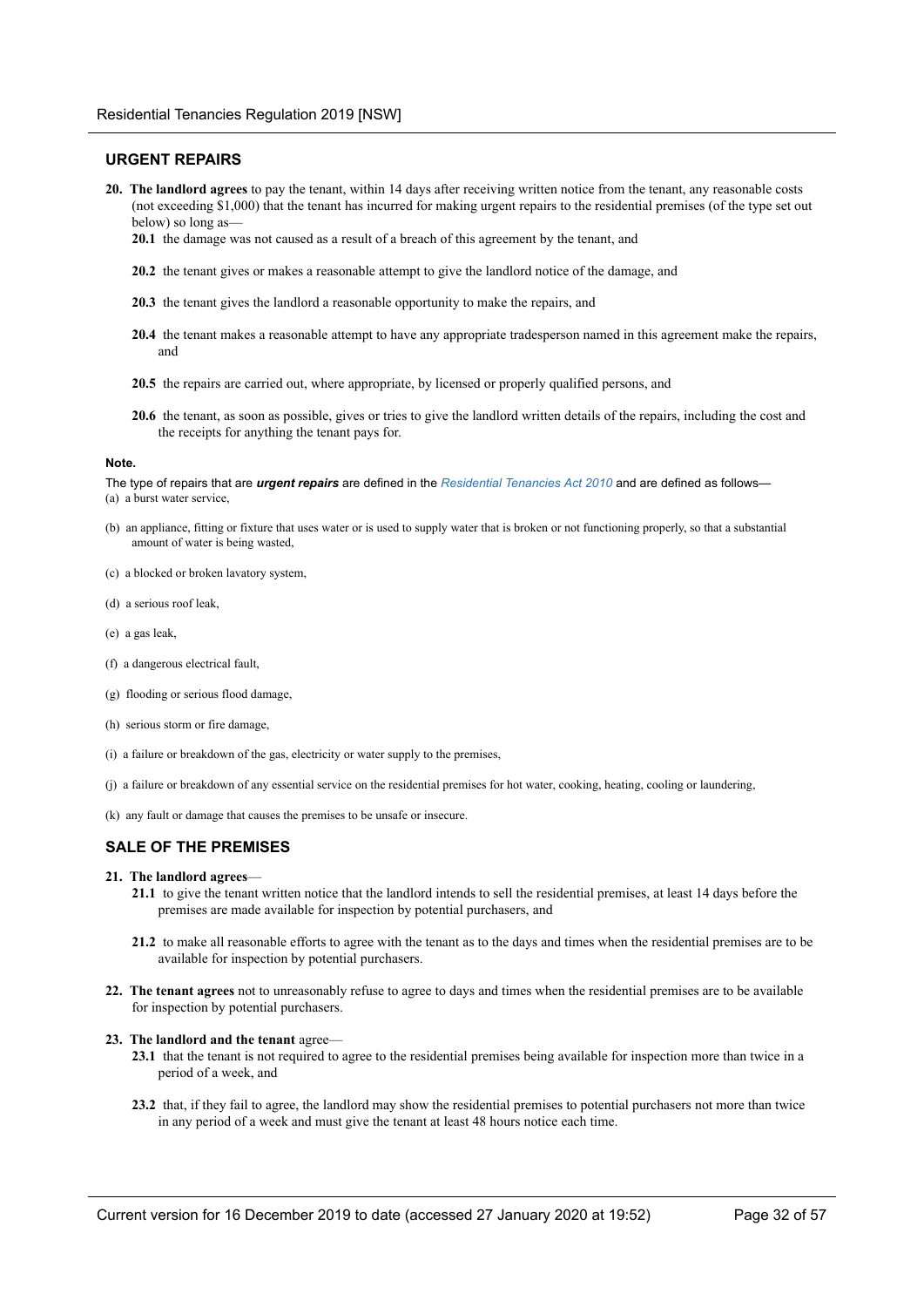### **LANDLORD'S ACCESS TO THE PREMISES**

- **24. The landlord agrees** that the landlord, the landlord's agent or any person authorised in writing by the landlord, during the currency of this agreement, may only enter the residential premises in the following circumstances—
	- **24.1** in an emergency (including entry for the purpose of carrying out urgent repairs),
	- **24.2** if the Civil and Administrative Tribunal so orders,
	- **24.3** if there is good reason for the landlord to believe the premises are abandoned,
	- **24.4** if there is good reason for serious concern about the health of the tenant or any other person on the residential premises and a reasonable attempt has been made to obtain consent to the entry,
	- **24.5** to inspect the premises, if the tenant is given at least 7 days written notice (no more than 4 inspections are allowed in any period of 12 months),
	- **24.6** to carry out, or assess the need for, necessary repairs, if the tenant is given at least 2 days notice each time,
	- **24.7** to carry out, or assess the need for, work relating to statutory health and safety obligations relating to the residential premises, if the tenant is given at least 2 days notice each time,
	- **24.8** to show the premises to prospective tenants on a reasonable number of occasions if the tenant is given reasonable notice on each occasion (this is only allowed during the last 14 days of the agreement),
	- **24.9** to value the property, if the tenant is given 7 days notice (not more than one valuation is allowed in any period of 12 months),
	- **24.10** to take photographs, or make visual recordings, of the inside of the premises in order to advertise the premises for sale or lease, if the tenant is given reasonable notice and reasonable opportunity to move any of their possessions that can reasonably be moved out of the frame of the photograph or the scope of the recording (this is only allowed once in a 28 day period before marketing of the premises starts for sale or lease or the termination of this agreement),
	- **24.11** if the tenant agrees.
- **25. The landlord agrees** that a person who enters the residential premises under clause 24.5, 24.6, 24.7, 24.8, 24.9 or 24.10 of this agreement—
	- **25.1** must not enter the premises on a Sunday or a public holiday, unless the tenant agrees, and
	- **25.2** may enter the premises only between the hours of 8.00 a.m. and 8.00 p.m., unless the tenant agrees to another time, and
	- **25.3** must not stay on the residential premises longer than is necessary to achieve the purpose of the entry to the premises, and
	- **25.4** must, if practicable, notify the tenant of the proposed day and time of entry.
- **26. The landlord agrees** that, except in an emergency (including to carry out urgent repairs), a person other than the landlord or the landlord's agent must produce to the tenant the landlord's or the landlord's agent's written permission to enter the residential premises.
- **27. The tenant agrees** to give access to the residential premises to the landlord, the landlord's agent or any person, if they are exercising a right to enter the residential premises in accordance with this agreement.

### **PUBLISHING PHOTOGRAPHS OR VISUAL RECORDINGS**

**28. The landlord agrees** that the landlord or the landlord's agent must not publish any photographs taken or visual recordings made of the inside of the residential premises in which the tenant's possessions are visible unless they first obtain written consent from the tenant.

#### **Note.**

See section 55A of the *Residential Tenancies Act 2010* for when a photograph or visual recording is published.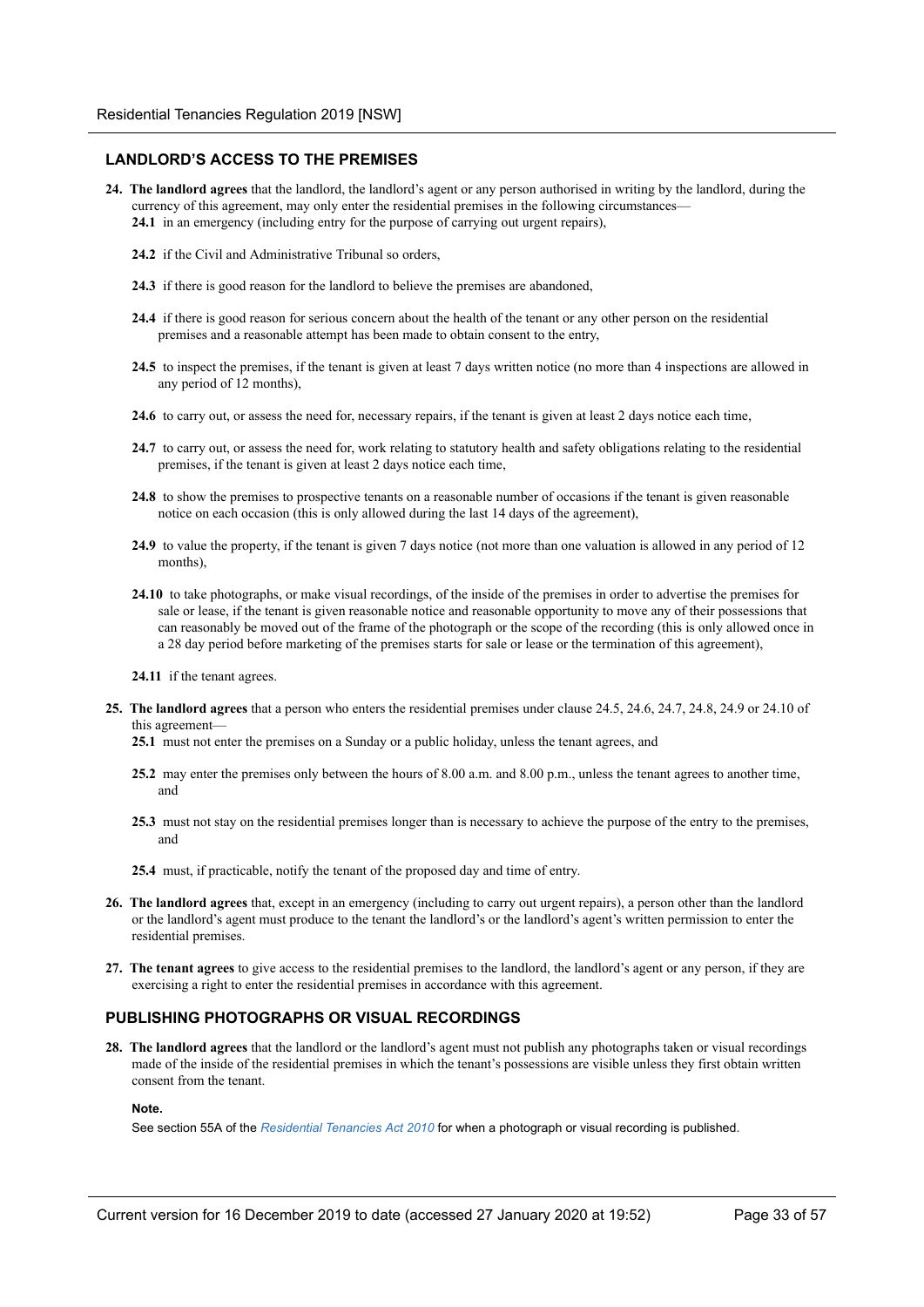**29. The tenant agrees** not to unreasonably withhold consent. If the tenant is in circumstances of domestic violence within the meaning of section 105B of the *Residential Tenancies Act 2010*, it is not unreasonable for the tenant to withhold consent.

### **FIXTURES, ALTERATIONS, ADDITIONS OR RENOVATIONS TO THE PREMISES**

#### **30. The tenant agrees**—

- **30.1** not to install any fixture or renovate, alter or add to the residential premises without the landlord's written permission, and
- **30.2** that certain kinds of fixtures or alterations, additions or renovations that are of a minor nature specified by clause 22(2) of the *Residential Tenancies Regulation 2019* may only be carried out by a person appropriately qualified to carry out those alterations unless the landlord gives consent, and
- **30.3** to pay the cost of a fixture, installed by or on behalf of the tenant, or any renovation, alteration or addition to the residential premises, unless the landlord otherwise agrees, and
- **30.4** not to remove, without the landlord's permission, any fixture attached by the tenant that was paid for by the landlord or for which the landlord gave the tenant a benefit equivalent to the cost of the fixture, and
- **30.5** to notify the landlord of any damage caused by removing any fixture attached by the tenant, and

**30.6** to repair any damage caused by removing the fixture or compensate the landlord for the reasonable cost of repair.

**31. The landlord agrees** not to unreasonably withhold consent to a fixture, or to an alteration, addition or renovation that is of a minor nature.

#### **Note.**

The *Residential Tenancies Regulation 2019* provides a list of the kinds of fixtures or alterations, additions or renovations of a minor nature to which it would be unreasonable for a landlord to withhold consent and which of those fixtures, or alterations, additions or renovations the landlord may give consent to on the condition that the fixture or alteration, addition or renovation is carried out by an appropriately qualified person.

### **LOCKS AND SECURITY DEVICES**

#### **32. The landlord agrees**—

- **32.1** to provide and maintain locks or other security devices necessary to keep the residential premises reasonably secure, and
- **32.2** to give each tenant under this agreement a copy of the key or opening device or information to open any lock or security device for the residential premises or common property to which the tenant is entitled to have access, and
- **32.3** not to charge the tenant for the cost of providing the copies except to recover the cost of replacement or additional copies, and
- **32.4** not to alter, remove or add any lock or other security device without reasonable excuse (which includes an emergency, an order of the Civil and Administrative Tribunal, termination of a co-tenancy or an apprehended violence order prohibiting a tenant or occupant from having access) or unless the tenant agrees, and
- **32.5** to give each tenant under this agreement a copy of any key or other opening device or information to open any lock or security device that the landlord changes as soon as practicable (and no later than 7 days) after the change.

#### **33. The tenant agrees**—

- **33.1** not to alter, remove or add any lock or other security device without reasonable excuse (which includes an emergency, an order of the Civil and Administrative Tribunal, termination of a co-tenancy or an apprehended violence order prohibiting a tenant or occupant from having access) or unless the landlord agrees, and
- **33.2** to give the landlord a copy of the key or opening device or information to open any lock or security device that the tenant changes within 7 days of the change.
- **34.** A copy of a changed key or other opening device need not be given to the other party if the other party agrees not to be given a copy or the Civil and Administrative Tribunal authorises a copy not to be given or the other party is prohibited from access to the residential premises by an apprehended violence order.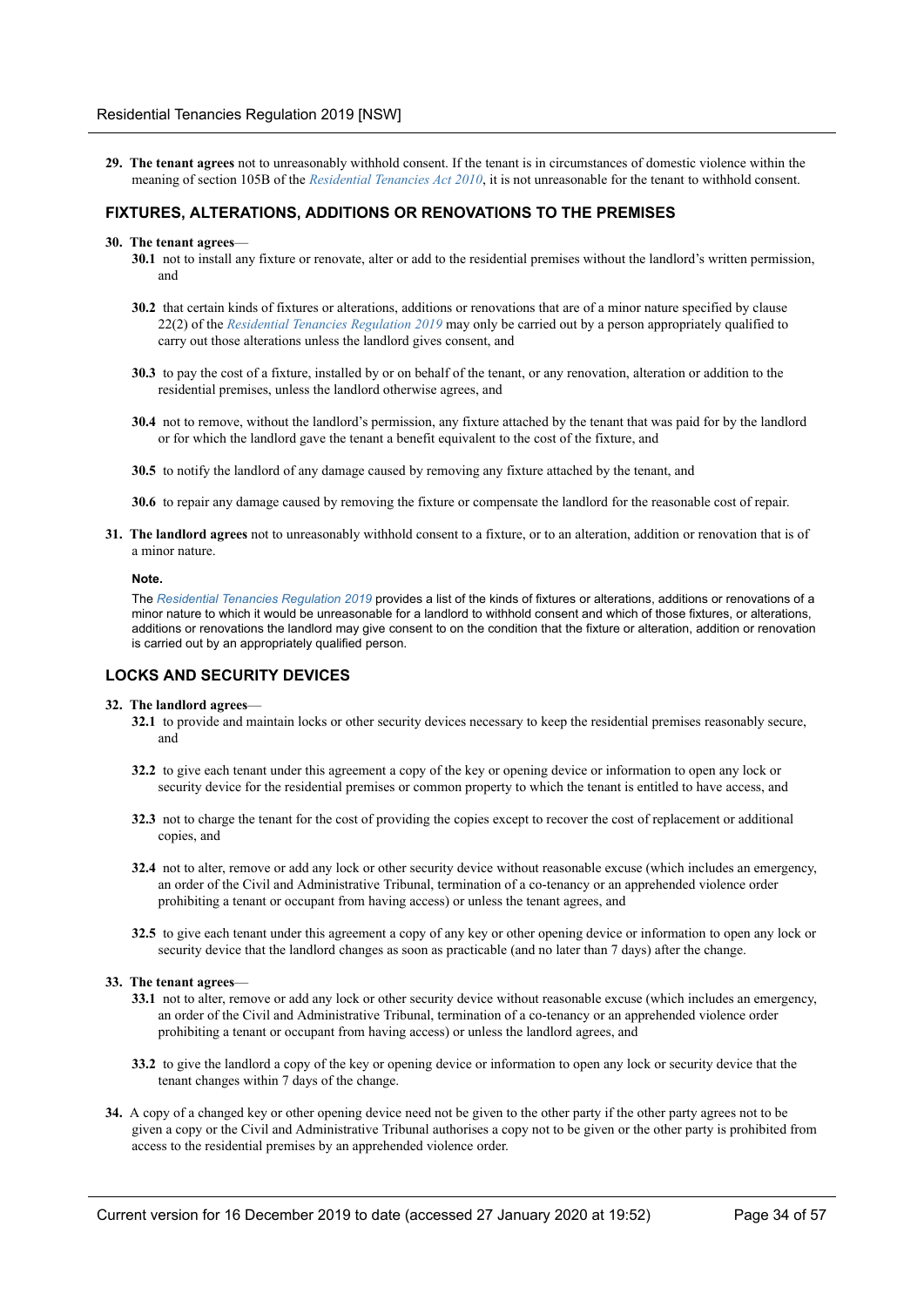### **TRANSFER OF TENANCY OR SUB-LETTING BY TENANT**

#### **35. The landlord and the tenant agree** that—

- **35.1** the tenant may, with the landlord's written permission, transfer the tenant's tenancy under this agreement or sub-let the residential premises, and
- **35.2** the landlord may refuse permission (whether or not it is reasonable to do so) to the transfer of the whole of the tenancy or sub-letting the whole of the residential premises, and
- **35.3** the landlord must not unreasonably refuse permission to a transfer of part of a tenancy or a sub-letting of part of the residential premises, and
- **35.4** without limiting clause 35.3, the landlord may refuse permission to a transfer of part of the tenancy or to sub-letting part of the residential premises if the number of occupants would be more than is permitted under this agreement or any proposed tenant or sub-tenant is listed on a residential tenancy database or it would result in overcrowding of the residential premises.

#### **Note.**

Clauses 35.3 and 35.4 do not apply to social housing tenancy agreements.

**36. The landlord agrees** not to charge for giving permission other than for the landlord's reasonable expenses in giving permission.

### **CHANGE IN DETAILS OF LANDLORD OR LANDLORD'S AGENT**

#### **37. The landlord agrees**—

- **37.1** if the name and telephone number or contact details of the landlord change, to give the tenant notice in writing of the change within 14 days, and
- **37.2** if the address of the landlord changes (and the landlord does not have an agent), to give the tenant notice in writing of the change within 14 days, and
- **37.3** if the name, telephone number or business address of the landlord's agent changes or the landlord appoints an agent, to give the tenant notice in writing of the change or the agent's name, telephone number and business address, as appropriate, within 14 days, and
- **37.4** if the landlord or landlord's agent is a corporation and the name or business address of the corporation changes, to give the tenant notice in writing of the change within 14 days.

### **COPY OF CERTAIN BY-LAWS TO BE PROVIDED**

[*Cross out if not applicable*]

- **38. The landlord agrees** to give to the tenant, before the tenant enters into this agreement, a copy of the by-laws applying to the residential premises if they are premises under the *Strata Schemes Management Act 2015*.
- **39. The landlord agrees** to give to the tenant, within 7 days of entering into this agreement, a copy of the by-laws applying to the residential premises if they are premises under the *Strata Schemes Development Act 2015*, the *Community Land Development Act 1989* or the *Community Land Management Act 1989*.

### **MITIGATION OF LOSS**

**40. The rules of law** relating to mitigation of loss or damage on breach of a contract apply to a breach of this agreement. (For example, if the tenant breaches this agreement, the landlord will not be able to claim damages for loss which could have been avoided by reasonable effort by the landlord.)

### **RENTAL BOND**

[*Cross out this clause if no rental bond is payable*]

- **41. The landlord agrees** that, where the landlord or the landlord's agent applies to the Rental Bond Board or the Civil and Administrative Tribunal for payment of the whole or part of the rental bond to the landlord, the landlord or the landlord's agent will provide the tenant with—
	- **41.1** details of the amount claimed, and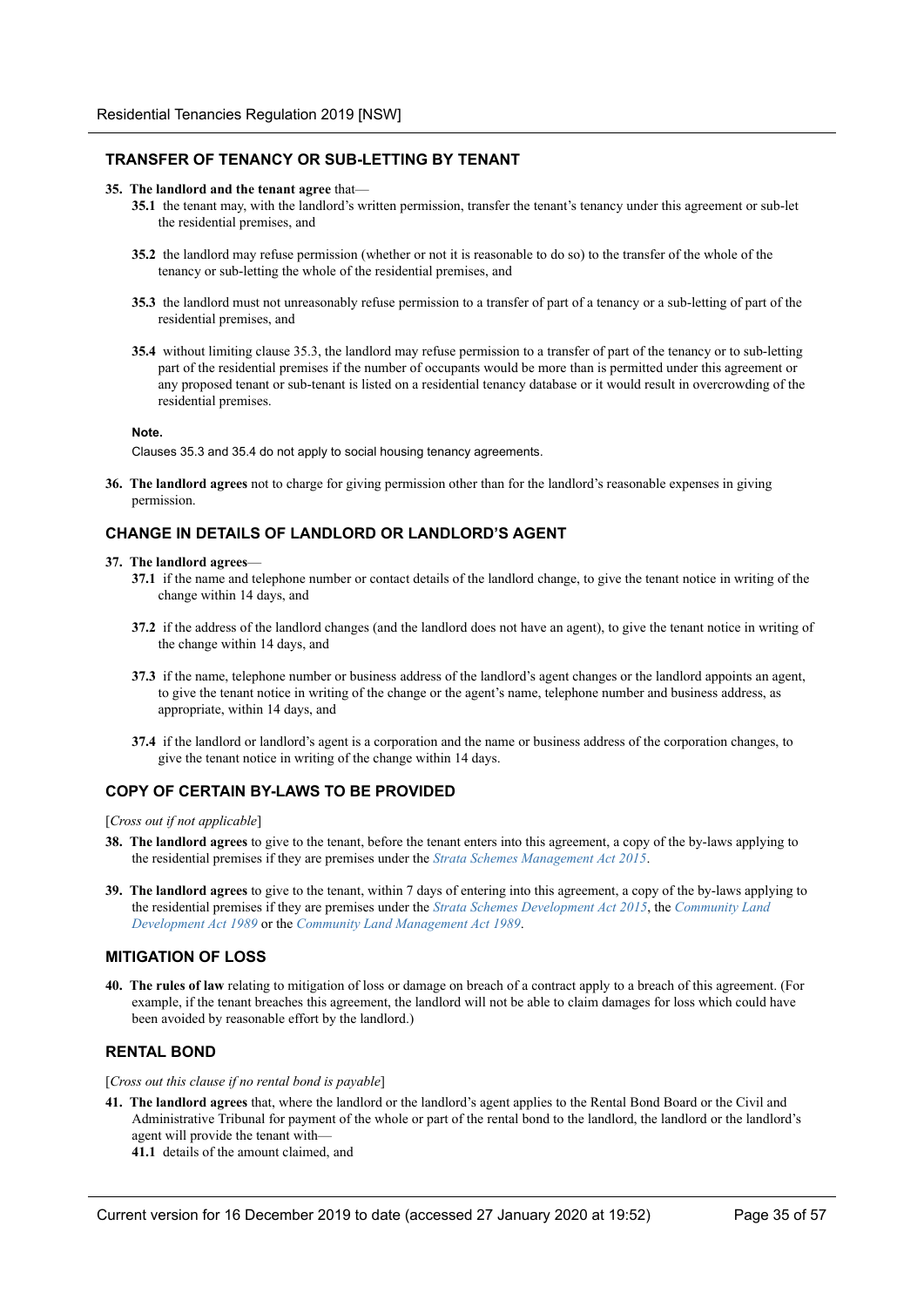- **41.2** copies of any quotations, accounts and receipts that are relevant to the claim, and
- **41.3** a copy of a completed condition report about the residential premises at the end of the residential tenancy agreement.

### **SMOKE ALARMS**

- **42. The landlord agrees** to—
	- **42.1** ensure that smoke alarms are installed in accordance with the *Environmental Planning and Assessment Act 1979* if that Act requires them to be installed in the premises and are functioning in accordance with the regulations under that Act, and
	- **42.2** conduct an annual check of all smoke alarms installed on the residential premises to ensure that the smoke alarms are functioning, and
	- **42.3** install or replace, or engage a person to install or replace, all removable batteries in all smoke alarms installed on the residential premises annually, except for smoke alarms that have a removable lithium battery, and
	- **42.4** install or replace, or engage a person to install or replace, a removable lithium battery in a smoke alarm in the period specified by the manufacturer of the smoke alarm, and
	- **42.5** engage an authorised electrician to repair or replace a hardwired smoke alarm, and
	- **42.6** repair or replace a smoke alarm within 2 business days of becoming aware that the smoke alarm is not working unless the tenant notifies the landlord that the tenant will carry out the repair to the smoke alarm and the tenant carries out the repair, and
	- **42.7** reimburse the tenant for the costs of a repair or replacement of a smoke alarm in accordance with clause 18 of the *Residential Tenancies Regulation 2019*, that the tenant is allowed to carry out.

#### **Note 1.**

Under section 64A of the *Residential Tenancies Act 2010*, repairs to a smoke alarm includes maintenance of a smoke alarm in working order by installing or replacing a battery in the smoke alarm.

#### **Note 2.**

Clauses 42.2–42.7 do not apply to a landlord of premises that comprise or include a lot in a strata scheme (within the meaning of the *Strata Schemes Management Act 2015*) if the owners corporation is responsible for the repair and replacement of smoke alarms in the residential premises.

#### **Note 3.**

A tenant who intends to carry out a repair to a smoke alarm may do so only in the circumstances prescribed for a tenant in clause 15 of the *Residential Tenancies Regulation 2019*.

#### **43. The tenant agrees**—

- **43.1** to notify the landlord if a repair or a replacement of a smoke alarm is required, including replacing a battery in the smoke alarm, and
- **43.2** that the tenant may only replace a battery in a battery-operated smoke alarm, or a back-up battery in a hardwired smoke alarm, if the smoke alarm has a removable battery or a removable back-up battery, and
- **43.3** to give the landlord written notice, as soon as practicable if the tenant will carry out and has carried out a repair or replacement, or engages a person to carry out a repair or replacement, in accordance with clauses 15–17 of the *Residential Tenancies Regulation 2019*.

#### **Note.**

Clauses 43.2 and 43.3 do not apply to tenants under social housing tenancy agreements or tenants of premises that comprise or include a lot in a strata scheme (within the meaning of the *Strata Schemes Management Act 2015*) if the owners corporation is responsible for the repair and replacement of smoke alarms in the residential premises.

**44. The landlord and the tenant each agree** not to remove or interfere with the operation of a smoke alarm installed on the residential premises unless they have a reasonable excuse to do so.

### **Note.**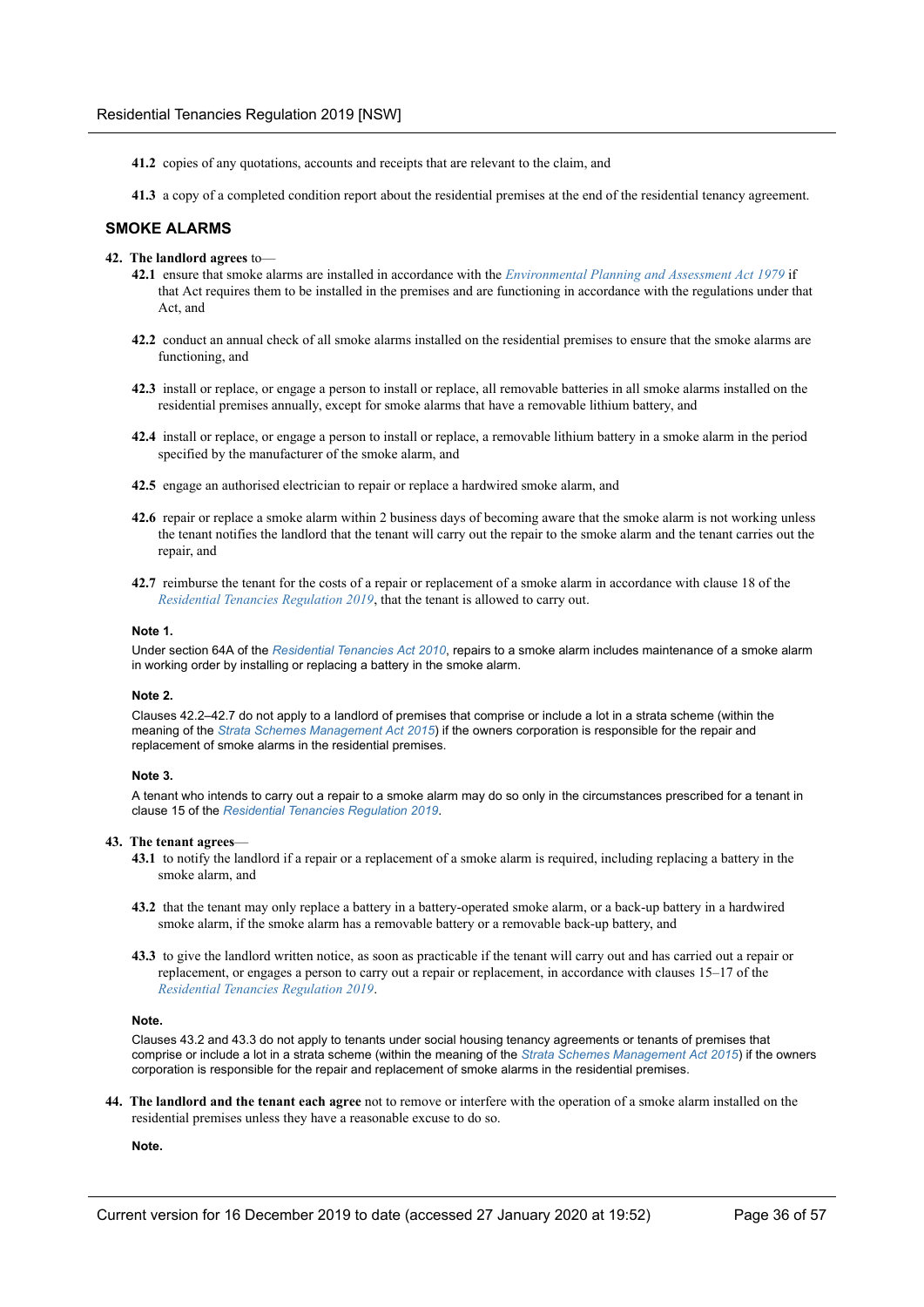The regulations made under the *Environmental Planning and Assessment Act 1979* provide that it is an offence to remove or interfere with the operation of a smoke alarm or a heat alarm in particular circumstances.

### **SWIMMING POOLS**

[*Cross out this clause if there is no swimming pool*]

**45. The landlord agrees** to ensure that the requirements of the *Swimming Pools Act 1992* have been complied with in respect of the swimming pool on the residential premises.

[*Cross out the following clause if there is no swimming pool or the swimming pool is situated on land in a strata scheme (within the meaning of the Strata Schemes Management Act 2015) or in a community scheme (within the meaning of the Community Land Development Act 1989) and that strata or community scheme comprises more than 2 lots*]

- **46. The landlord agrees** to ensure that at the time that this residential tenancy agreement is entered into—
	- **46.1** the swimming pool on the residential premises is registered under the *Swimming Pools Act 1992* and has a valid certificate of compliance under that Act or a relevant occupation certificate within the meaning of that Act, and

**46.2** a copy of that valid certificate of compliance or relevant occupation certificate is provided to the tenant.

#### **Note.**

A swimming pool certificate of compliance is valid for 3 years from its date of issue.

### **LOOSE-FILL ASBESTOS INSULATION**

#### **47. The landlord agrees:**

- **47.1** if, at the time that this residential tenancy agreement is entered into, the premises have been and remain listed on the LFAI Register, the tenant has been advised in writing by the landlord that the premises are listed on that Register, or
- **47.2** if, during the tenancy, the premises become listed on the LFAI Register, to advise the tenant in writing, within 14 days of the premises being listed on the Register, that the premises are listed on the Register.

### **COMBUSTIBLE CLADDING**

- **48. The landlord agrees** that if, during the tenancy, the landlord becomes aware of any of the following facts, the landlord will advise the tenant in writing within 14 days of becoming aware of the fact—
	- **48.1** that the residential premises are part of a building in relation to which a notice of intention to issue a fire safety order, or a fire safety order, has been issued requiring rectification of the building regarding external combustible cladding,
	- **48.2** that the residential premises are part of a building in relation to which a notice of intention to issue a building product rectification order, or a building product rectification order, has been issued requiring rectification of the building regarding external combustible cladding,
	- **48.3** that the residential premises are part of a building where a development application or complying development certificate application has been lodged for rectification of the building regarding external combustible cladding.

### **SIGNIFICANT HEALTH OR SAFETY RISKS**

**49. The landlord agrees** that if, during the tenancy, the landlord becomes aware that the premises are subject to a significant health or safety risk, the landlord will advise the tenant in writing, within 14 days of becoming aware, that the premises are subject to the significant health or safety risk and the nature of the risk.

### **ELECTRONIC SERVICE OF NOTICES AND OTHER DOCUMENTS**

#### **50. The landlord and the tenant agree:**

- **50.1** to only serve any notices and any other documents, authorised or required by the *Residential Tenancies Act 2010* or the regulations or this agreement, on the other party by email if the other party has provided express consent, either as part of this agreement or otherwise, that a specified email address is to be used for the purpose of serving notices and other documents, and
- **50.2** to notify the other party in writing within 7 days if the email address specified for electronic service of notices and other documents changes, and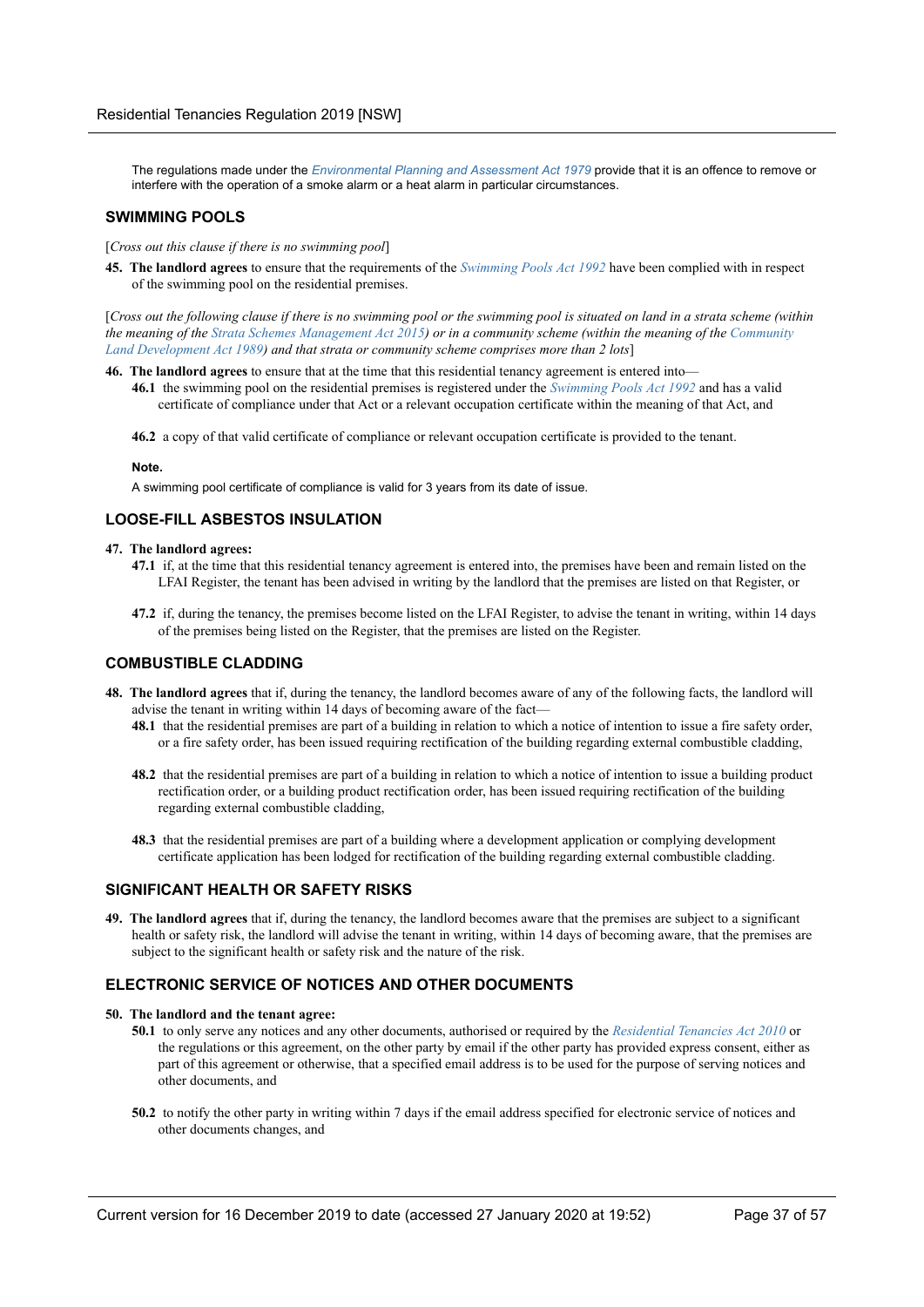- **50.3** that they may withdraw their consent to the electronic service of notices and other documents at any time, by notifying the other party in writing, and
- **50.4** if a notice is given withdrawing consent to electronic service of notices and other documents, following the giving of such notice, no further notices or other documents are to be served by email.

### **BREAK FEE FOR FIXED TERM OF NOT MORE THAN 3 YEARS**

- **51. The tenant agrees** that, if the tenant ends the residential tenancy agreement before the end of the fixed term of the agreement, the tenant must pay a break fee of the following amount if the fixed term is not more than 3 years— **51.1** 4 weeks rent if less than 25% of the fixed term has expired,
	- **51.2** 3 weeks rent if 25% or more but less than 50% of the fixed term has expired,
	- **51.3** 2 weeks rent if 50% or more but less than 75% of the fixed term has expired,
	- **51.4** 1 week's rent if 75% or more of the fixed term has expired.

This clause does not apply if the tenant terminates a fixed term residential tenancy agreement for a fixed term of more than 3 years or if the tenant terminates a residential tenancy agreement early for a reason that is permitted under the *Residential Tenancies Act 2010*.

#### **Note.**

Permitted reasons for early termination include destruction of residential premises, breach of the agreement by the landlord and an offer of social housing or a place in an aged care facility, and being in circumstances of domestic violence. Section 107 of the *Residential Tenancies Act 2010* regulates the rights of the landlord and tenant under this clause.

**52. The landlord agrees** that the compensation payable by the tenant for ending the residential tenancy agreement before the end of the fixed term of not more than 3 years is limited to the amount specified in clause 51 and any occupation fee payable under the *Residential Tenancies Act 2010* for goods left on the residential premises.

#### **Note.**

Section 107 of the *Residential Tenancies Act 2010* also regulates the rights of landlords and tenants for a residential tenancy agreement with a fixed term of more than 3 years.

### **ADDITIONAL TERMS**

[*Additional terms may be included in this agreement if: (a) both the landlord and the tenant agree to the terms, and*

- *(b) they do not conflict with the Residential Tenancies Act 2010, the Residential Tenancies Regulation 2019 or any other Act, and*
- *(c) they do not conflict with the standard terms of this agreement.*

*ANY ADDITIONAL TERMS ARE NOT REQUIRED BY LAW AND ARE NEGOTIABLE.*]

#### **ADDITIONAL TERM—PETS**

[*Cross out this clause if not applicable*]

**53. The landlord** agrees that the tenant may keep the following animal on the residential premises [*specify the breed, size etc*]—

#### **54. The tenant agrees**—

- **54.1** to supervise and keep the animal within the premises, and
- **54.2** to ensure that the animal does not cause a nuisance, or breach the reasonable peace, comfort or privacy of neighbours, and
- **54.3** to ensure that the animal is registered and micro-chipped if required under law, and
- **54.4** to comply with any council requirements.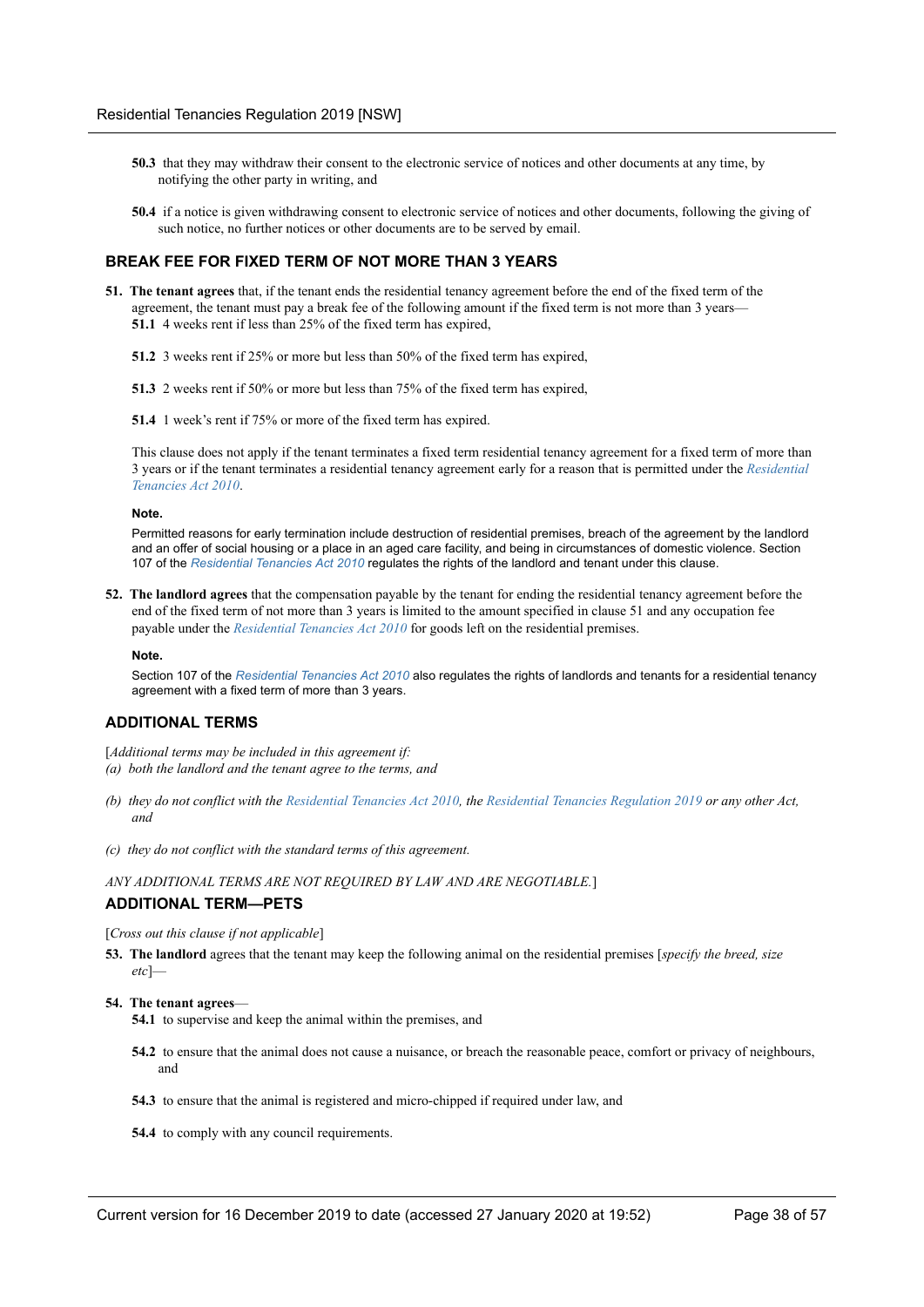**55. The tenant agrees** to have the carpet professionally cleaned or to pay the cost of having the carpet professionally cleaned at the end of the tenancy if cleaning is required because an animal has been kept on the residential premises during the tenancy.

#### **Notes.**

**1. Definitions**

### In this agreement-

*landlord* means the person who grants the right to occupy residential premises under this agreement, and includes a successor in title to the residential premises whose interest is subject to that of the tenant and a tenant who has granted the right to occupy residential premises to a sub-tenant.

*landlord's agent* means a person who acts as the agent of the landlord and who (whether or not the person carries on any other business) carries on business as an agent for—

(a) the letting of residential premises, or

(b) the collection of rents payable for any tenancy of residential premises.

**LFAI Register** means the register of residential premises that contain or have contained loose-fill asbestos insulation that is required to be maintained under Division 1A of Part 8 of the *Home Building Act 1989*.

*rental bond* means money paid by the tenant as security to carry out this agreement.

*residential premises* means any premises or part of premises (including any land occupied with the premises) used or intended to be used as a place of residence.

*tenancy* means the right to occupy residential premises under this agreement.

*tenant* means the person who has the right to occupy residential premises under this agreement, and includes the person to whom such a right passes by transfer or operation of the law and a sub-tenant of the tenant.

#### **2. Continuation of tenancy (if fixed term agreement)**

Once any fixed term of this agreement ends, the agreement continues in force on the same terms as a periodic agreement unless the agreement is terminated by the landlord or the tenant in accordance with the *Residential Tenancies Act 2010* (see notes 3 and 4). Clause 5 of this agreement provides for rent to be able to be increased if the agreement continues in force.

#### **3. Ending a fixed term agreement**

If this agreement is a fixed term agreement, it may be ended by the landlord or the tenant by giving written notice of termination. The notice may be given at any time up until the end of the fixed term but cannot take effect until the term ends. The landlord must give at least 30 days notice and the tenant must give at least 14 days notice.

#### **4. Ending a periodic agreement**

If this agreement is a periodic agreement, it may be ended by the landlord or the tenant by giving written notice of termination. The notice may be given at any time. The landlord must give at least 90 days notice and the tenant must give at least 21 days notice.

#### **5. Other grounds for ending agreement**

The *Residential Tenancies Act 2010* also authorises the landlord and the tenant to end this agreement on other grounds. The grounds for the landlord ending the agreement include sale of the residential premises requiring vacant possession, breach of this agreement by the tenant, due to hardship or if the agreement is frustrated because the premises are destroyed, become wholly or partly uninhabitable or cease to be lawfully usable as a residence or are appropriated or acquired by any authority by compulsory process.

The grounds for the tenant include breach by the landlord of information disclosure provisions under section 26 of the Act (not revealed when this agreement was entered into), breach of this agreement by the landlord, due to hardship or if the agreement is frustrated because the premises are destroyed, become wholly or partly uninhabitable or cease to be lawfully usable as a residence or are appropriated or acquired by any authority by compulsory process.

For more information refer to that Act or contact NSW Fair Trading on 13 32 20.

#### **6. Warning**

It is an offence for any person to obtain possession of the residential premises without an order of the Civil and Administrative Tribunal or a judgment or order of a court if the tenant does not willingly move out. A court can order fines and compensation to be paid for such an offence.

#### **THE LANDLORD AND THE TENANT ENTER INTO THIS AGREEMENT AND AGREE TO ALL ITS TERMS.**

### **Note.**

Section 9 of the *Electronic Transactions Act 2000* allows for agreements to be signed electronically in NSW if the parties consent. If an electronic signature is used then it must comply with Division 2 of Part 2 of the *Electronic Transactions Act 2000*.

### **SIGNED BY THE LANDLORD**

[*Signature of landlord*]—

[*Date*]—

#### **LANDLORD INFORMATION STATEMENT**

The landlord acknowledges that, at or before the time of signing this residential tenancy agreement, the landlord has read and understood the contents of an information statement published by NSW Fair Trading that sets out the landlord's rights and obligations.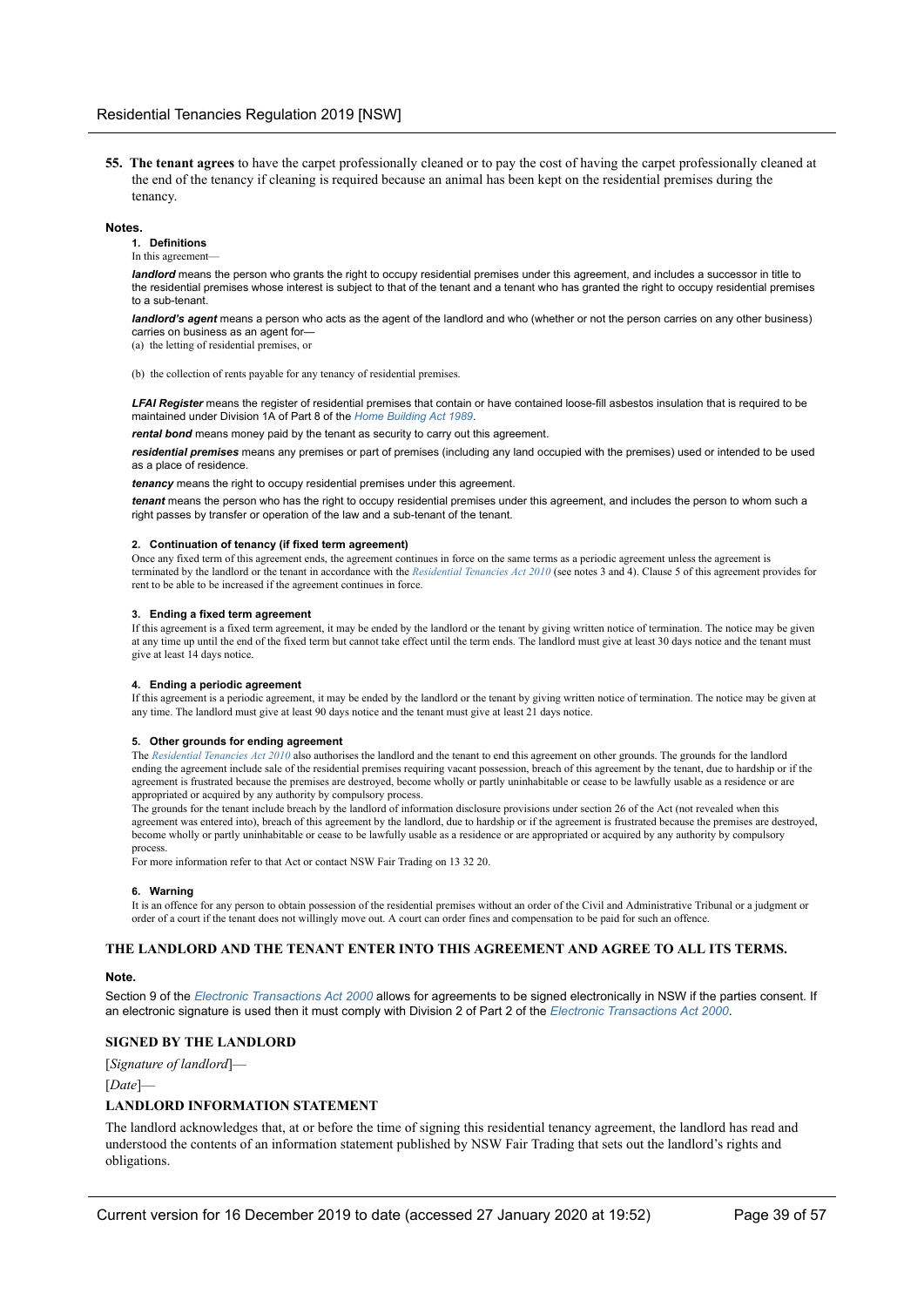[*Signature of landlord*]— [*Date*]— **SIGNED BY THE TENANT** [*Signature of tenant*]— [*Date*]—

### **TENANT INFORMATION STATEMENT**

The tenant acknowledges that, at or before the time of signing this residential tenancy agreement, the tenant was given a copy of an information statement published by NSW Fair Trading.

[*Signature of tenant*]—

[*Date*]—

- For information about your rights and obligations as a landlord or tenant, contact—
- (a) NSW Fair Trading on 13 32 20 or www.fairtrading.nsw.gov.au, or
- (b) Law Access NSW on 1300 888 529 or www.lawaccess.nsw.gov.au, or
- (c) your local Tenants Advice and Advocacy Service at www.tenants.org.au.

## <span id="page-39-0"></span>**Schedule 2 Condition report**

(Clause 7)

### **Condition report**

*HOW TO COMPLETE*

- (1) Three copies, or one electronic copy, of this condition report should be completed and signed by the landlord or the landlord's agent.
- (2) Two copies, or one electronic copy, of the report, which have been completed and signed by the landlord or the landlord's agent, must be given to the tenant before or when the tenant signs the agreement. The landlord or landlord's agent keeps the third copy or an electronic copy.
- (3) Before the tenancy begins, the landlord or the landlord's agent must inspect the residential premises and record the condition of the premises by indicating whether the particular room item is clean, undamaged and working by placing "Y" (YES) or "N" (NO) in the appropriate column (see example below). Where necessary, comments should be included in the report. The landlord or the landlord's agent must also indicate "yes" or "no" in relation to the matters set out under the headings "Minimum standards", "Health issues", "Smoke alarms", "Other safety issues", "Communications facilities" and "Water usage charging and efficiency devices".
- (4) As soon as possible after the tenant signs the agreement, the tenant must inspect the residential premises and complete the tenant section of the condition report. The tenant indicates agreement or disagreement with the condition indicated by the landlord or landlord's agent by placing "Y" (YES) or "N" (NO) in the appropriate column and by making any appropriate comments on the form. The tenant may also comment on the matters under the headings "Minimum standards", "Health issues", "Smoke alarms", "Other safety issues", "Communications facilities" and "Water usage charging and efficiency devices".
- (5) The tenant must return one copy of the completed condition report, or a completed electronic copy, to the landlord or landlord's agent **within 7 days** after taking possession of the residential premises and is to keep the other copy or a completed electronic copy. The tenant is not required to do this if the landlord or landlord's agent has failed to give the tenant either two copies, or one electronic copy, of the completed condition report (see 2 above).
- (6) If photographs or video recordings are taken at the time the inspection is carried out, it is recommended that all photographs or video recordings are verified and dated by all parties. Any photographs should be attached to this condition report, in hard copy or electronically, under the heading "Photographs/video recordings of the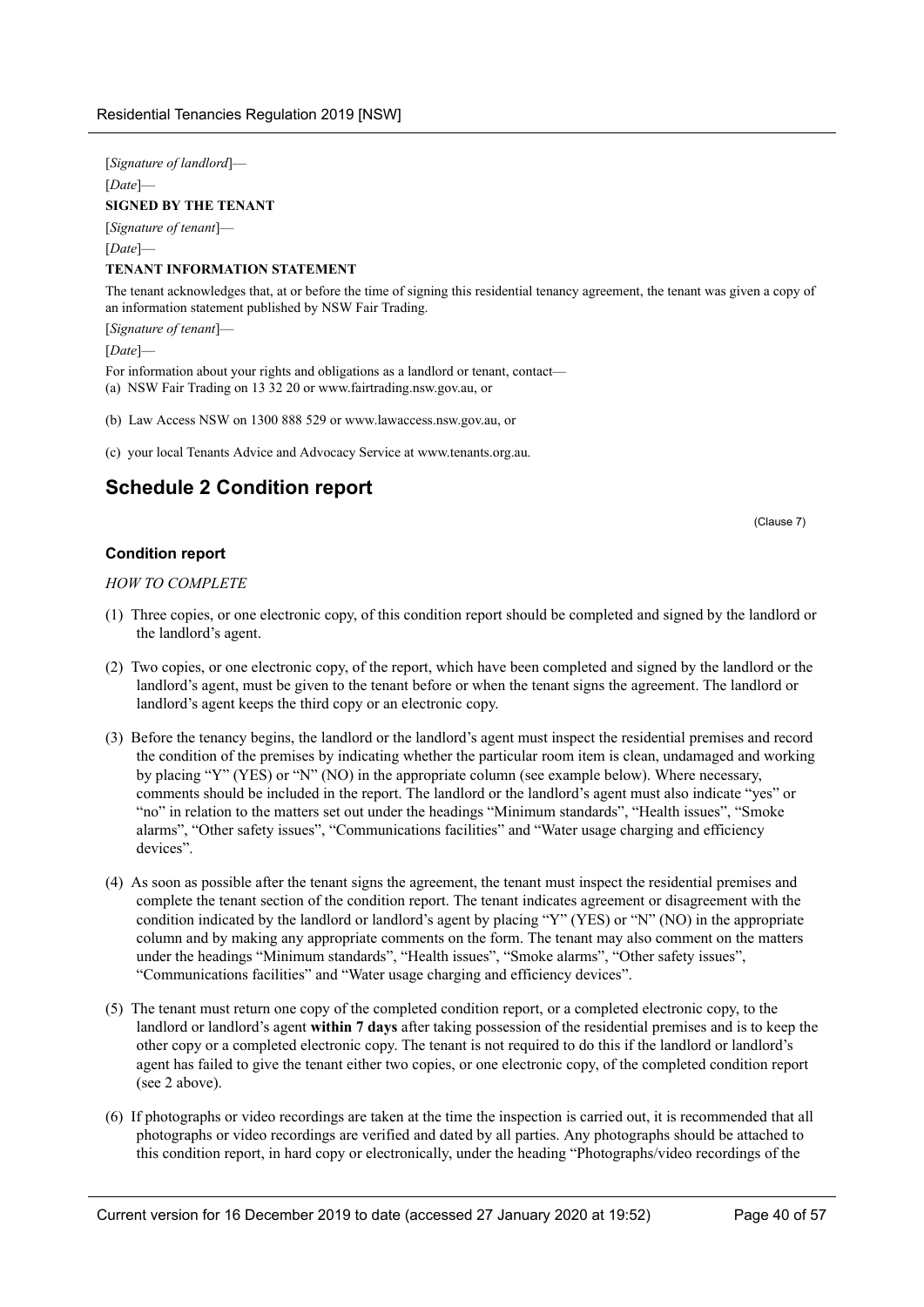premises". Any video recordings should be attached to this condition report electronically. NOTE: Photographs and/or video recordings are not a substitute for accurate written descriptions of the condition of the premises.

- (7) At, or as soon as practicable after, the termination of the tenancy agreement, both the landlord or the landlord's agent and the tenant should complete the copy of the condition report that the landlord, landlord's agent or the tenant has retained, indicating the condition of the premises at the end of the tenancy. This should be done in the presence of the other party, unless the other party has been given a reasonable opportunity to be present and has not attended the inspection.
- (8) If the residential premises are separately metered for water and if the tenant is required to pay for water usage charges under the residential tenancy agreement, the landlord or landlord's agent must also indicate whether the residential premises has the required water efficiency measures.

### *IMPORTANT NOTES ABOUT THIS REPORT*

- (a) It is a requirement that a condition report be completed by the landlord or the landlord's agent and the tenant (see above). This condition report is an important record of the condition of the residential premises when the tenancy begins and may be used as evidence of the state of repair or general condition of the premises at the commencement of the tenancy. It is important to complete the condition report accurately. It may be vital if there is a dispute, particularly about the return of the rental bond money and any damage to the premises.
- (b) At the end of the tenancy, the premises will be inspected and the condition of the premises at that time will be compared to that stated in the original condition report.
- (c) A tenant is not responsible for fair wear and tear to the premises. Fair wear and tear is a general term for anything that occurs through ordinary use, such as the carpet becoming worn in frequently used areas. Intentional damage, or damage caused by negligence, is not fair wear and tear.
- (d) A condition report must be filled out whether or not a rental bond is paid.
- (e) If you do not have enough space on the report you can attach additional pages. All attachments should be signed and dated by all parties to the residential tenancy agreement.
- (f) Call **NSW Fair Trading on 13 32 20 or visit www.fairtrading.nsw.gov.au** for more information about the rights and responsibilities of landlords and tenants or before completing the condition report.

### **EXAMPLE**

### **Condition of premises at START of tenancy**

### **Key: C = Clean; U = Undamaged; W= Working**

|                                            | С            | U | W | Landlord/ agent Tenant<br>comments | agrees | <b>Tenant Comments</b> |
|--------------------------------------------|--------------|---|---|------------------------------------|--------|------------------------|
| <b>ENTRANCE/HALL</b>                       |              |   |   |                                    |        |                        |
| front door/screen door/ Y<br>security door |              | Y | Y |                                    | Y      |                        |
| walls/picture hooks                        | $\mathbf{Y}$ | Y | Y | 3 picture hooks                    | N      | 2 picture hooks        |
| doorway frames                             | Y            | Y | Y |                                    | Y      |                        |
| windows/screens/<br>window safety devices  | Y            | Y | Y |                                    | Y      |                        |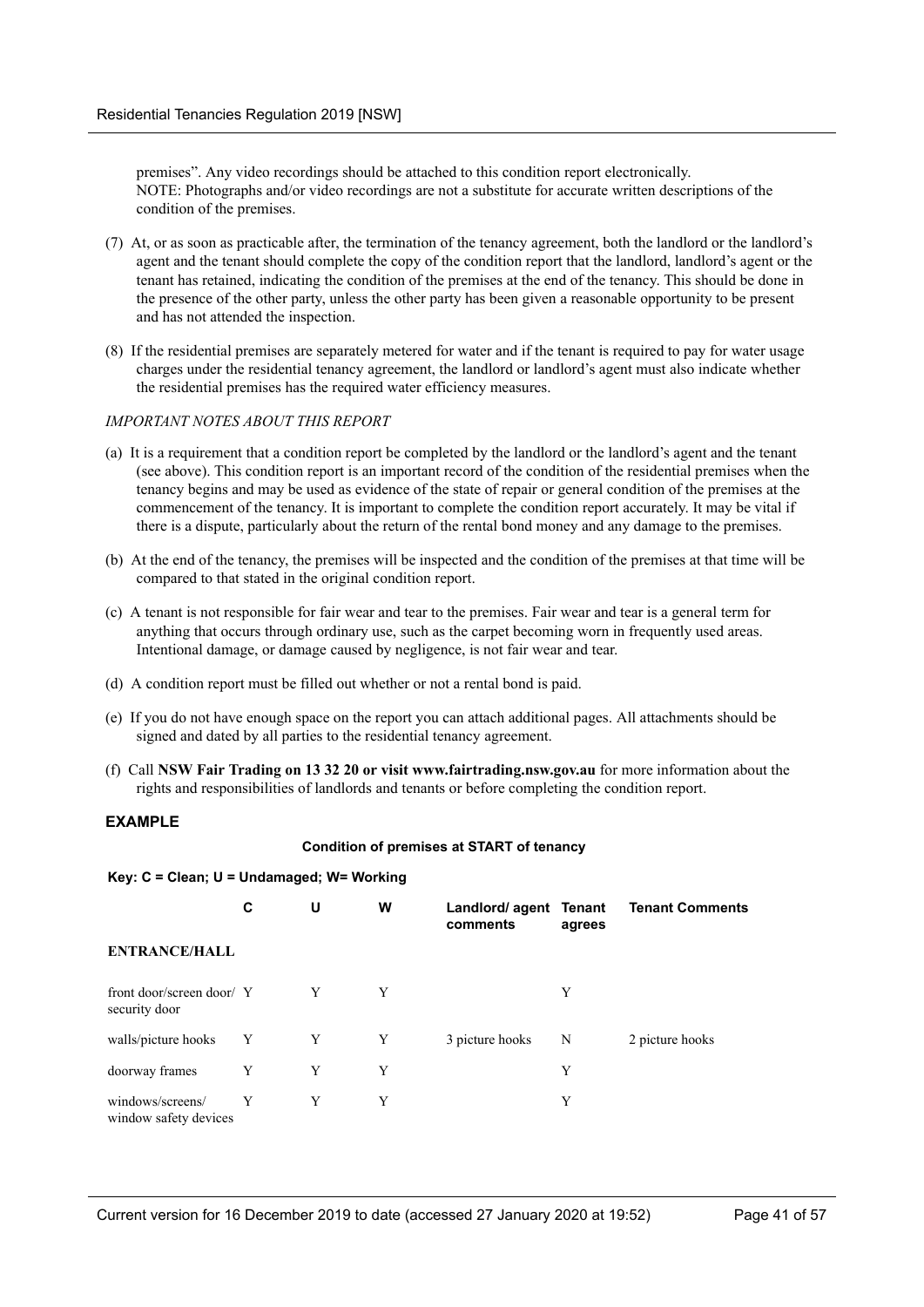| ceiling/light fittings Y          |              | Y | Y |                             | N | stain on ceiling |
|-----------------------------------|--------------|---|---|-----------------------------|---|------------------|
| blinds/curtains                   | Y            | Y | Y |                             | Y |                  |
| lights/power points/<br>door bell | $\mathbf{Y}$ | Y |   |                             | Y |                  |
| skirting boards                   | Y            | Y | Y |                             | Y |                  |
| floor coverings                   | N            | Y |   | carpet stain near<br>window | Y |                  |

### **ADDRESS OF PREMISES:**

The tenant/s received a copy of this report on (date)—

### **CONDITION REPORT**

**Condition of premises at START of tenancy Condition of premises at END of tenancy**

**Key: C = Clean; U = Undamaged; W= Working**

| C U W Landlord/ Tenant Tenant |                 |  | C U W Landlord/ Tenant Tenant comments |        |  |  |
|-------------------------------|-----------------|--|----------------------------------------|--------|--|--|
| agent                         | agrees comments |  | aɑent                                  | agrees |  |  |
| comments                      |                 |  | comments                               |        |  |  |

### **ENTRANCE/ HALL**

| front door/screen<br>door/security door      |  |  |
|----------------------------------------------|--|--|
| walls/picture hooks                          |  |  |
| doorway frames                               |  |  |
| windows/screens/<br>window safety<br>devices |  |  |
| ceiling/light fittings                       |  |  |
| blinds/curtains                              |  |  |
| lights/power points/<br>door bell            |  |  |
| skirting boards                              |  |  |
| floor coverings                              |  |  |
| other                                        |  |  |
| <b>LOUNGE</b><br><b>ROOM</b>                 |  |  |
| walls/picture hooks                          |  |  |
| doors/doorway<br>frames                      |  |  |
|                                              |  |  |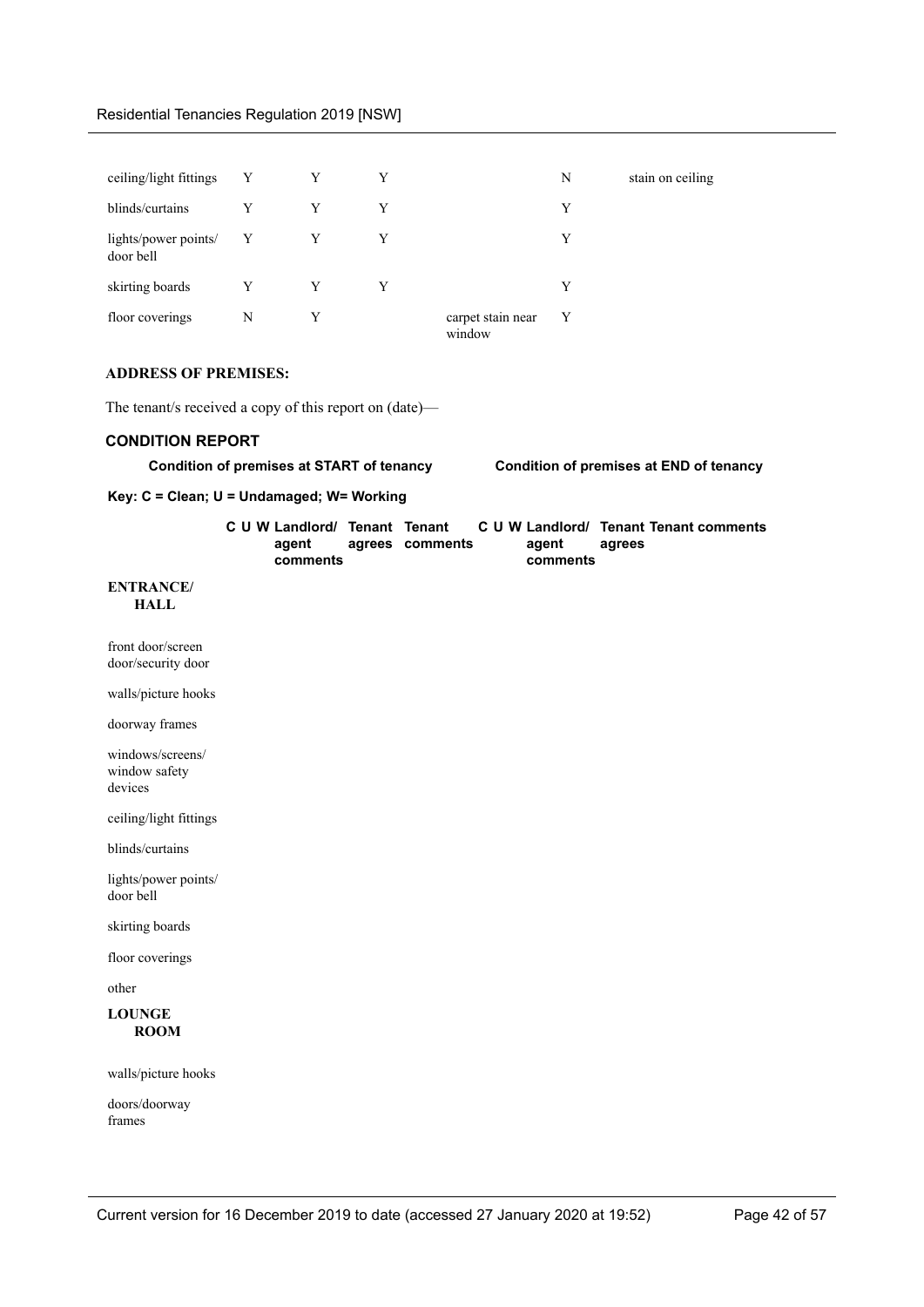windows/screens/ window safety devices

ceiling/light fittings

blinds/curtains

lights/power points

skirting boards

floor coverings

other

### **DINING ROOM**

walls/picture hooks

doors/doorway frames

windows/screens/ window safety devices

ceiling/light fittings

blinds/curtains

lights/power points

skirting boards

floor coverings

other

### **KITCHEN**

walls/picture hooks

doors/doorway frames

windows/screens/ window safety devices

ceiling/light fittings

blinds/curtains

lights/power points

skirting boards

floor coverings

cupboards/drawers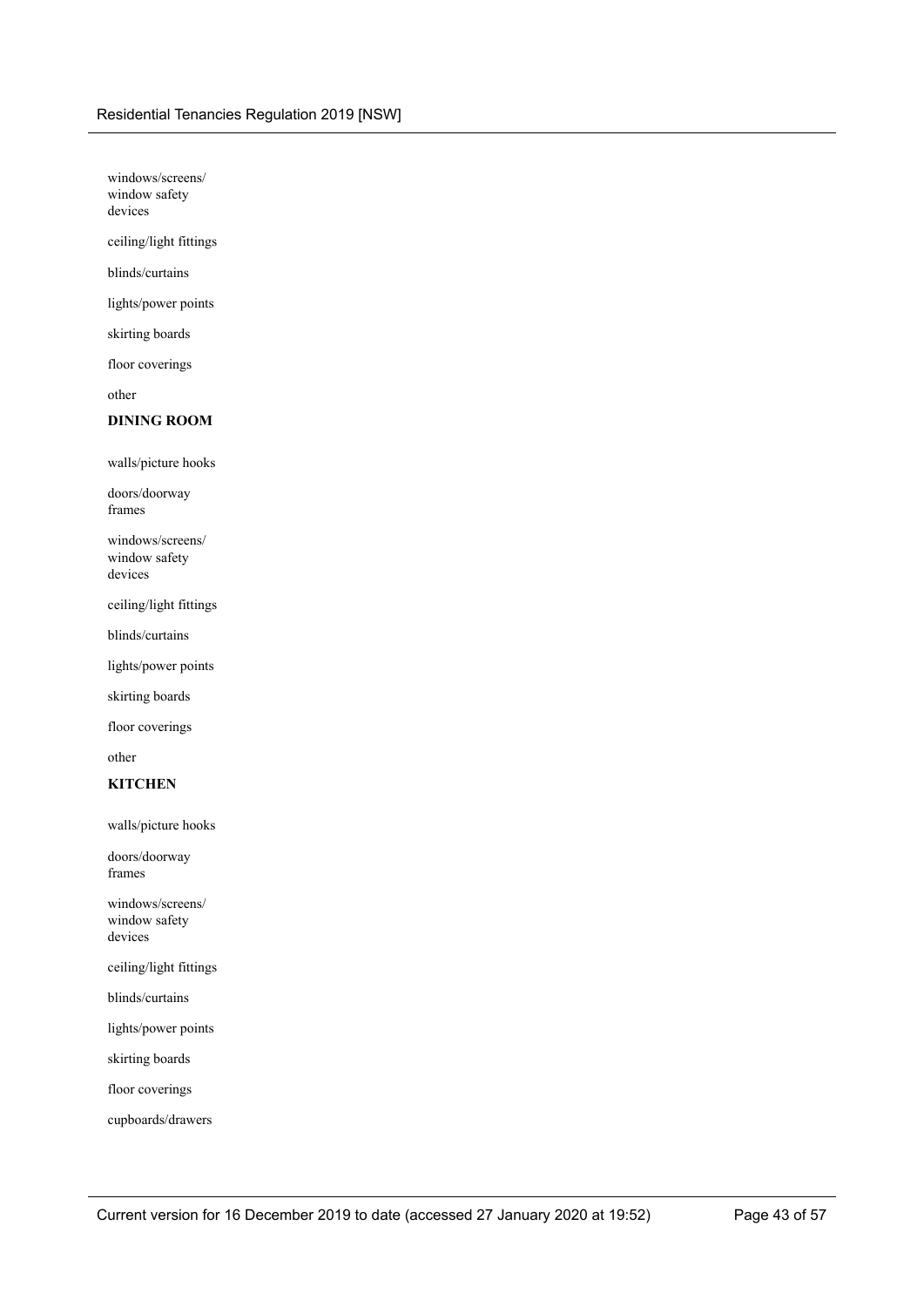bench tops/tiling

sink/taps/disposal unit

stove top/hot plates

oven/griller

exhaust fan/range hood

dishwasher

other

### **BEDROOM 1**

walls/picture hooks

built-in wardrobe/ shelves

doors/doorway frames

windows/screens/ window safety devices

ceiling/light fittings

blinds/curtains

lights/power points

skirting boards

floor coverings

other

### **ENSUITE**

walls/tiles

floor tiles/floor coverings

doors/doorway frame

windows/screens/ window safety devices

ceiling/light fittings

blinds/curtains

lights/power points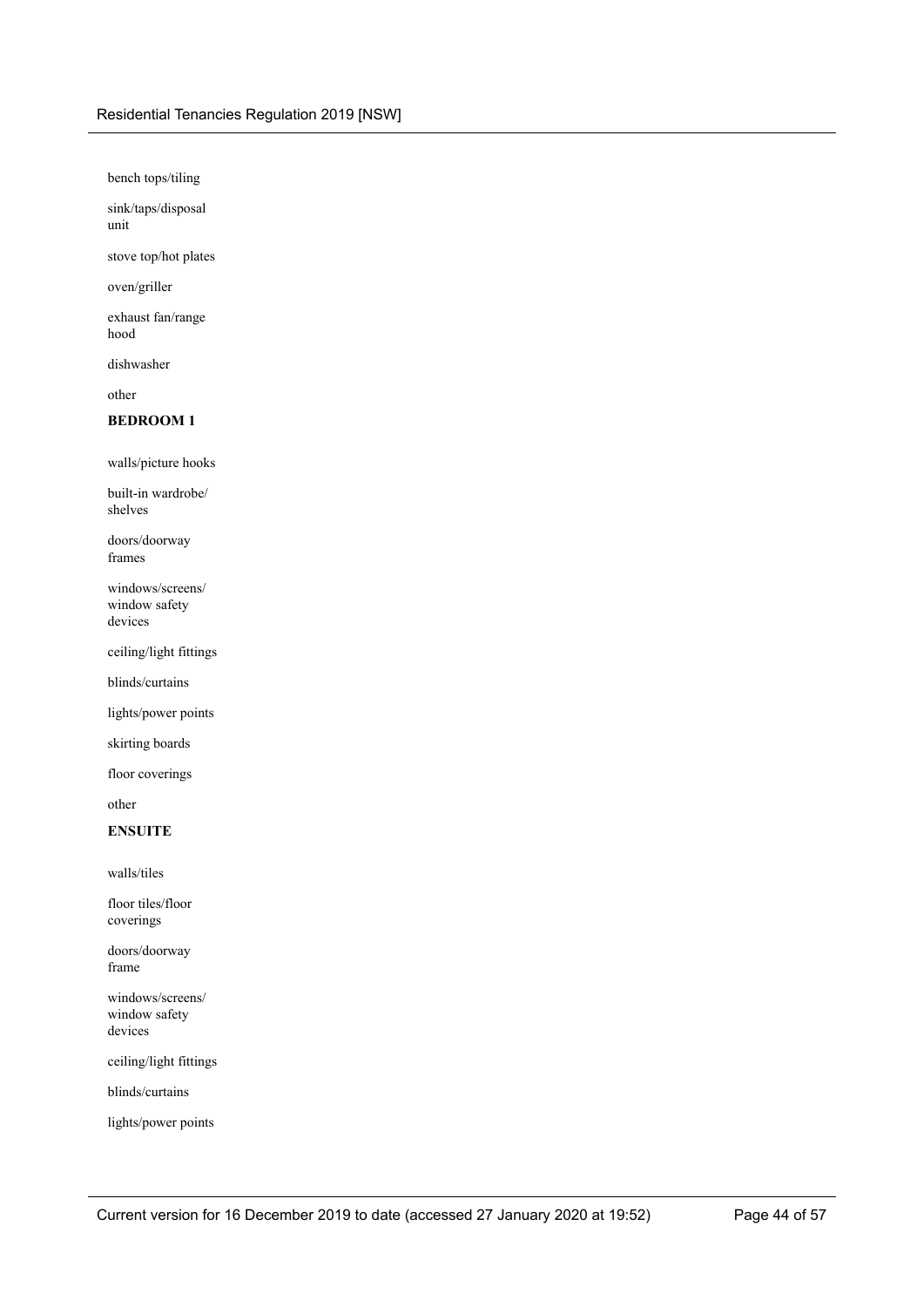bath/taps

shower/screen/taps

wash basin/taps

mirror/cabinet/ vanity

towel rails

toilet/cistern/seat

toilet roll holder

heating/exhaust fan/ vent

other

### **BEDROOM 2**

walls/picture hooks

built-in wardrobe/ shelves

doors/doorway frames

windows/screens/ window safety devices

ceiling/light fittings

blinds/curtains

lights/power points

skirting boards

floor coverings

other

### **BEDROOM 3**

walls/picture hooks

built-in wardrobe/ shelves

doors/doorway frames

windows/screens/ window safety devices

ceiling/light fittings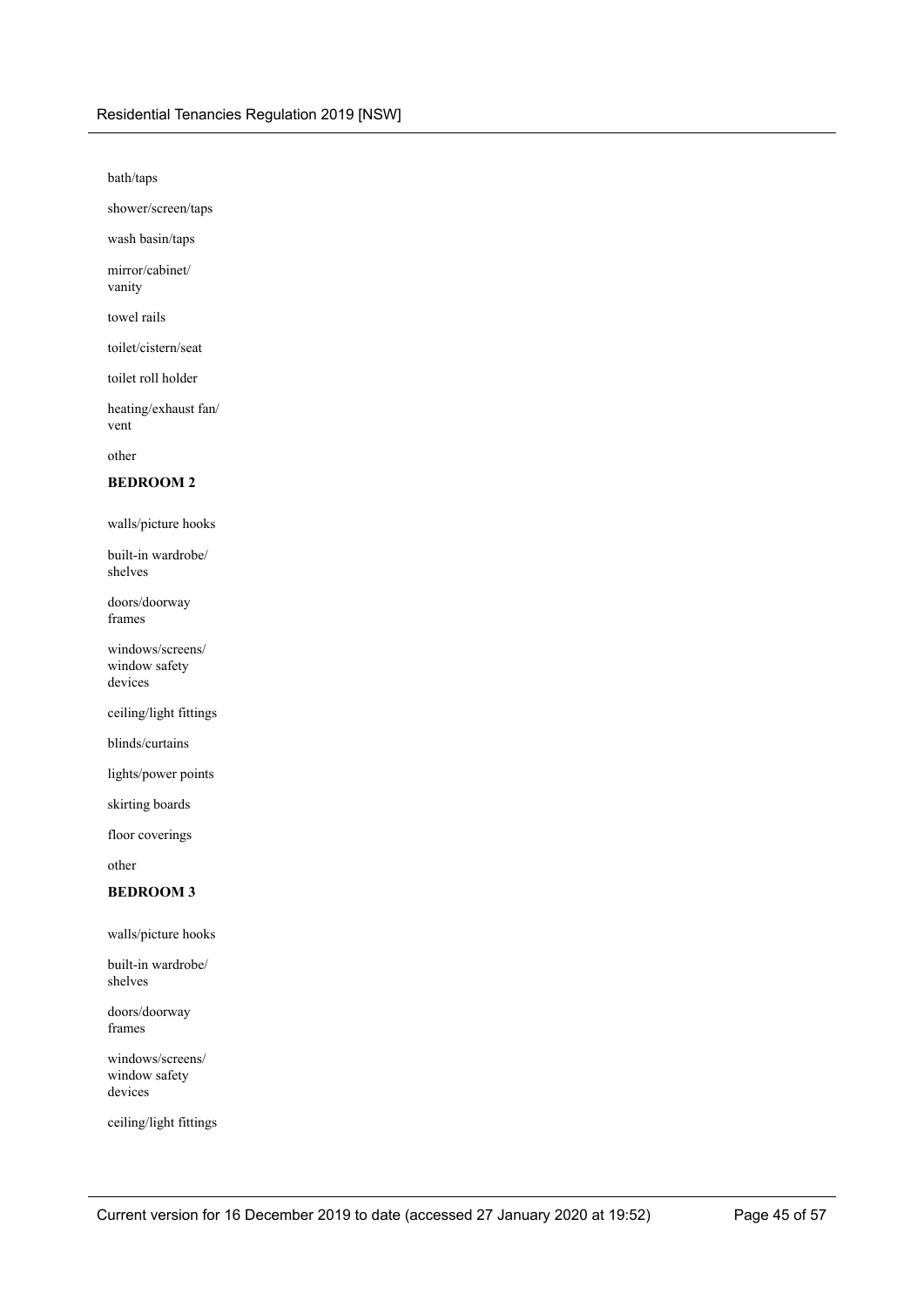blinds/curtains

lights/power points

skirting boards

floor coverings

other

### **BATHROOM**

walls/tiles

floor tiles/floor coverings

doors/doorway frames

windows/screens/ window safety devices

ceiling/light fittings

blinds/curtains

lights/power points

bath/taps

shower/screen/taps

wash basin/taps

mirror/cabinet/ vanity

towel rails

toilet/cistern/seat

toilet roll holder

heating/exhaust fan/ vent

other

### **LAUNDRY**

walls/tiles

floor tiles/floor coverings

doors/doorway frames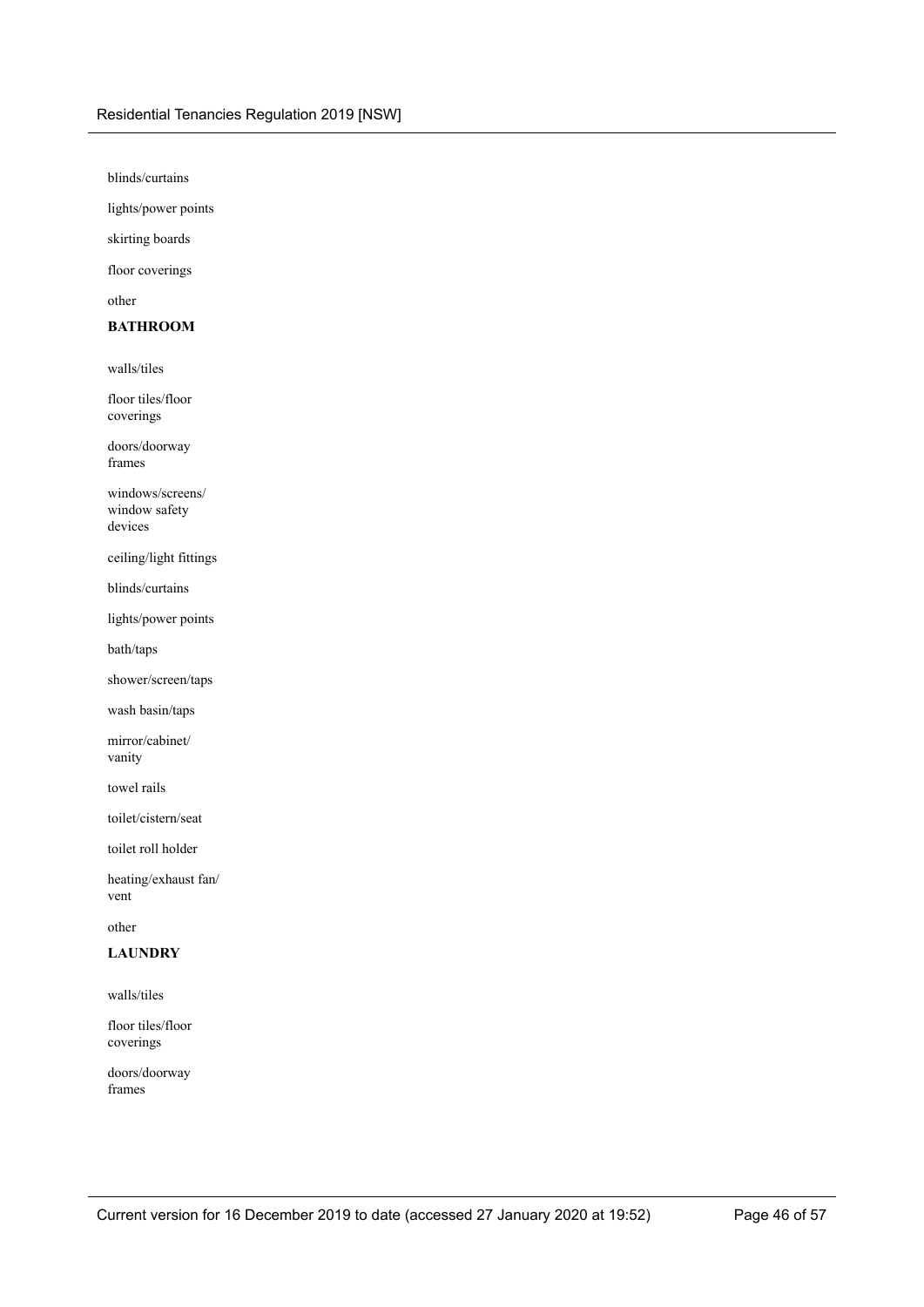windows/screens/ window safety devices

ceiling/light fittings

blinds/curtains

lights/power points

washing machine/ taps

exhaust fan/vent

washing tub

dryer

other

### **SECURITY/ SAFETY**

external door locks

window locks

keys/other security devices

security/alarm system

smoke alarms

electrical safety switch

other

### **GENERAL**

heating/air conditioning

staircase/handrails

external television antenna/tv points

balcony/porch/deck

swimming pool

swimming pool fence/gate

gates/fences

grounds/garden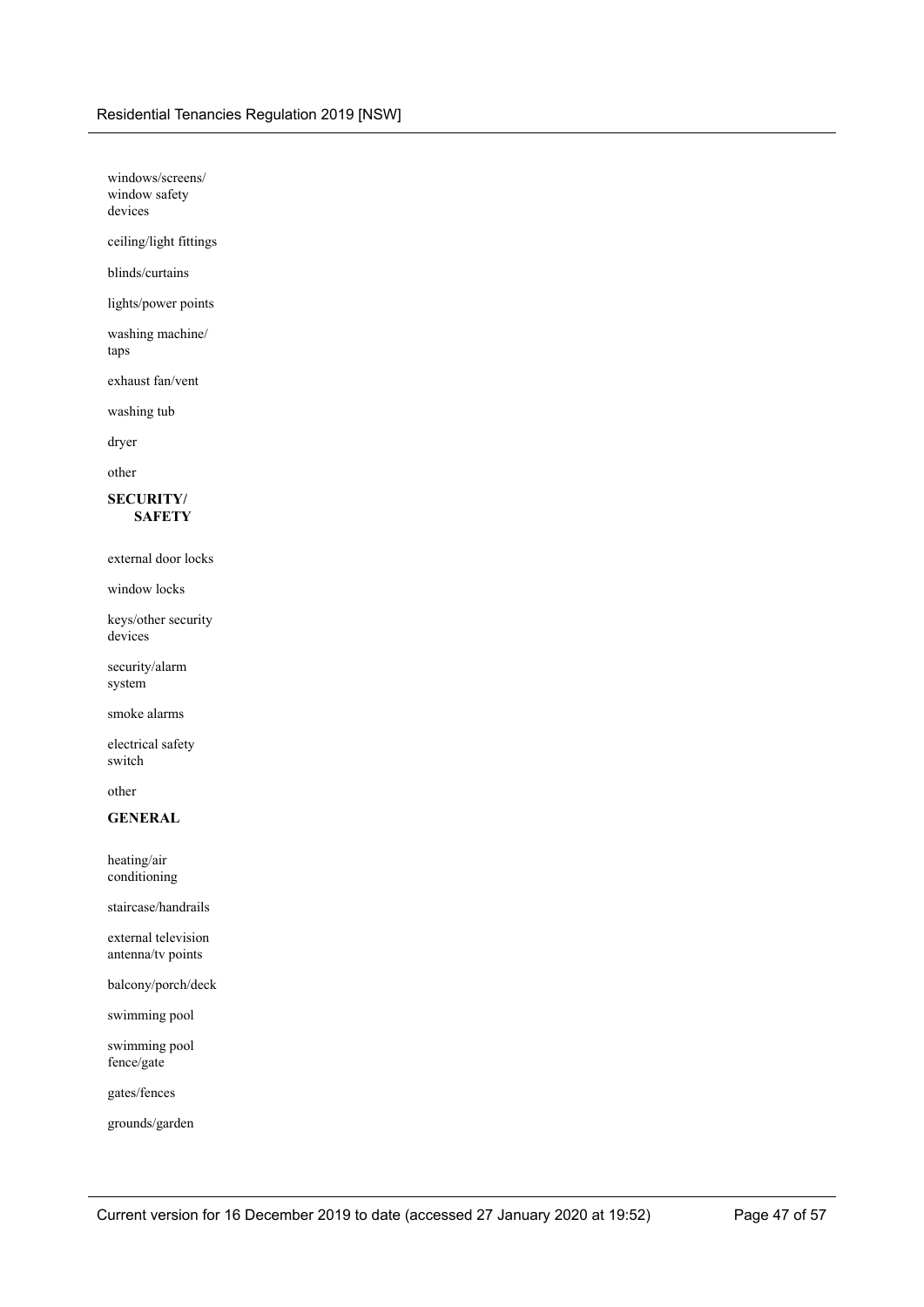| garden hose/fittings                                                                                                                                                        |                      |
|-----------------------------------------------------------------------------------------------------------------------------------------------------------------------------|----------------------|
| watering system                                                                                                                                                             |                      |
| lawns/edges                                                                                                                                                                 |                      |
| letter box/street<br>number                                                                                                                                                 |                      |
| water tanks/septic<br>tanks                                                                                                                                                 |                      |
| garbage bins                                                                                                                                                                |                      |
| paving/driveways                                                                                                                                                            |                      |
| clothesline                                                                                                                                                                 |                      |
| garage/carport/<br>storeroom                                                                                                                                                |                      |
| garden shed                                                                                                                                                                 |                      |
| hot water system                                                                                                                                                            |                      |
| gutters/downpipe                                                                                                                                                            |                      |
| other                                                                                                                                                                       |                      |
| <b>MINIMUM STANDARDS</b>                                                                                                                                                    |                      |
| The landlord must indicate whether the following apply to the residential premises-                                                                                         |                      |
| Are the premises structurally sound?                                                                                                                                        | $\Box$ Yes $\Box$ No |
| Note.<br>Premises are structurally sound only if the-<br>(a) floors ceilings walls supporting structures (including foundations) doors windows roof stairs balconies balust |                      |

(a) floors, ceilings, walls, supporting structures (including foundations), doors, windows, roof, stairs, balconies, balustrades and railings are— (i) in a reasonable state of repair, and<br>(i) in a reasonable state of repair, and

(ii) are not liable to collapse because they are rotted or otherwise defective, and

(b) floors, ceiling, walls and supporting structures are not subject to significant dampness, and

(c) roof, ceilings and windows do not allow water penetration into the premises.

Does the premises have adequate—

| (a) natural or artificial lighting in each room (excluding storage rooms or<br>garages)?                                                                          | $\Box$ Yes $\Box$ No |
|-------------------------------------------------------------------------------------------------------------------------------------------------------------------|----------------------|
| (b) ventilation?                                                                                                                                                  | $\Box$ Yes $\Box$ No |
| (c) electricity outlet sockets or gas outlet sockets for the supply of lighting<br>and heating to the premises, and for the use of appliances in the<br>premises? | $\Box$ Yes $\Box$ No |
| (d) plumbing and drainage?                                                                                                                                        | $\Box$ Yes $\Box$ No |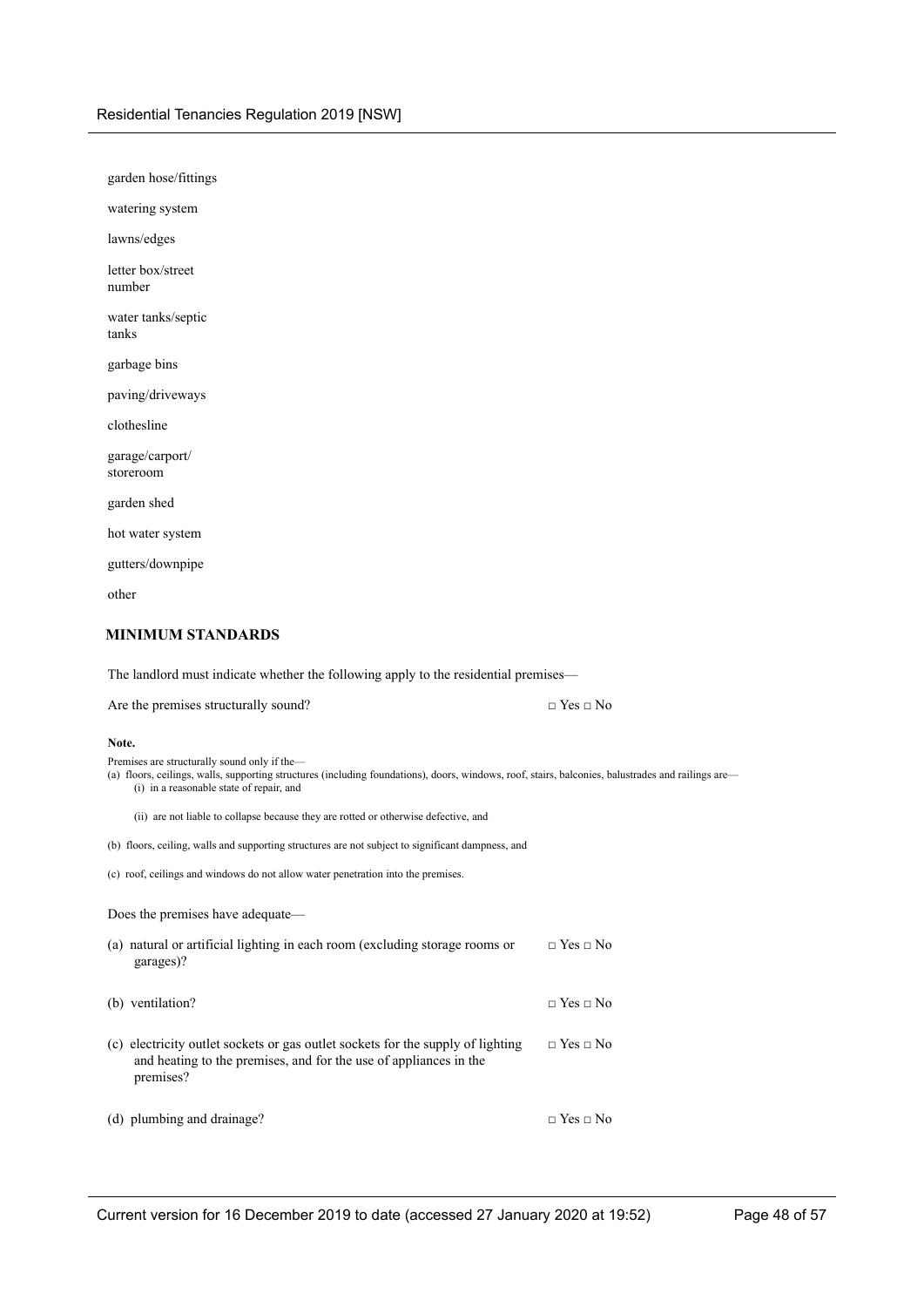#### UTILITIES

| Are the premises—                                                                                                                                                                                                                                               |                      |
|-----------------------------------------------------------------------------------------------------------------------------------------------------------------------------------------------------------------------------------------------------------------|----------------------|
| (a) supplied with electricity?                                                                                                                                                                                                                                  | $\Box$ Yes $\Box$ No |
| (b) supplied with gas?                                                                                                                                                                                                                                          | $\Box$ Yes $\Box$ No |
| (c) connected to a water supply service or infrastructure that supplies water<br>(including, but not limited to, a water bore or water tank) that is able to<br>supply to the premises hot and cold water for drinking and ablution and<br>cleaning activities? | $\Box$ Yes $\Box$ No |
| Does the premises contain bathroom facilities, including toilet and washing<br>facilities that allow privacy for the user?                                                                                                                                      | $\Box$ Yes $\Box$ No |
| Does the tenant agree with all of the above?                                                                                                                                                                                                                    | $\Box$ Yes $\Box$ No |
| If no, specify which items—                                                                                                                                                                                                                                     |                      |

### **HEALTH ISSUES**

The landlord must indicate whether the following apply to the residential premises—

| (a) are there any signs of mould and dampness?                              | $\Box$ Yes $\Box$ No |
|-----------------------------------------------------------------------------|----------------------|
| (b) are there any pests and vermin?                                         | $\Box$ Yes $\Box$ No |
| (c) has any rubbish been left on the premises?                              | $\Box$ Yes $\Box$ No |
| (d) are the premises listed on the Loose-Fill Asbestos Insulation Register? | $\Box$ Yes $\Box$ No |

### **SMOKE ALARMS**

The landlord must indicate the following—

Have smoke alarms been installed in the residential premises in accordance with the *Environmental Planning and Assessment Act 1979* (including any regulations made under that Act)? □ Yes □ No

Have all the smoke alarms installed on the residential premises been checked  $\Box$  Yes  $\Box$  No and found to be in working order?

Date last checked—

Have the removable batteries in all the smoke alarms been replaced within the  $\Box$  Yes  $\Box$  No last 12 months, except for removable lithium batteries?  $\square$  N/A

Date batteries were last changed—

Have the batteries in all the smoke alarms that have a removable lithium battery been replaced in the period specified by the manufacturer of the smoke  $\Box$  N/A alarm? □ Yes □ No

Date batteries were last changed—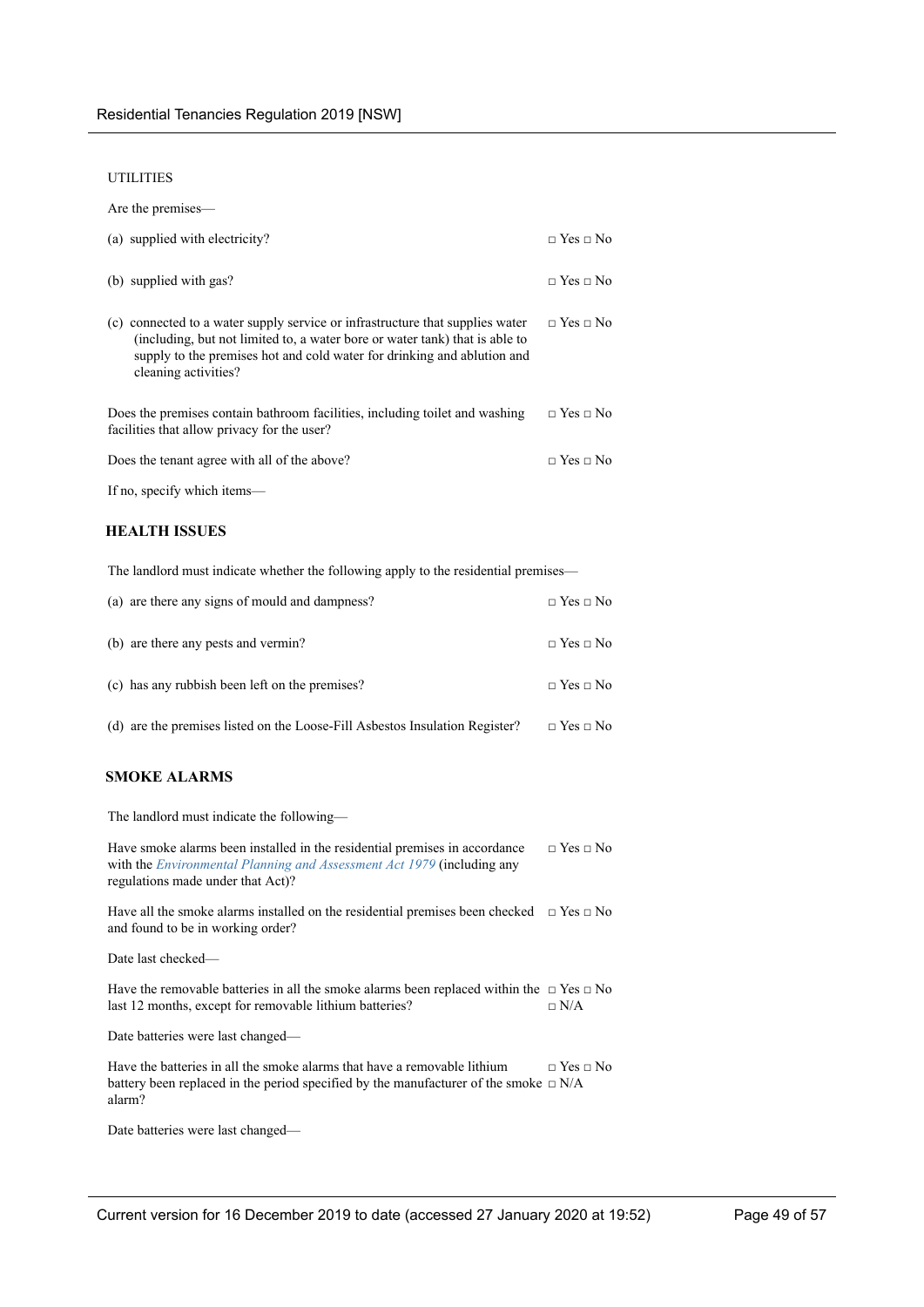#### **Note.**

Section 64A of the *Residential Tenancies Act 2010* provides that repairs to a smoke alarm includes maintenance of a smoke alarm in working order by installing or replacing a battery in the smoke alarm.

### **OTHER SAFETY ISSUES**

The landlord must indicate whether the following apply to the residential premises—

| Are there any visible signs of damaged appliances (if appliances are included $\Box$ Yes $\Box$ No<br>as part of the tenancy)?                       |                      |
|------------------------------------------------------------------------------------------------------------------------------------------------------|----------------------|
| Are there any visible hazards relating to electricity (e.g. a loose or damaged<br>electricity outlet socket, loose wiring or sparking power points)? | $\Box$ Yes $\Box$ No |
| Are there any visible hazards relating to gas (e.g. a loose or damaged gas<br>outlet socket or an open-ended gas pipe or valve)?                     | $\Box$ Yes $\Box$ No |
| Does the tenant agree with all of the above?                                                                                                         | $\Box$ Yes $\Box$ No |
|                                                                                                                                                      |                      |

If no, specify which items—

### **COMMUNICATIONS FACILITIES**

The landlord must indicate whether the following communications facilities are available—

| (a) a telephone line is connected to the residential premises |                      |
|---------------------------------------------------------------|----------------------|
| (b) an internet line is connected to the residential premises | $\Box$ Yes $\Box$ No |

### **WATER USAGE CHARGING AND EFFICIENCY DEVICES** [*only applicable if tenant pays water usage*

| charges for the residential premises]                                                                                                              |                                 |
|----------------------------------------------------------------------------------------------------------------------------------------------------|---------------------------------|
| Are the residential premises separately metered?                                                                                                   | $\Box$ Yes $\Box$ No            |
| The landlord must indicate the following—                                                                                                          |                                 |
| (a) all showerheads have a maximum flow rate of 9 litres per minute                                                                                | $\Box$ Yes $\Box$ No            |
| (b) on and from 23 March 2025, all toilets are dual flush toilets with a a<br>minimum 3 star rating in accordance with the WELS scheme,            | $\Box$ Yes $\Box$ No $\Box$ N/A |
| (c) all internal cold water taps and single mixer taps in kitchen sinks or<br>bathroom hand basins have a maximum flow rate of 9 litres per minute | $\Box$ Yes $\Box$ No            |
| (d) the premises have been checked and any leaking taps or toilets on the<br>residential premises have been fixed                                  | $\Box$ Yes $\Box$ No            |
| Date the premises were last checked to see if it is compliant with the water<br>efficiency measures—                                               |                                 |
| Water meter reading at START of tenancy: Lph                                                                                                       |                                 |
| Date of reading-                                                                                                                                   |                                 |
| Water meter reading at END of tenancy: Lph                                                                                                         |                                 |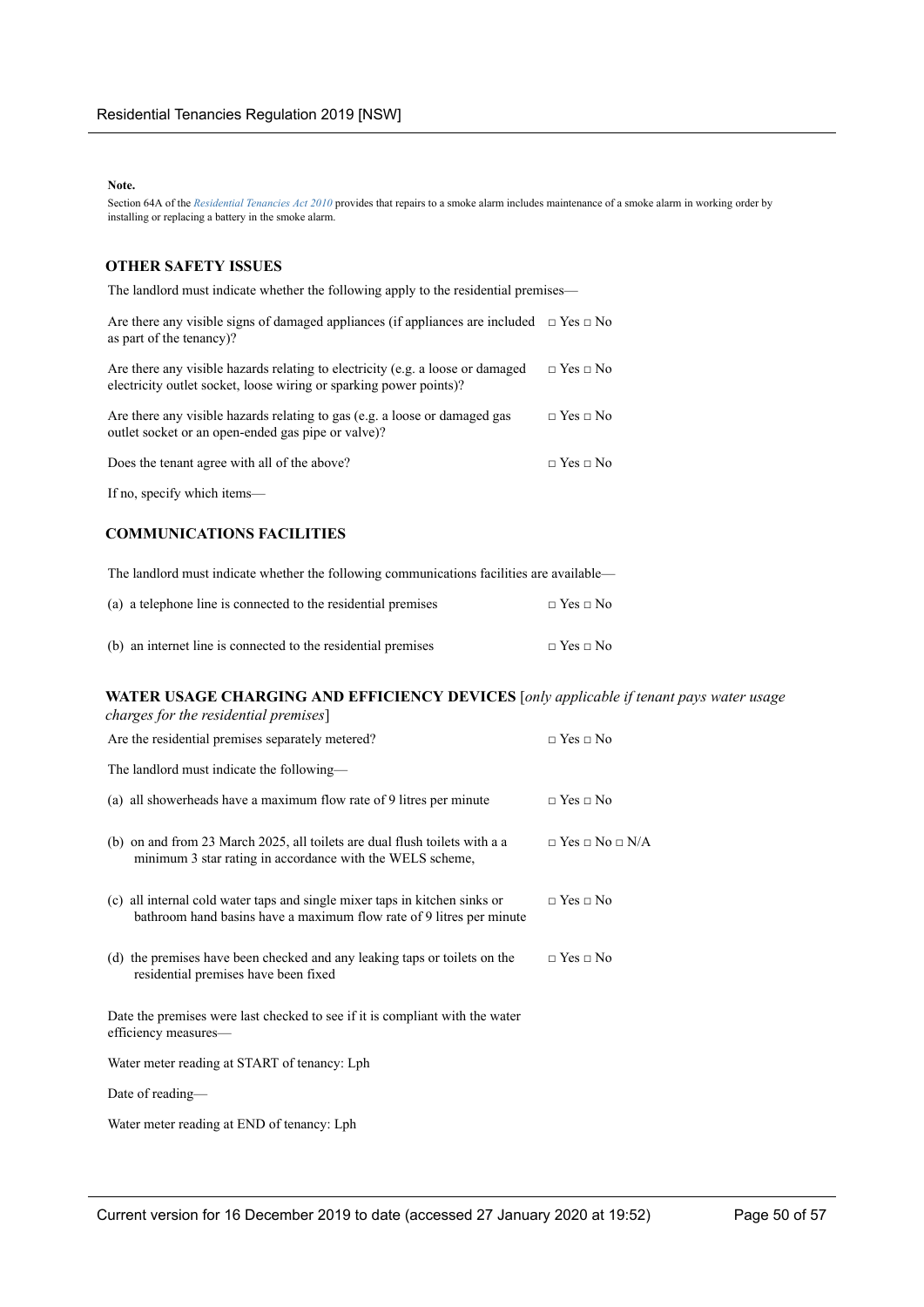Date of reading—

### **FURNITURE**: (See attached list)

Landlord/agent's Signature—

Date—

Tenant's Signature—

Date—

### **ADDITIONAL COMMENTS ON MINIMUM STANDARDS, HEALTH ISSUES, SMOKE ALARMS, OTHER SAFETY ISSUES, COMMUNICATIONS FACILITIES, WATER USAGE CHARGING AND EFFICIENCY DEVICES**

[*may be added by landlord or tenant, or both*]

### **APPROXIMATE DATES WHEN WORK LAST DONE ON RESIDENTIAL PREMISES**

Installation, repair or maintenance of smoke alarms—

Painting of premises (external)—

Painting of premises (internal)—

Flooring laid/replaced/cleaned—

### **LANDLORD'S PROMISE TO UNDERTAKE WORK** [*Delete if not required*]

The landlord agrees to undertake the following cleaning, repairs, additions or other work during the tenancy—

The landlord agrees to complete that work by—

Landlord/agent's Signature—

**Note.**

Further items and comments may be added on additional pages signed by the landlord/agent and the tenant and attached to this report.

### **PHOTOGRAPHS/VIDEO RECORDINGS OF THE PREMISES** [*Please attach*]

## <span id="page-50-0"></span>**Schedule 3 Declaration by competent person**

(Clause 23)

### **TERMINATING A TENANCY IN CIRCUMSTANCES OF DOMESTIC VIOLENCE Purpose of this declaration**

Under the *Residential Tenancies Act 2010*, a tenant can terminate their residential tenancy agreement without being penalised if the tenant or the tenant's dependent child is in circumstances of domestic violence.

To terminate the agreement, the tenant must give the landlord a domestic violence termination notice together with one of the four documents listed under the Act for this purpose. One of those documents is a signed declaration from a medical practitioner that the tenant, or the tenant's dependent child, is a victim of domestic violence perpetrated by the "relevant domestic violence offender" during the currency of the residential tenancy agreement. This completed declaration may be used instead of a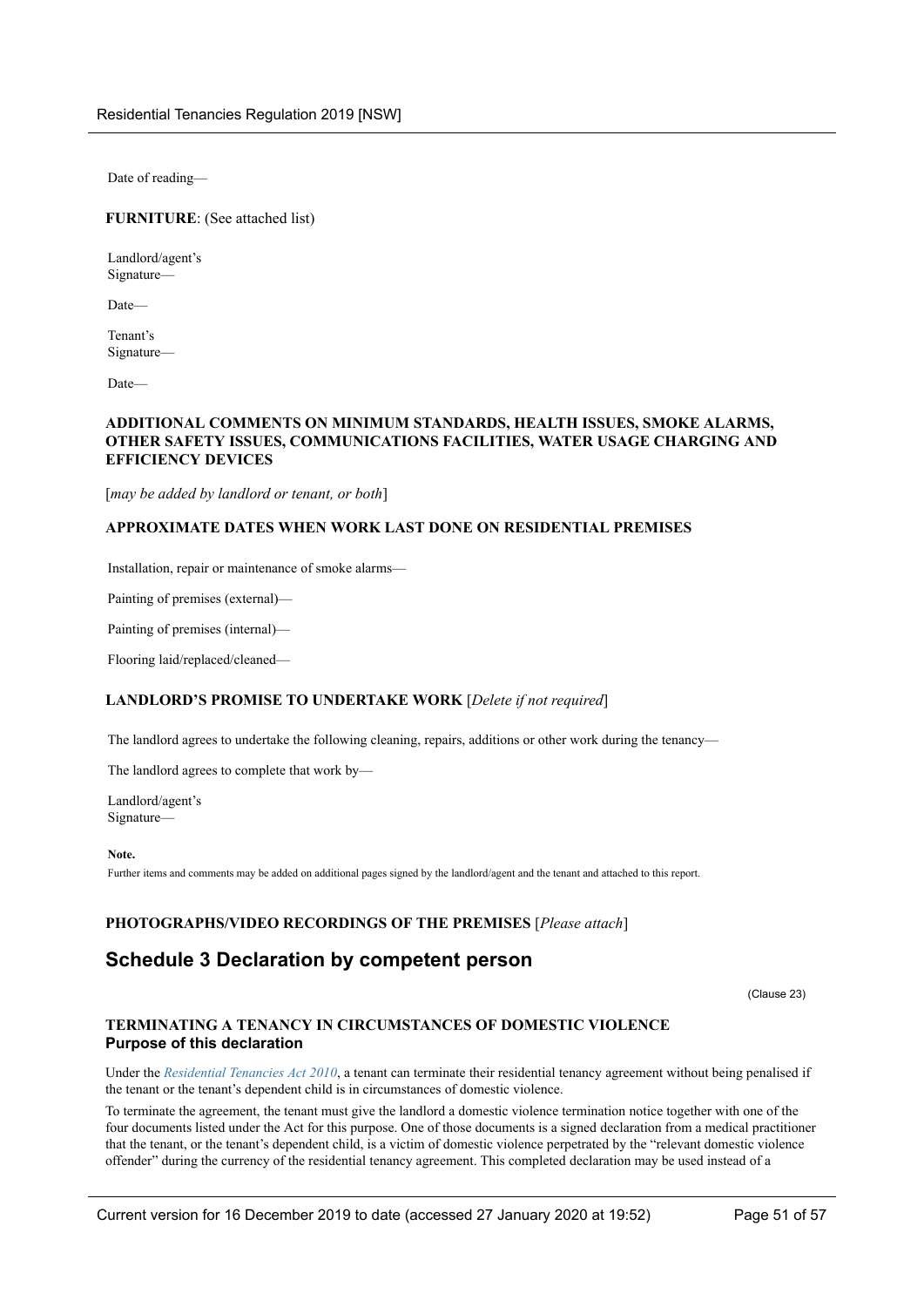Domestic Violence Order, a Family Law Injunction or a Certificate of Conviction (these documents are the other 3 documents listed under the Act).

A "relevant domestic violence offender" must be the tenant's co-tenant or former co-tenant, or an occupant or former occupant of the tenant's residence or a person with whom the tenant has or has had a domestic relationship. For this reason, and to ensure that the rights and obligations of a co-tenant (if any) are not impacted, the tenant has to identify the relevant domestic violence offender and the name of that person has to be recorded in this declaration.

#### **Note.**

The use of the term "relevant domestic violence offender" is only to establish if the tenant is in circumstances of domestic violence under the Act. It does not mean that the person the tenant identifies as the perpetrator of the domestic violence has been convicted of a domestic violence offence.

### **Who can make this declaration**

You can only make this declaration if—

- you are a medical practitioner registered under the *Health Practitioner Regulation National Law (NSW)* in the medical profession, and
- you have consulted with the tenant, and
- if applicable, you have also consulted with any dependent child of the tenant who is the victim of the domestic violence.

### **How to complete this declaration**

You must complete all parts of this form.

**You are authorised to collect, use or disclose personal information about a relevant domestic violence offender that you require to for the purposes of making this declaration.**

- 1. Before you complete this form, you will need to assess if, in your professional opinion, the tenant, or the tenant's dependent child, is a victim of domestic violence that occurred during the tenant's current tenancy.
- 2. **You are not required to prove that an incident of domestic violence has taken place**. Your assessment should be based on your professional observations and the information you obtain during your consultation.
- 3. Once you have assessed the tenant and their circumstances (and if applicable, the tenant's dependent child), you should complete this form by—
	- (a) entering the details of the tenant and, if applicable, the details of the tenant's dependent child, and
	- (b) entering the name of the relevant domestic violence offender, based on the information the tenant provides you, and
	- (c) selecting the type of relationship between the tenant and the relevant domestic violence offender, based on information the tenant provides you.
- 4. Give the completed declaration to the tenant and keep a copy for your records.
- 5. For further information on how to complete this form go to www.fairtrading.nsw.gov.au.

**WARNING**: Knowingly providing false or misleading information in connection with this declaration may be an offence under section 105H of the *Residential Tenancies Act 2010*, for which a maximum penalty of 2 years imprisonment or 100 penalty units, or both, applies. This offence can apply to the tenant, the medical practitioner, or both.

**Note for medical practitioners: It is NOT an offence to make a declaration based on information that you believed to be true at the time of making the declaration. You are NOT required to prove that an incident of domestic violence has taken place.**

### **PART 1: Details of tenant seeking to terminate the tenancy**

Family name—

Given names—

Address of the rented residential premises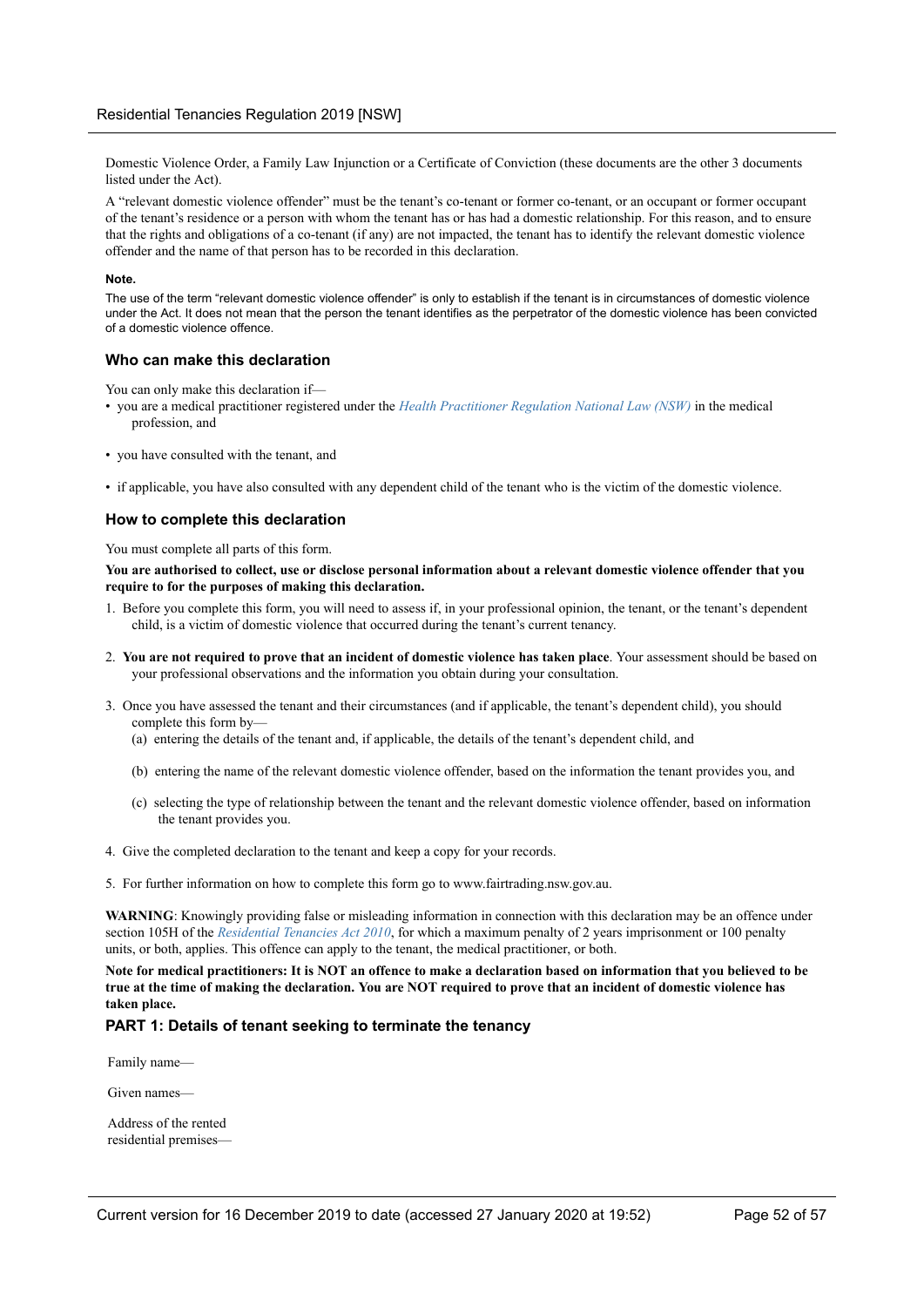Phone number or the name and contact details of a nominated person (OPTIONAL)—

#### **Note.**

A separate form needs to be completed, and declaration made, for each tenant seeking to be declared a victim of domestic violence.

### **PART 2: Details of person seeking to be declared a victim of domestic violence**

1. Who is the person seeking to be declared a victim of domestic violence?

### □ the tenant

#### **OR**

□ a dependent child of the tenant

#### **Note.**

If the tenant is a victim of domestic violence, it is not necessary to also declare that a dependent child is a victim of domestic violence.

A **dependent child** cannot be declared a victim of domestic violence if the **tenant** answers "no" to either of the following questions—

2. Is the **dependent child** wholly or partly dependent on the **tenant** for support?

□ Yes □ No

3. Does the **dependent child** occupy (whether permanently or from time to time) the residential premises specified in Part 1?

□ Yes □ No

### **Note.**

The dependent child does not have to be the tenant's child.

### **Details of dependent child (if applicable)**

Family name—

Given names—

Date of birth—

### **PART 3: Details of relevant domestic violence offender and relationship with tenant**

1. Who is the person **the tenant has identified** as the perpetrator of the domestic violence?

Full name—

2. Is the person named above (in question 1 in this Part) a co-tenant/former co-tenant or an occupant/former occupant of the residential premises specified in Part 1?

 $\Box$  Yes  $\Box$  No

### **If the answer to question 2 is "no", the following question MUST be completed.**

3. What is the relationship the tenant has or had with the person named above ("the relevant domestic violence offender")? [*Select the description of the most recent relationship and cross out "are" or "were" as applicable*]

The tenant and the relevant domestic violence offender are/were-

□ married to each other

- $\Box$  in a de facto relationship with each other
- $\Box$  in an intimate personal relationship with each other, whether or not the relationship is/was sexual
- $\Box$  living in the same household
- $\Box$  living as long-term residents in the same residential facility at the same time as each other (excluding facilities that are correctional centres or detention centres)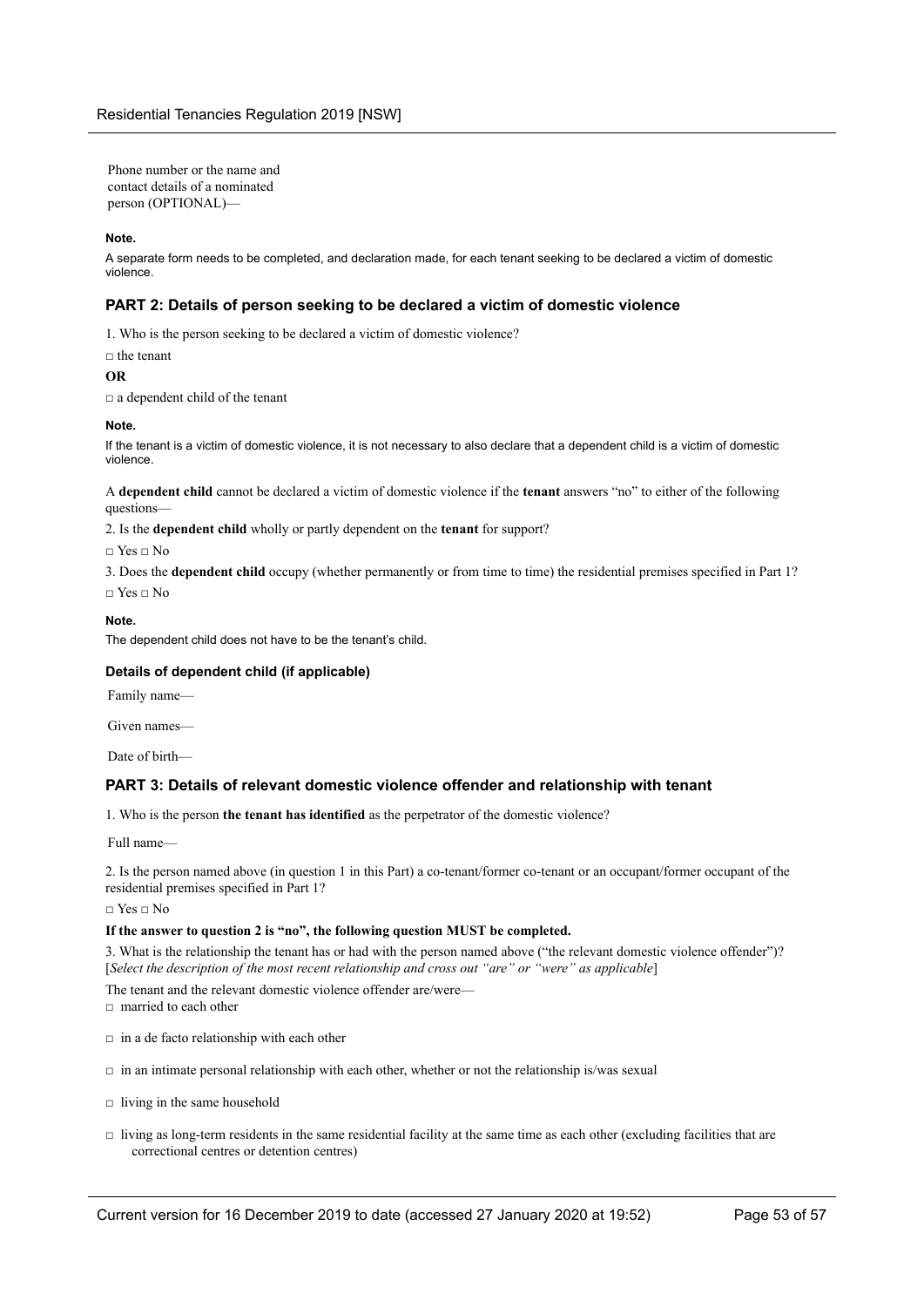- $\Box$  in a relationship involving the tenant's dependence on the ongoing paid or unpaid care of the tenant by the relevant domestic violence offender
- $\Box$  relatives
- $\Box$  in the case of Aboriginal persons or Torres Strait Islanders—in an extended family or kinship relationship according to the Indigenous kinship system of the culture of either the tenant or the relevant domestic violence offender
- $\Box$  married to the same person at different times (even if they have not met)
- $\Box$  in a de facto relationship with the same person at different times (even if they have not met)
- $\Box$  in an intimate personal relationship with the same person (even if they have not met)

#### **If—**

- **the answer to question 2 in this Part is "no"**, and
- the tenant and the person named above are **NOT in any of the relationships listed above** (in question 3 in this Part),

then the person the tenant has identified in Part 3 as the perpetrator of the domestic violence is NOT the relevant domestic violence offender for the purposes of this declaration. This means that Part 4 cannot be completed.

### **PART 4: Declaration by medical practitioner**

#### **I declare that:**

I personally consulted with the **tenant** and the dependent child [*cross out the words "and the dependent child" if not applicable*] in my professional capacity as a medical practitioner on ............... (date of consultation).

On the basis of information obtained from the tenant and the dependent child [*cross out the words "and the dependent child if not applicable*], and observations made in the course of that consultation, I have formed the view that—

[*Complete EITHER Part A OR Part B and cross out the Part that is not applicable*]

#### **Part A**

• ................................... (name of tenant)

• is a victim of domestic violence perpetrated by the person named by the tenant in question 1 of Part 3, being the relevant domestic violence offender on/during the period [*cross out the words that are not applicable*] ................................... (approximate date on which, or period during which, the domestic violence was perpetrated).

#### **OR**

**Part B**

• ................................... (name of dependent child)

• is a victim of domestic violence perpetrated by the person named by the tenant in question 1 of Part 3, being the relevant domestic violence offender on/during the period [*cross out the words that are not applicable*] ................................... (approximate date on which, or period during which, the domestic violence was perpetrated).

**Full name**

**Registration number**

**Signature**

**Date**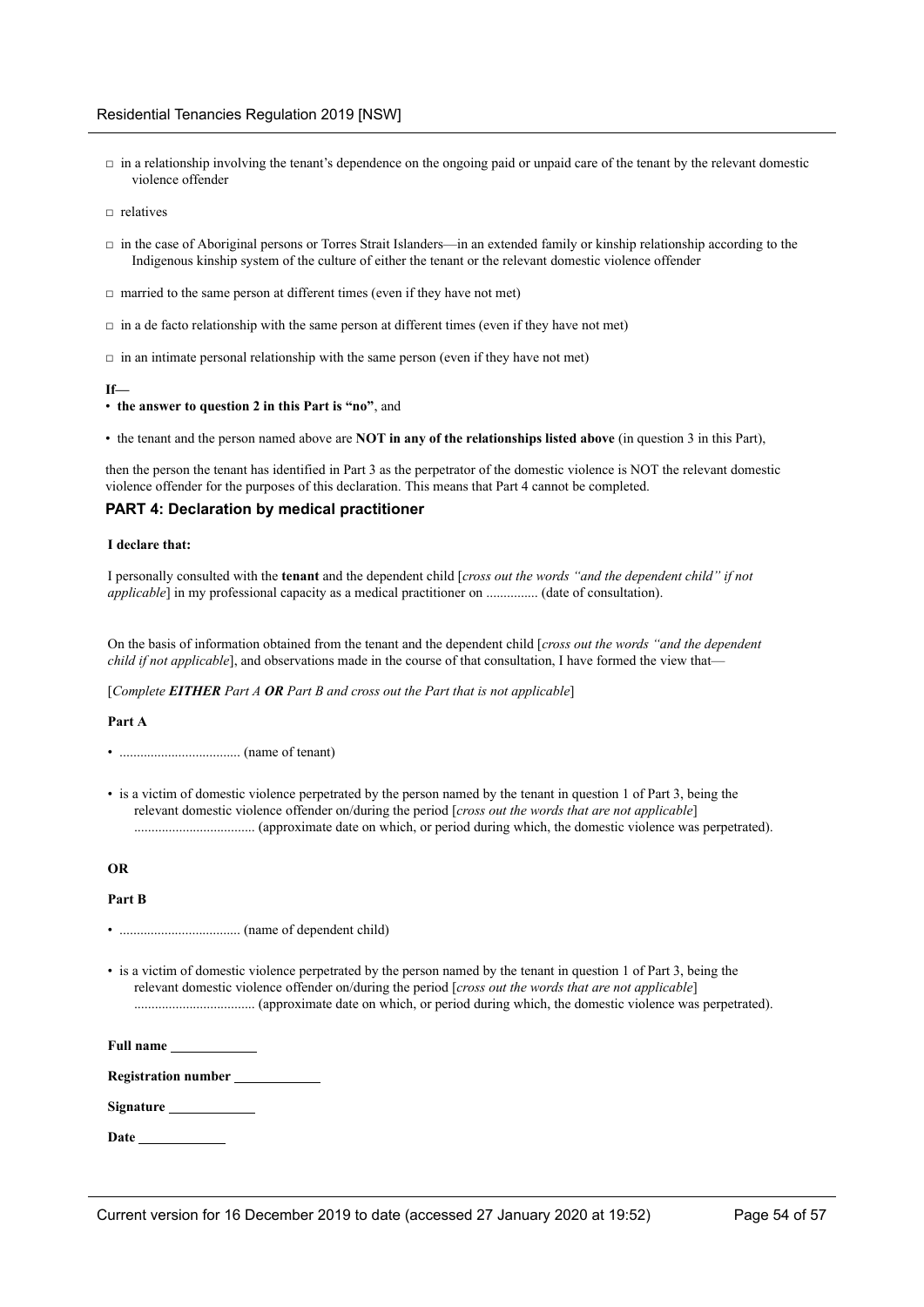Please keep a copy of this form and all attachments for your records.

## <span id="page-54-0"></span>**Schedule 4 Penalty notice offences**

### **1 Application of Schedule**

- (1) For the purposes of section 203 of the Act—
	- (a) each offence created by a provision specified in this Schedule is an offence for which a penalty notice may be issued, and
	- (b) the amount payable for the penalty notice is the amount specified opposite the provision.
- (2) If the provision is qualified by words that restrict its operation to limited kinds of offences or to offences committed in limited circumstances, the penalty notice may be issued only for—
	- (a) that limited kind of offence, or
	- (b) an offence committed in those limited circumstances.

| Column 1                                             | Column <sub>2</sub> |
|------------------------------------------------------|---------------------|
| <b>Provision</b>                                     | <b>Penalty</b>      |
| <b>Offences under the Act</b>                        |                     |
| Section 22                                           | \$440               |
| Section 23                                           | \$440               |
| Section 24                                           | \$440               |
| Section $26(2)$ and $(2A)$ in relation to a landlord | \$440               |
| Section 26(4)                                        | \$440               |
| Section 28                                           | \$440               |
| Section 29(2)                                        | \$440               |
| Section 31A                                          | \$440               |
| Section 32                                           | \$440               |
| Section $33(2)$                                      | \$220               |
| Section $34(1)$                                      | \$220               |
| Section $35(1)$ and $(2)$                            | \$220               |
| Section 36                                           | \$220               |
| Section $41(9)$                                      | \$440               |
| Section $42(3)$                                      | \$440               |
| Section $46(1)$                                      | \$440               |
| Section $55A(1)$                                     | \$440               |
| Section $59(1)$                                      | \$440               |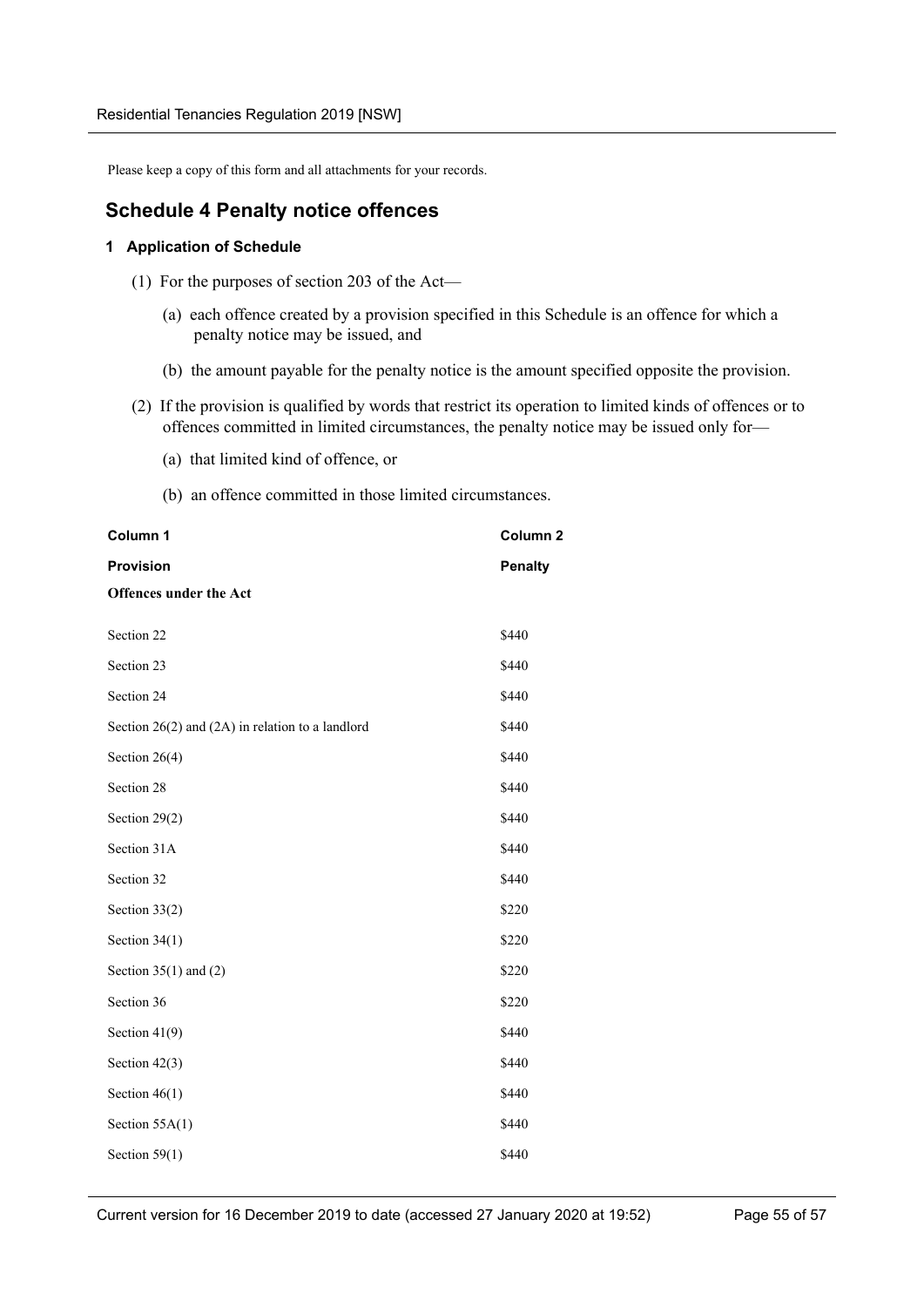Residential Tenancies Regulation 2019 [NSW]

| Section 64A(1)             | \$1,100 |
|----------------------------|---------|
| Section 65C(8)             | \$1,100 |
| Section $105C(3)$          | \$1,100 |
| Section $120(1)$           | \$4,400 |
| Section 157A(4)            | \$440   |
| Section $159(4)$           | \$1,100 |
| Section $160(1)$           | \$1,100 |
| Section $161(1)$           | \$1,100 |
| Section $162(5)$           | \$1,100 |
| Section $213(3)$           | \$1,100 |
| Section 213A               | \$1,100 |
| Section 215                | \$440   |
| Section $216(1)$ and $(2)$ | \$440   |
| Section $216(3)$           | \$220   |